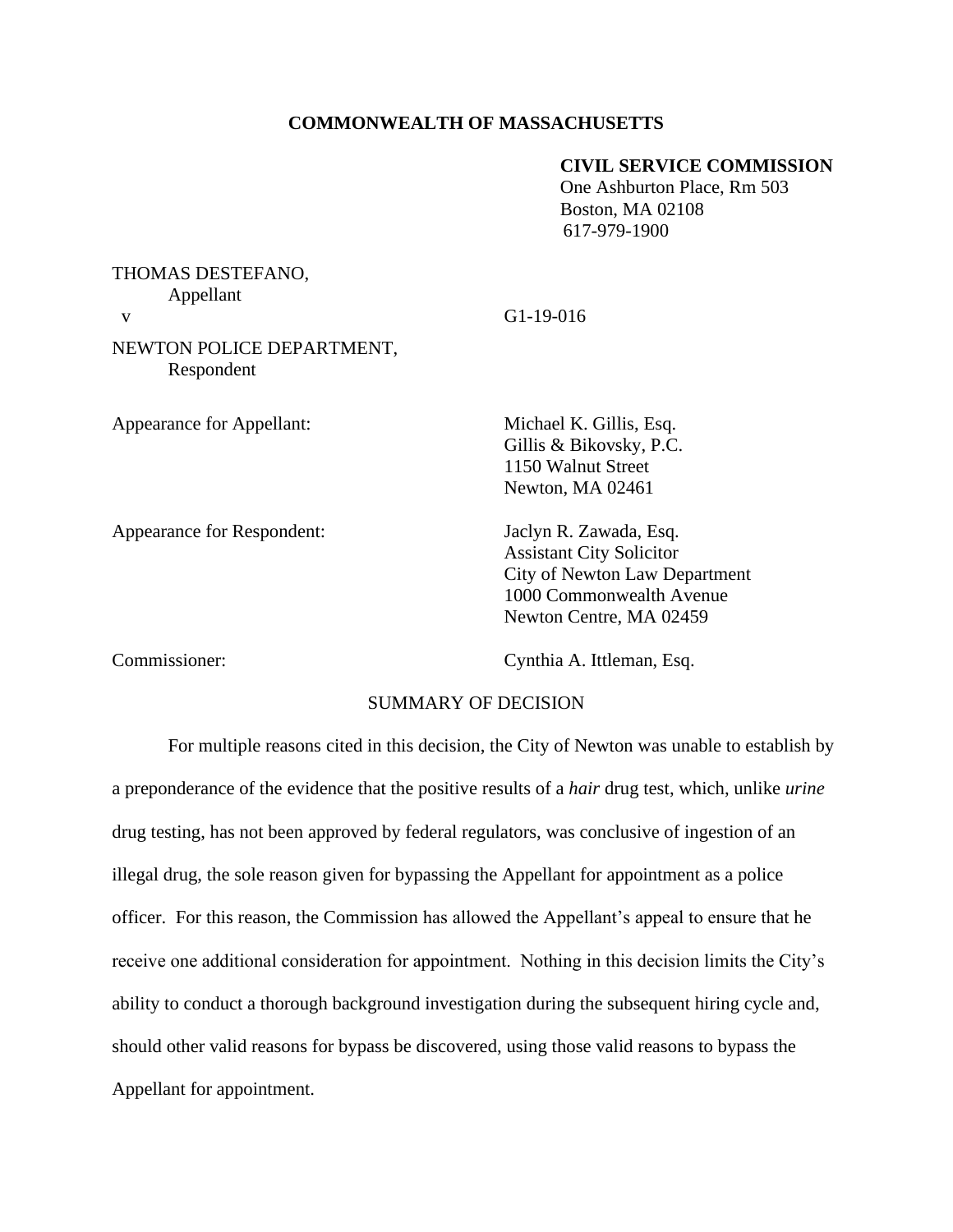#### **DECISION**

On January 15, 2019, the Appellant, Thomas DeStefano ("Appellant") pursuant to G.L. c. 31, § 2(b), filed a bypass appeal with the Civil Service Commission ("Commission"), claiming that the City of Newton's ("City") Police Department ("NPD" or "Respondent" or "Department") improperly bypassed him for original appointment to the position of permanent, full-time police officer. A prehearing conference in this case took place on March 12, 2019 at the offices of the Commission. On April 18, 2019, the Appellant filed a Motion for Summary Decision. A full hearing was held in this case at the Commission on May  $10$ ,  $2019$ .<sup>1</sup> The full hearing was digitally recorded and both parties received a CD of the proceedings.<sup>2</sup> The parties submitted post-hearing briefs in the form of proposed decisions. The Respondent incorporated its opposition to the Appellant's Motion in its brief. As indicated herein, the appeal is allowed and the summary decision motion is moot.

#### **FINDINGS OF FACT**

The parties entered 14 exhibits into evidence, including 9 joint exhibits, 2 exhibits for the Appellant and 3 exhibits for the Respondent (including the affidavit of NPD Captain Geary ordered at the hearing). At the Respondent's request, the Commission also took administrative notice of 6 websites relating to Quest Diagnostics (Quest), the company that conducted the drug tests referenced herein, which, as with all evidence, are given the weight they are due in view of

<sup>1</sup> The Standard Adjudicatory Rules of Practice and Procedure, 801 CMR §§1.00, *et seq*., apply to adjudications before the Commission with Chapter 31 or any Commission rules taking precedence.

 $2 \text{ A stenographic transcript of the digital recordings has been prepared and furnished to the Commission.}$ If there is a judicial appeal of this decision, the plaintiff in the judicial appeal would be obligated to supply the court with the original transcripts of all on-the-record hearing proceedings to the extent that such party wishes to challenge this Decision as unsupported by the substantial evidence, arbitrary and capricious, or an abuse of discretion.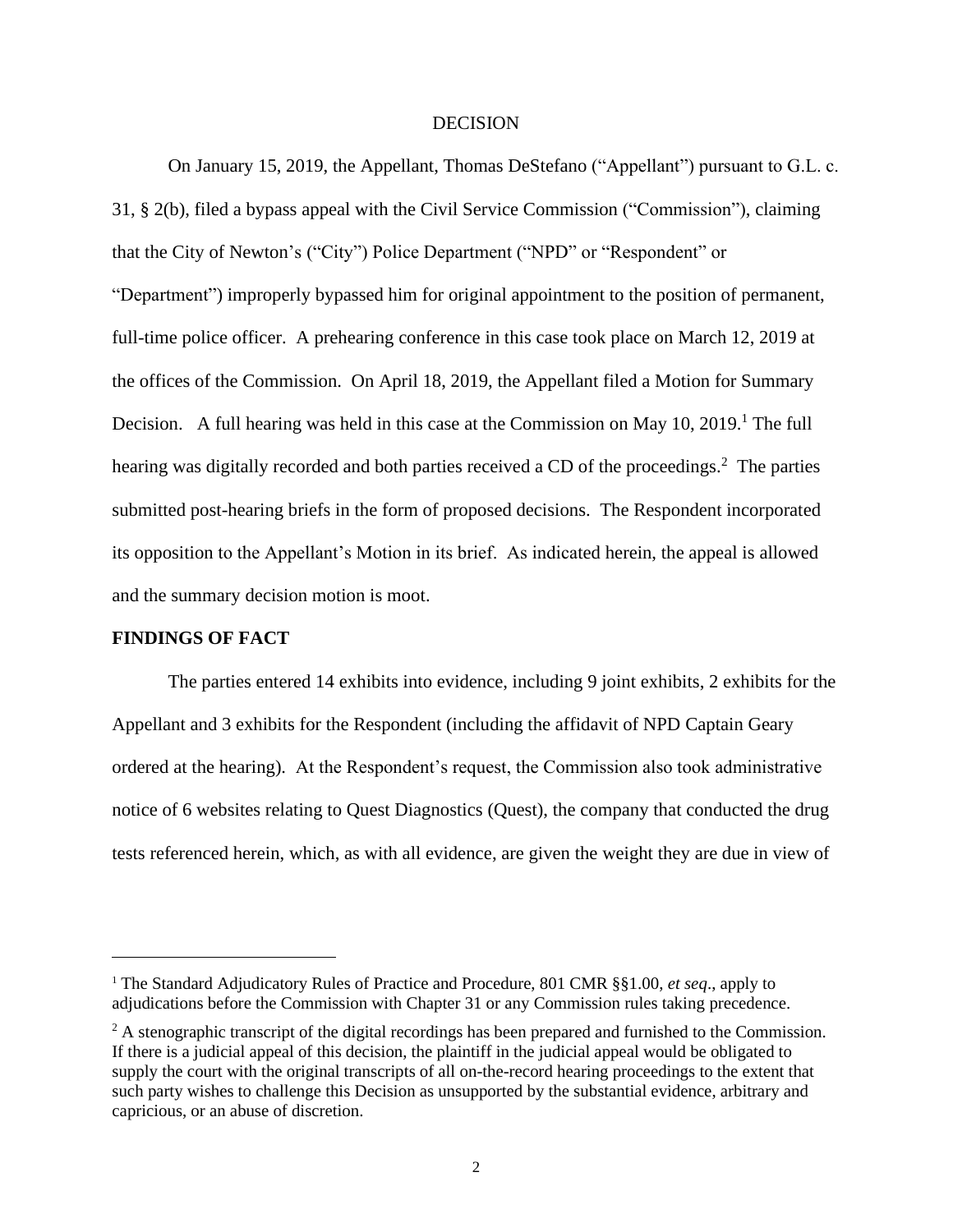the rest of the evidence in the record. Based on the documents submitted and the testimony of

the following witnesses: 3

*Called by the Respondent*:

- Thomas H. Winters, MD
- Reid T. Boswell, MD
- Captain Dennis Geary, Newton Police Department

## *Called by the Appellant*:

- David M. Benjamin, Ph.D., Sc.D. (hon.)
- Thomas DeStefano, Appellant

and taking administrative notice of all matters filed in the case and pertinent statutes, case law,

regulations, policies and reasonable inferences drawn from the evidence, I make findings of fact set forth below.

## *Background of Appellant*

- 1. At the time of the hearing in this appeal, the Appellant was 25 years old. He had lived in Framingham until he was approximately 12 years old, when he moved to Newton, graduating from high school in 2011. In public school, the Appellant played football, basketball and lacrosse. (Testimony of Appellant)
- 2. The Appellant's father was a police officer at the Department for approximately 28 years but became disabled approximately 7 years ago. The Appellant knows NPD Capt. Dennis Geary because the Appellant's father coached the Pop Warner Youth Football team on which the Appellant and Capt. Geary's son played. Even though the Appellant had been given a conditional offer of employment in the hiring process at issue in this appeal, the Appellant believes that Capt. Geary opposed the Appellant's appointment to the NPD because the Appellant's father gave Capt. Geary's son less football playing time

<sup>&</sup>lt;sup>3</sup> Job titles associated with the above witnesses were accurate as of the dates of hearing.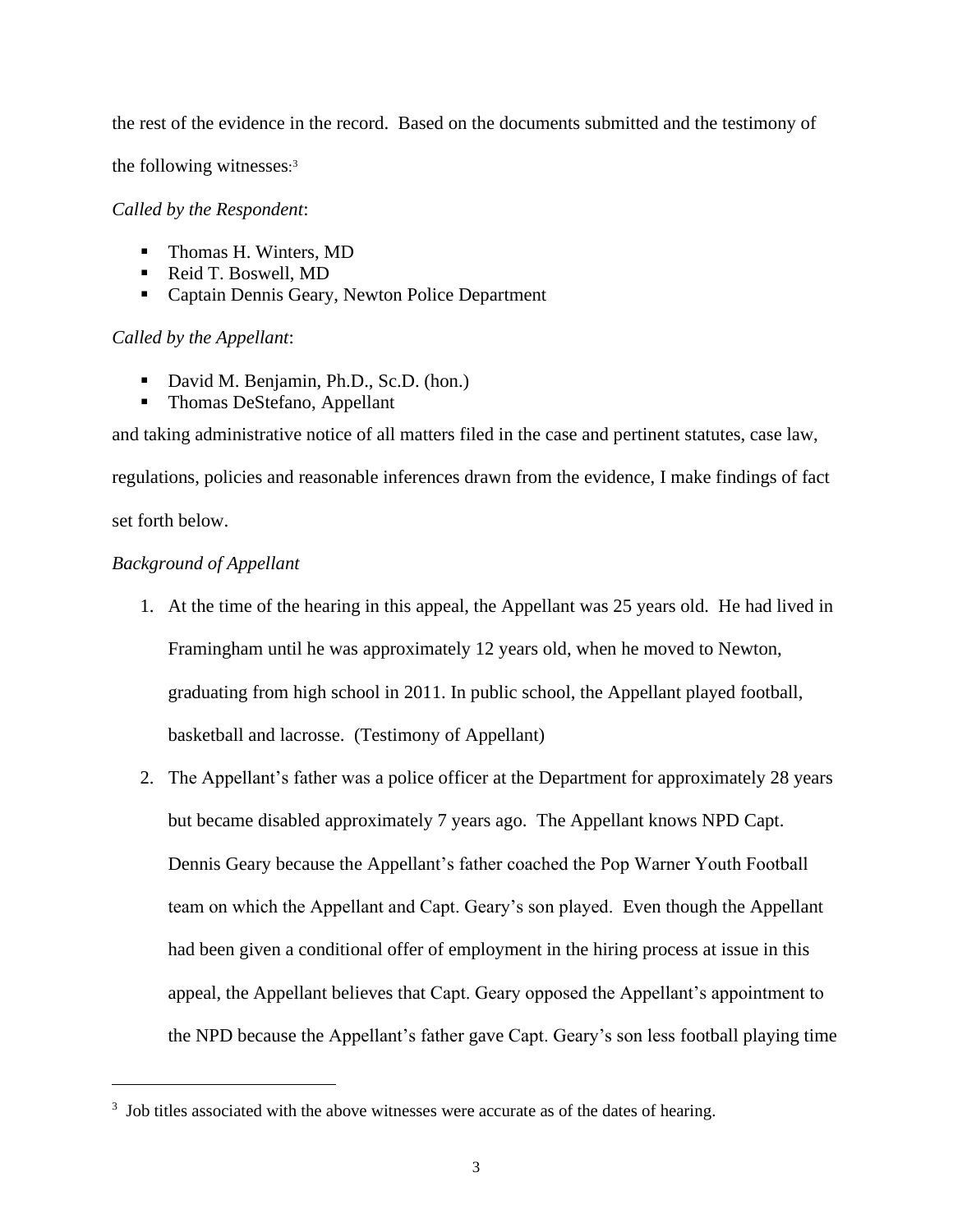than the Appellant.  $(\underline{Id})$  At an unspecified time (but not during the hiring process at issue in this appeal), Capt. Geary's son applied to the Department to be a Newton Police Officer but he was not hired. (Id.)

- 3. After high school in Newton, the Appellant attended and graduated from Benjamin Franklin Institute of Technology after 2 years, playing basketball while in college. Members of the college basketball team were required to refrain from using illegal drugs. (Id.)
- 4. The Appellant has worked at a car wash since approximately 2014. At the time of the hearing in this appeal, the Appellant had been the full-time Assistant Manager of the car wash for approximately three years. In addition to cleaning cars, the Appellant handles the money, opens the car wash, turns on the machines, talks to customers, checks the inventory and signs off on papers when inventory is dropped off. (Id.)
- 5. The Appellant cleans cars by removing any trash from the car, he looks into the crevices in the cars to determine if he needs to use an air gun to blow out any substances since there are some places, like the dashboard, where it is difficult to vacuum. The Appellant wipes down the interior car surfaces and windows and then vacuums the inside of the cars. In the cold weather months, he works in an enclosed environment. (Id.)
- 6. The car wash where the Appellant works washes the Department police vehicles. (Testimony of Appellant and Geary) The Appellant has seen drug paraphernalia and powders in the police vehicles, in addition to various bodily fluids. He asserted that he observed drug paraphernalia in police cars most days of the week but he could not identify specific occasions on which he had seen the drugs or paraphernalia. (Testimony of Appellant)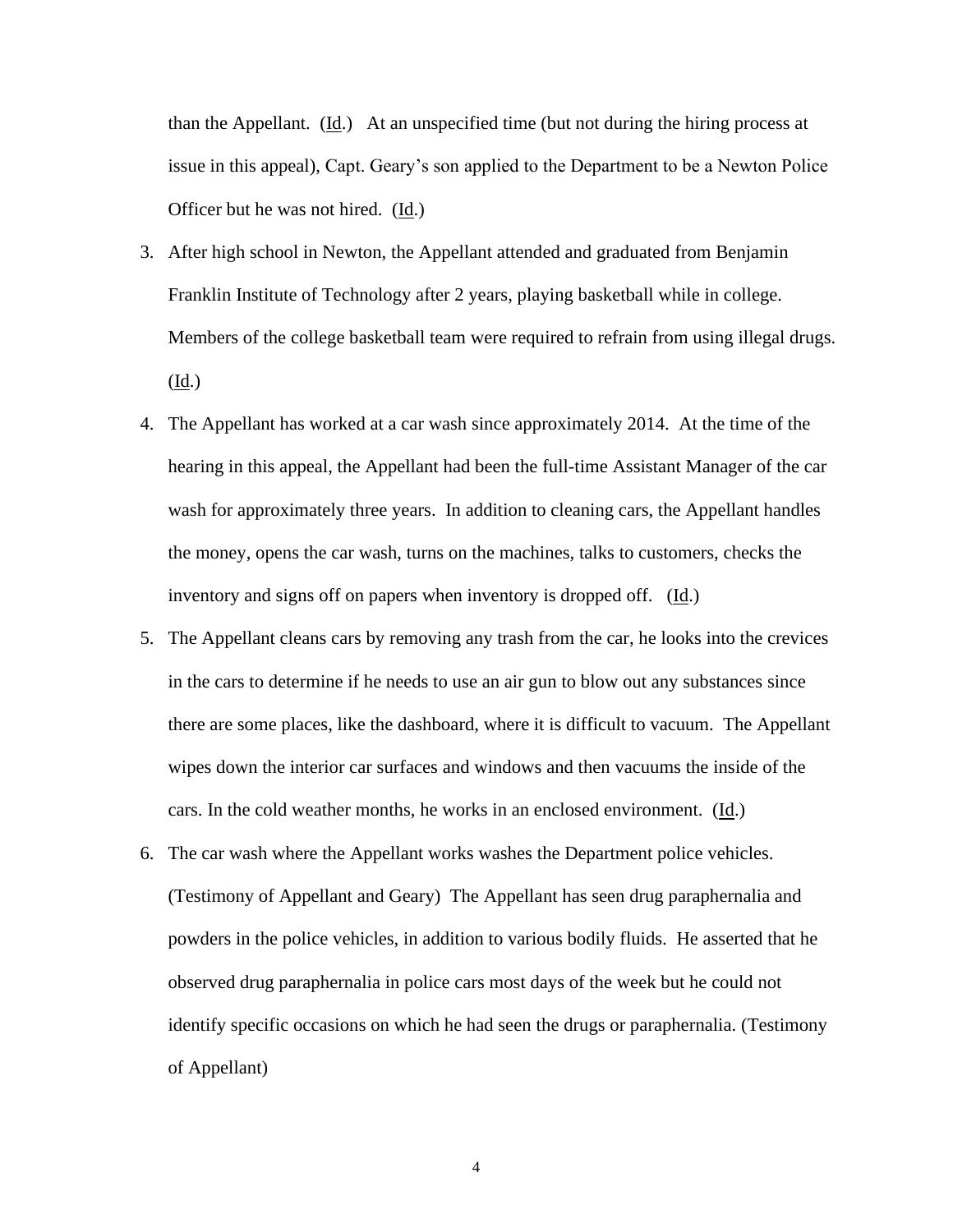- 7. Outside of work, the Appellant volunteers at the Boys & Girls Club in Newton, where he coaches their sports travel team. The teams practice one or two nights per week and play games once per week. In addition, the Appellant referees on Saturdays. At other times, the Appellant also coaches 3 Amateur Athletic Union (AAU) boys' year-round teams at multiple practices during the week and at weekend tournaments. (Id.)
- 8. The Appellant lived with his parents in Newton until sometime in 2018 when he moved to another location in Newton where he shared a home with a roommate and the roommate's parents, and in which he lived at the time of the Commission hearing. At an unspecified time that the Appellant could not recall, he found out that his roommate was using cocaine and his roommate moved out of his (the roommate's) parents' home, allowing the Appellant to remain as a tenant. The Appellant was unable to specify the dates that he lived with the roommate or when the roommate moved out but I find that the move out more likely than not occurred sometime in late summer or early fall of 2018. (Id.)
- 9. The Appellant took and passed the civil service exam for the position of police officer at least once prior to the March 25, 2017 exam.<sup>4</sup> ( $\underline{Id}$ .; App.Ex. 2) It is the Department's practice to require candidates to take both a urine drug test and a hair drug test twice in the hiring process: once sometime early in the process, prior to issuing conditional offers of appointment, and a second time after issuing conditional offers to the candidates so that a candidate who is ultimately selected and then hired has taken a total of four drug tests in the hiring process. (Testimony of Geary) In the fall of 2017, which was the hiring cycle prior to the 2018 hiring cycle that is at issue in this case, the Appellant applied for

<sup>4</sup> The Appellant was uncertain about the dates that he took the police officer exams.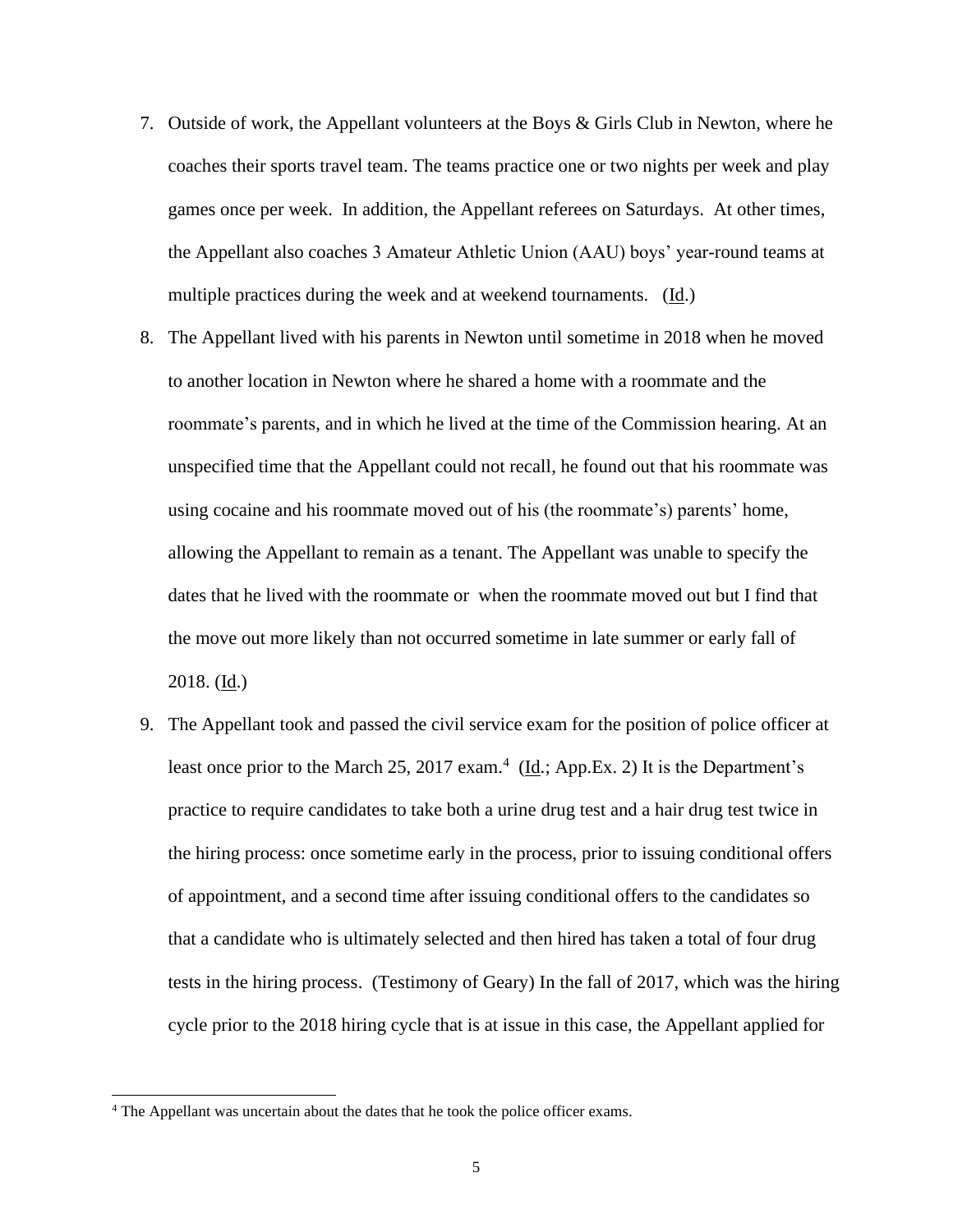the position of police officer. On November 8, 2017, and, prior to the issuance of an offer of employment, he took both a urine drug test and a hair drug test and tested negative for cocaine on both tests. (Id.; App.Ex. 2) However, the Appellant did not score high enough in 2017 to be considered for employment at the Department.  $(\underline{Id}$ : App.Ex. 2)<sup>5</sup>

#### *The 2018 Hiring Process the Subject of This Appeal*

- 10. The Appellant took and passed the March 25, 2017 written civil service exam for the position of police officer. In August or September, the state's Human Resources Division (HRD) established the eligible list containing the names of candidates who passed the 2017 exam. In August 2018, HRD issued certification 05750 to the Respondent, authorizing the Respondent to hire three (3) permanent full time police officers. Among the seven candidates who signed the Certification, including the Appellant, the Appellant ranked third. (Stipulation; Administrative Notice of information provided by HRD; Respondent's Post-Hearing Affidavit of Geary produced pursuant to an order at the Commission Hearing)
- 11. The Department did not require the Appellant to submit an application during the 2018 hiring process because NPD Officer Bradley informed him that he did not need to do so if there had been no changes in the information he provided in his previous application and the Appellant said there had been no changes. (Testimony of Appellant)
- 12. Capt. Geary was involved in the hiring process at issue in this appeal. Capt. Geary has been a member of the Department for 35 years. He was promoted to Captain in 2016

 $<sup>5</sup>$  Although there are no exhibits in the record pertaining to the Department's consideration of the Appellant in 2017,</sup> such as the pertinent eligible list and Certification and the Appellant's application in 2017, there are no exhibits in the record contradicting the Appellant's testimony in this regard. In addition, NPD Capt. Geary confirmed that the Department had considered the Appellant's candidacy at some point in 2017 and that the Appellant submitted to a hair drug test in the fall of 2017. The September 2018 hair drug test result is in the record but the September 2018 urine drug test is not in the record.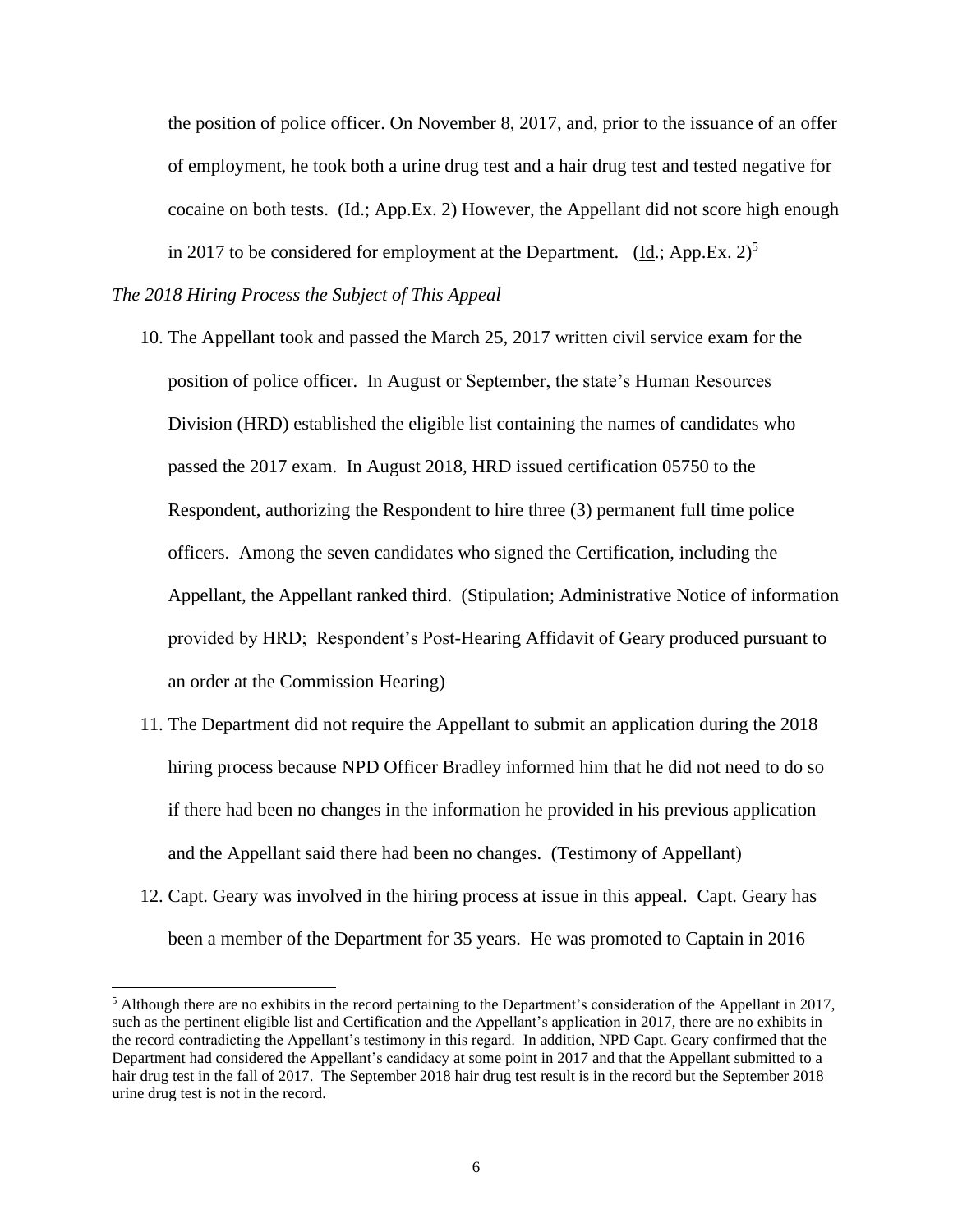where he commands the Special Operations Bureau. In that capacity, Capt. Geary reports to Police Chief David MacDonald, who is the appointing authority for Newton Police Officers. (Testimony of Geary)

- 13. Asked how long the Department has been using the two sets of drug tests (urine and hair) during the hiring process he replied, "as far as I know, forever". (Testimony of Geary, Transcript p. 243)
- 14. Asked who performs the hair drug tests on police candidates, Capt. Geary incorrectly stated that Dr. Boswell's office at Mount Auburn Hospital performs the hair drug test. (Testimony of Geary) Dr. Boswell's office only collects the candidates' hair samples and sends them to Quest Diagnostics for the hair drug test. (Testimony of Boswell)
- 15. Capt. Geary was unaware that hair drug tests are not federally approved. (Testimony of Geary; *see* Testimony of Boswell, Winters and Benjamin indicating that hair drug tests are not federally approved) Part of Capt. Geary's job as the commander of the Special Operations Bureau is to be the liaison for hiring, overseeing the civil service hiring process. He requests certifications from HRD from which the Department may attempt to fill any vacancies in the Department. The Department reviews the civil service certification ranking (by undisclosed score) of the names of candidates within the "2N+1" formula who have passed the civil service exam. HRD notifies candidates to sign the certification indicating their interest in working at the Department. Interested candidates fill out an application then are scheduled for urine and hair drug tests, with specimens collected at the office of Dr. Reid Boswell, an MRO (Medical Review Officer) at the Mount Auburn Hospital who forwards the samples Quest Diagnostics (Quest), which tested the specimens. On September 13, 2018, the Appellant took and passed the initial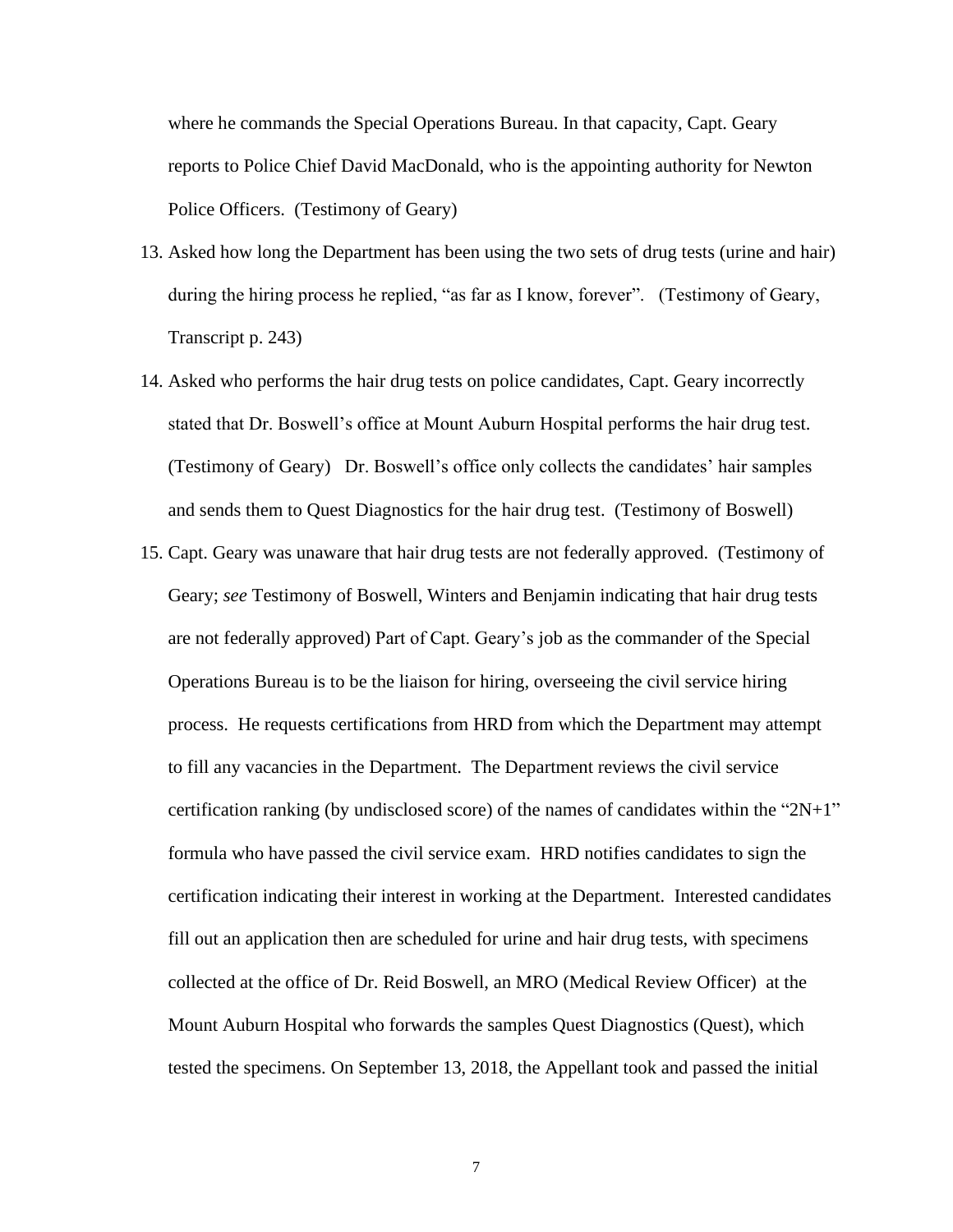urine and hair drug tests. When the Department receives the drug test results, detectives are assigned to investigate the candidates. When the investigations are completed, the Department interviews candidates. Capt. Geary was involved in the Appellant's interview during the 2018 hiring process. (Testimony of Geary; Jt.Ex. 1)

- 16. Following the interviews, the Department issues conditional offers of employment to certain candidates, requiring them to successfully complete a medical exam, a psychological evaluation and a second set of drug tests (urine test and hair test). The Appellant took the second hair drug test on December 7, 2018<sup>6</sup>, providing a hair sample at the office of the Department's MRO, Dr. Boswell, which office sent the sample to Quest. On December 14, 2018, Quest informed Dr. Boswell that the Appellant's December 2018 urine drug test result was negative for cocaine and all other drugs but his hair drug test result was "Positive for cocaine." (R.Exh.2)
- 17. Dr. Boswell did not reach out to the Appellant to explore whether there might be an explanation, i.e., exposure through passive or external contamination, that could explain the result. At some point, however, Dr. Boswell informed the Department of the results of the Appellant's hair drug test. . Capt. Geary informed Chief McDonald of the drug test results. Chief McDonald decides whom to hire and whom to bypass and notifies the candidates accordingly. (Testimony of Geary and Boswell)
- 18. Sometime around the end of December 2018 or early January 2019, the Appellant received an email message from a source that he did not recall with the drug test results

<sup>&</sup>lt;sup>6</sup> The December 2018 urine drug test result document is not in the record but there appears to be no dispute that the Appellant took the urine drug test and the test result was negative for cocaine.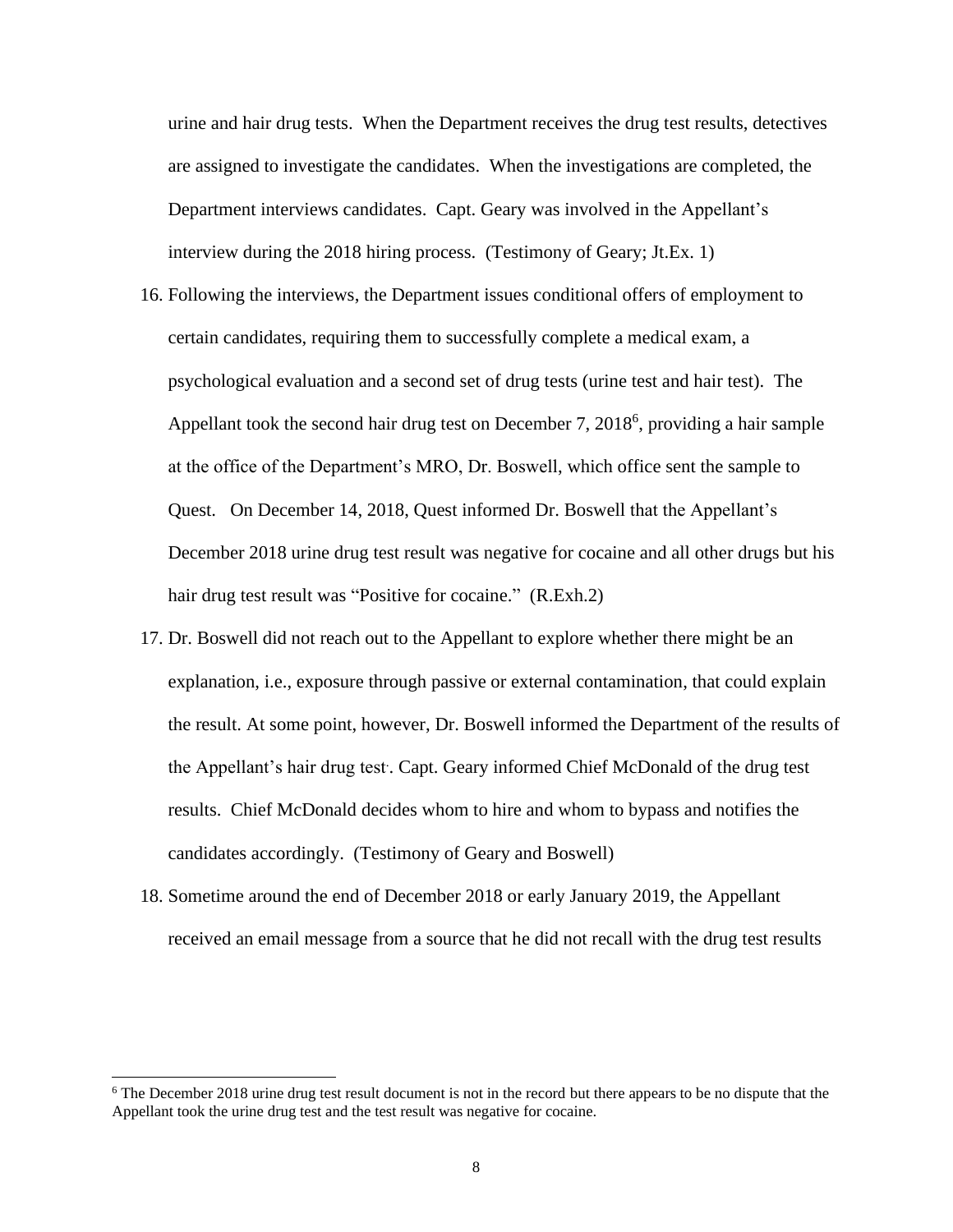from his December 7, 2018 drug tests.<sup>7</sup> (Testimony of Appellant) Immediately after receiving the results, the Appellant called the Department a number of times in an effort to discuss the drug test results with someone there. (Testimony of Appellant and Geary) Capt. Geary, who was involved in the hiring process, was on vacation around the holidays. (Testimony of Geary)

- 19. Sometime between January 3 and 6, 2019, Capt. Geary returned the Appellant's calls to the Department regarding the December 2018 drug test results. The Appellant told Capt. Geary that he was not a drug user, that he never used drugs, that he had researched the subject online because his then-roommate used cocaine and the Appellant believed that his own hair was contaminated by cocaine when he used his roommate's comb. (Testimony of Geary and Appellant)
- 20. By letter dated January 6, 2019, Chief MacDonald informed the Appellant that he had been bypassed stating, in part,

…This action is taken after receiving the Commonwealth of Massachusetts Human resources medical examination form from Doctor Reid Boswell of Mount Auburn Hospital indicating a category A medical failure whereby you failed a drug screening; testing positive for cocaine. A failure of a category A medical failure (sic) under Massachusetts civil service regulations is considered an absolute disqualifier for the position of Police Officer. Candidate Thomas McCarthy ranked lower than you on the civil service certification list# 05750 but was selected ... Additionally, I have petitioned the Personnel Administrator at Civil Service Human Resource Division for your permanent removal from civil service list  $\#05750$  ...

 $7$  At the Commission hearing, the Appellant offered to show the email with the December 2018 hair drug test result on his phone. Instead, I asked the Appellant to print the email message and submit it to the Respondent and the Commission. I do not have a record of receiving the printed email message that the Appellant offered. As a result, it is unclear who (Quest or the Department) sent the Appellant the results of his December hair drug test.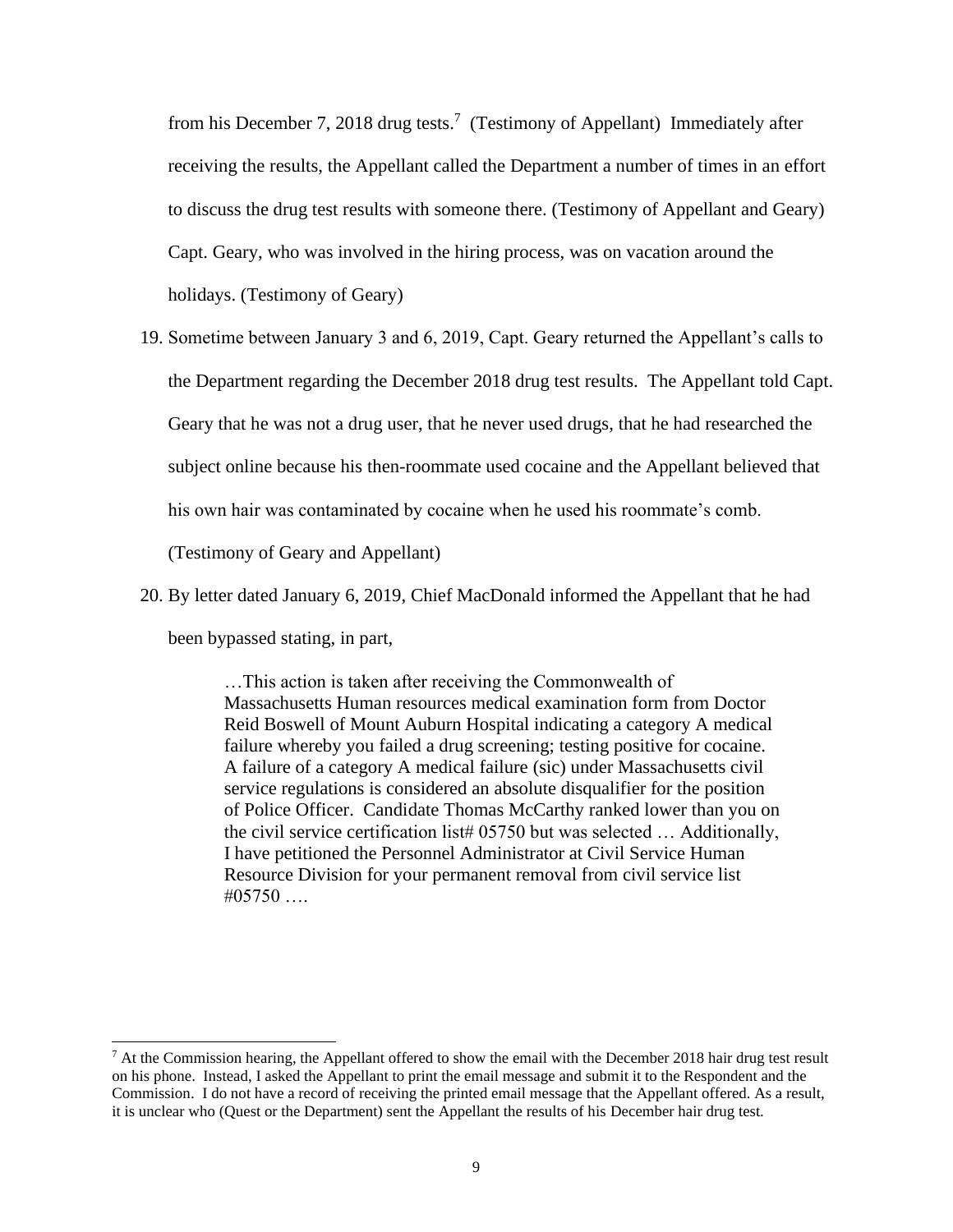(Testimony of Geary; Jt.Ex.  $3)^8$  The HRD medical examination form from Dr. Boswell, the Medical Review Officer (MRO) for the Respondent, is not in the record although Dr. Boswell's MRO Report is in the record (Resp.Ex. 2), as is the Quest Documentation Packet regarding the hair drug test results on the Appellant's December 2018 hair sample. (Jt.Ex. 2).

- 21. On January 7, 2019, the day after the January 6 bypass letter sent to the Appellant, the Appellant obtained his own Quest hair drug test.<sup>9</sup> As with the hair drug tests the Respondent required the Appellant to take on November 7, 2017 (negative), September 13, 2018 (negative) and December 7, 2018 (positive), the Appellant was directed to Dr. Boswell's office to provide a hair sample, which sample was sent to Quest. The January 2019 hair drug test result was negative for cocaine and any other drugs. Quest sent the January 7, 2019 hair drug test result to Dr. Boswell. On January 15, 2019, Dr. Boswell reviewed and signed the test result as the MRO (Jt.Ex. 4; Testimony of Appellant)
- 22. The Appellant filed this appeal on January 18, 2019. (Administrative Notice)
- 23. On April 4, 2019, Appellant's counsel sent an email message to the Respondent's counsel stating that when the Appellant received the December drug test result, the Appellant "immediately" asked Capt. Geary for a "retest", Capt. Geary denied the request and the Respondent was required to give the Appellant a retest within 16 weeks to address the "category A medical failure" mentioned in the bypass letter or for the Respondent to accept the results of the Appellant's January 7, 2019 test result as the retest. (Jt.Ex. 8)

<sup>8</sup> The January 6, 2019 letter also stated that the appointing authority asked the state's Human Resources Division to permanently remove the Appellant's name from Certification 05750 (apparently as opposed to asking that his name be removed from the pertinent eligible list). It is unknown if HRD removed the Appellant's name from the pertinent eligible list.

<sup>&</sup>lt;sup>9</sup> It is unclear how the Appellant arranged for the January 2019 drug test.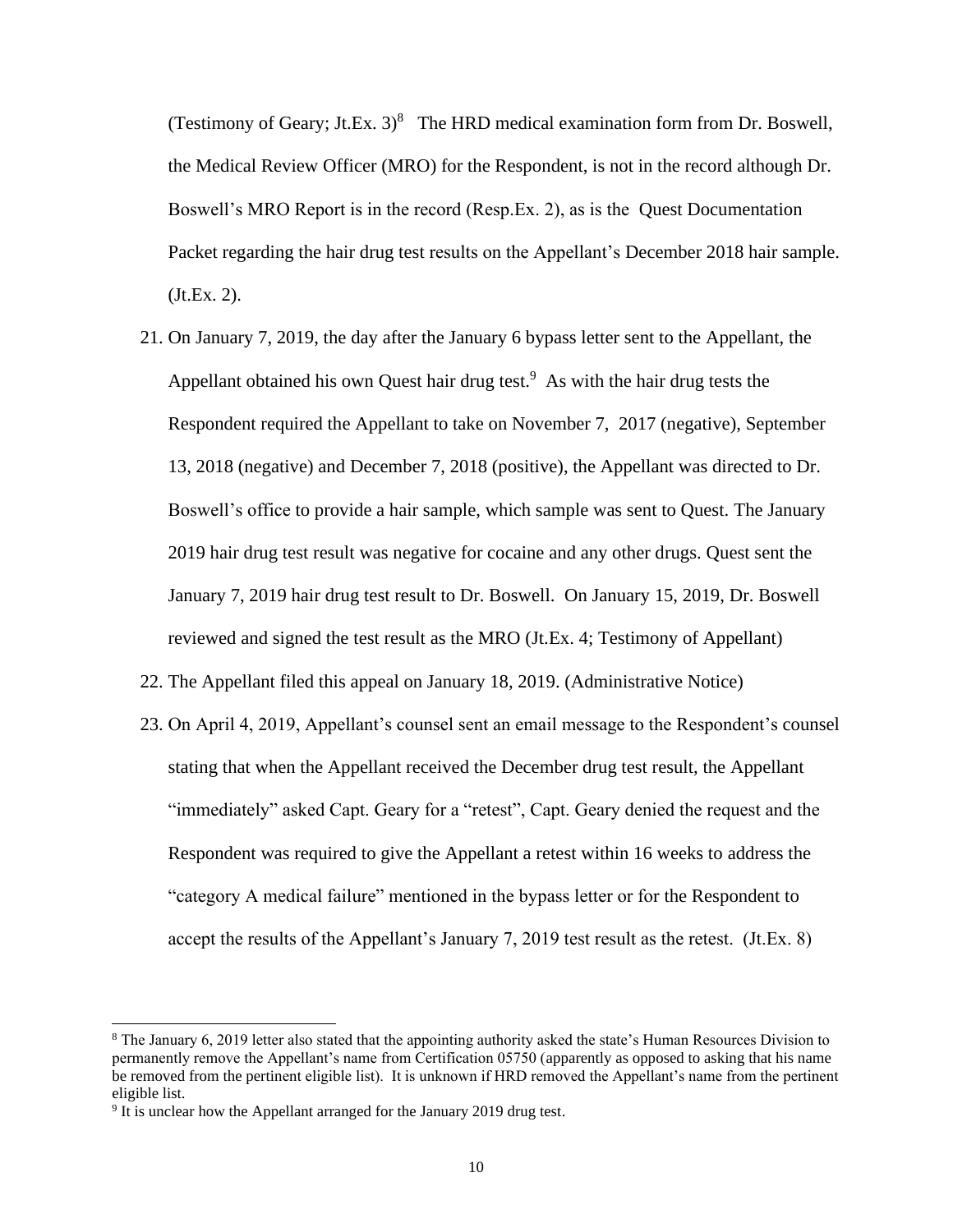- 24. On April 5, 2019, counsel for the Respondent replied to the Appellant's April 4 email stating that counsel would discuss the Appellant's request with her client. (Jt.Ex. 9). There is no indication in the record that the Respondent responded further to the Appellant's April 4, 2019 email. (Administrative Notice)
- 25. By letter dated April 25, 2019, the Department issued the Appellant a second letter stating that the reason for the bypass was the Appellant's failed drug test in December 2018 without mentioning the statement in the January 6, 2019 bypass letter that the failed drug test constituted an automatic Category A medical disqualifier. (Jt.Ex. 5)
- 26. The sole candidate who was hired via the 2018 hiring process (Certification 05750) ranked below the Appellant and he had no "immediate family members" working in the NPD. The Department had granted conditional offers to three candidates: the one selected candidate and two who had "immediate family members" who worked in the Department – the Appellant and a candidate whose father is a member of the Department. Capt. Geary's affidavit asserts that the latter candidate's father did not participate in the hiring process. One candidate who received an offer was ranked below the Appellant and effectively withdrew his application by requesting a deferral, which the NPD did not allow. One candidate who ranked above the Appellant withdrew; his father is a retired member of the NPD. Another candidate ranked above the Appellant on the Certification did not complete the application and did not have an "immediate family member" in the Department. (R.Post-Hearing Affidavit)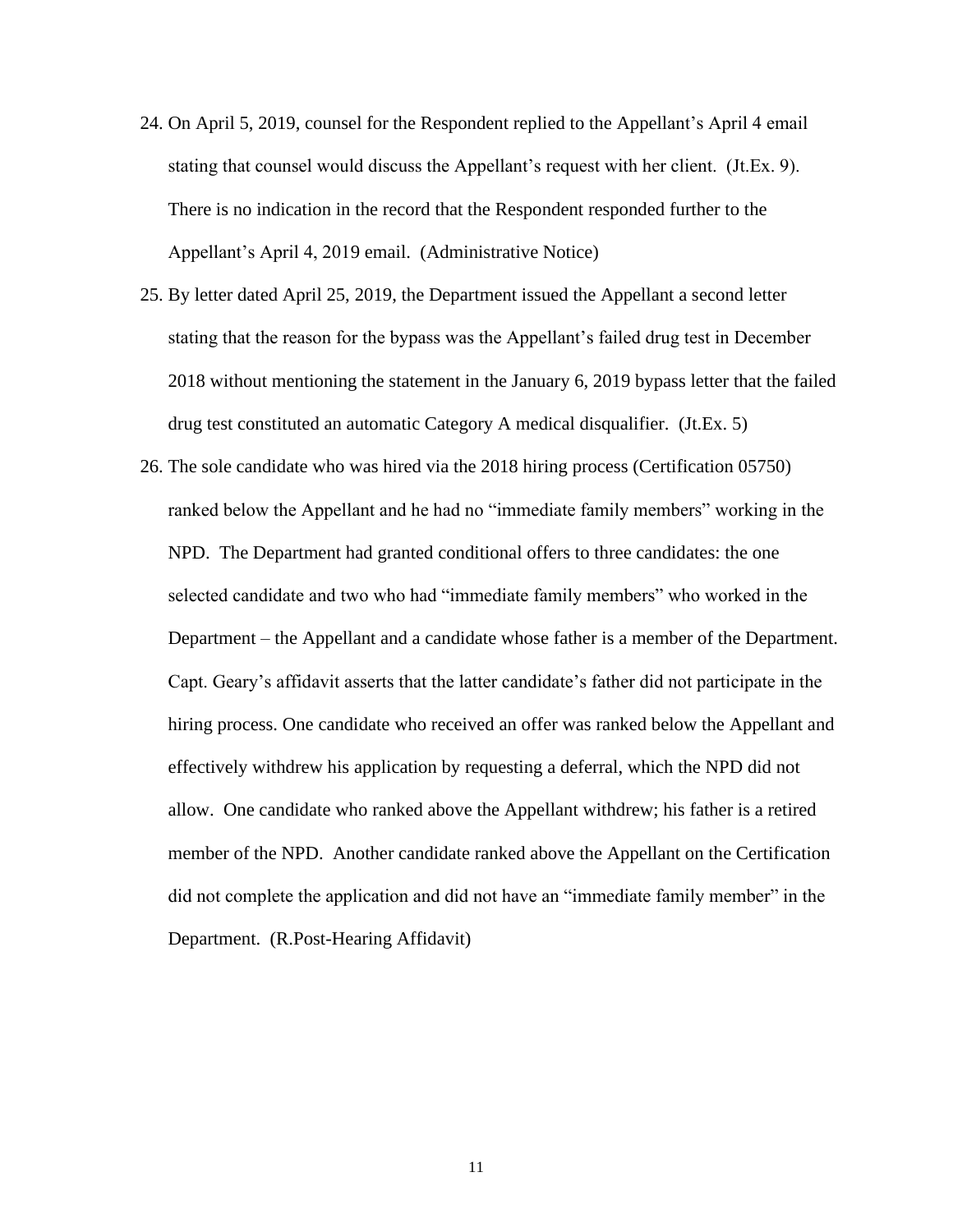#### *State Law Fitness Standards*

27. The original (January 7, 2019) bypass letter's reference to a Category A medical failure

and disqualifier is a reference to physical fitness standards for law enforcement positions.

Specifically, G.L. c. 31, s. 61A provides that,

"[t]he [personnel] administrator, with the secretary of public safety and the commissioner of public health shall establish initial health and physical fitness standards which shall be applicable to all police officers  $\ldots$ " (Id.)

This statute further provides,

" [n]o person appointed to a … police or firefighter position … shall perform the duties of such position until he shall have undergone initial medical and physical fitness examinations and shall have met such initial standards... If such person fails to pass an initial medical or physical fitness examination, he shall be eligible to undergo a reexamination within 16 weeks of the date of the failure of the initial examination. If he fails to pass the reexamination, his appointment shall be rescinded…." (Id.)

28. The state's Human Resource Division (HRD) established the HRD Physician's

Guide/Initial-Hire Medical Standards (Medical Standards).<sup>10</sup> The Medical Standards

require physicians to examine public safety candidates' physical systems and organs,

such as the musculoskeletal, cardiovascular, gastrointestinal, neurological and respiratory

systems, as well as the candidates' medical conditions such as their ears and hearing

conditions and psychiatric medical conditions. (Administrative Notice – HRD Medical

Standards)

29. Upon identifying a medical condition, the physician is required to determine and document whether the candidate has a Category A disqualifying condition or a Category

 $10$  The HRD Medical Standards have been revised from time to time. The version relied on here was effective Oct. 1, 2018 as it appears to have been in effect at the time of the Appellant's December 2018 drug tests. The provisions of the Medical Standards quoted herein appear to be the same in the 2019 and 2020 versions of the Medical Standards.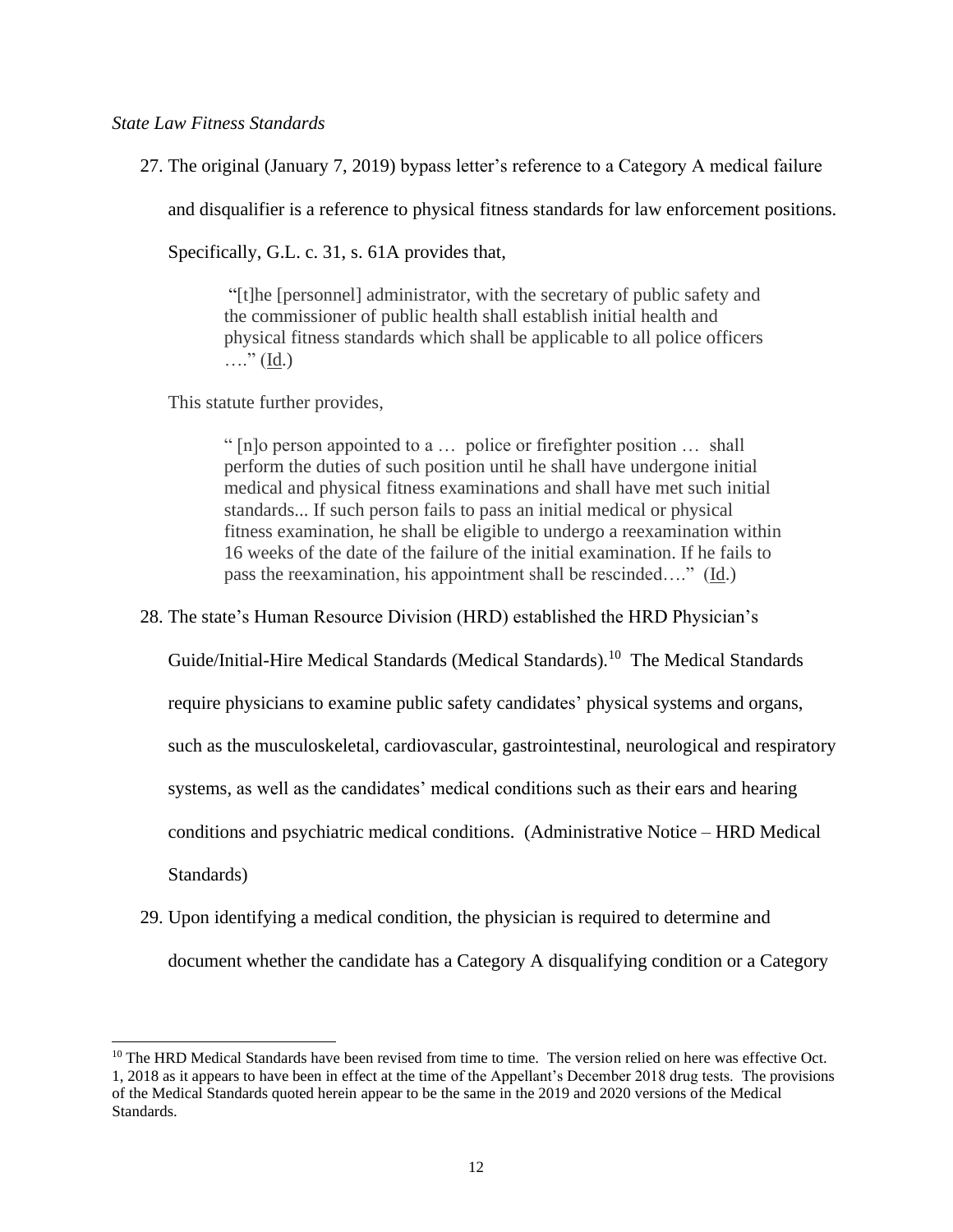B condition, which the physician is required to assess to determine whether the condition "would prevent [the candidate] from safely and effectively performing the essential functions" of a police officer. (Id.)

- 30. The Medical Standards, section 6.23, regarding "Psychiatric Conditions", states that a Category A medical condition includes "a psychiatric condition that results in the candidate not being able to safely perform one or more of the essential job tasks" and a Category B medical condition includes "(1) [a] history of psychiatric condition or substance abuse problem<sup>11</sup> or (2) [r]equirement for medications that increase an individual's risk of heat stress, or other interference with the ability to safely perform essential job tasks.  $(\underline{Id})^{12}$
- 31. Medical Standards, section 6.24.1.2, regarding "Chemicals, Drugs, and Medications" provides, "**Evidence of illegal drug use detected through testing, conducted in accordance with Substance Abuse and Mental Health Service Administration (SAMHSA), shall be a Category A medical condition***."* (Id.)(**emphasis added**)

*The Quest Hair Drug Tests*

32. Quest's laboratory in Lenexa, Kansas has a number of certifications and accreditations, including from SAMHSA(regarding urine drug testing), the College of American Pathologists Forensic Drug Testing (for hair, oral fluid and urine drug testing); Florida (hair and urine testing); and New York State (hair, oral fluid, and urine testing). (Testimony of Winters)

<sup>&</sup>lt;sup>11</sup> There is no punctuation between Category B part  $(1)$  and part  $(2)$ .

<sup>&</sup>lt;sup>12</sup> The Medical Standards include a list the essential tasks of a police officer.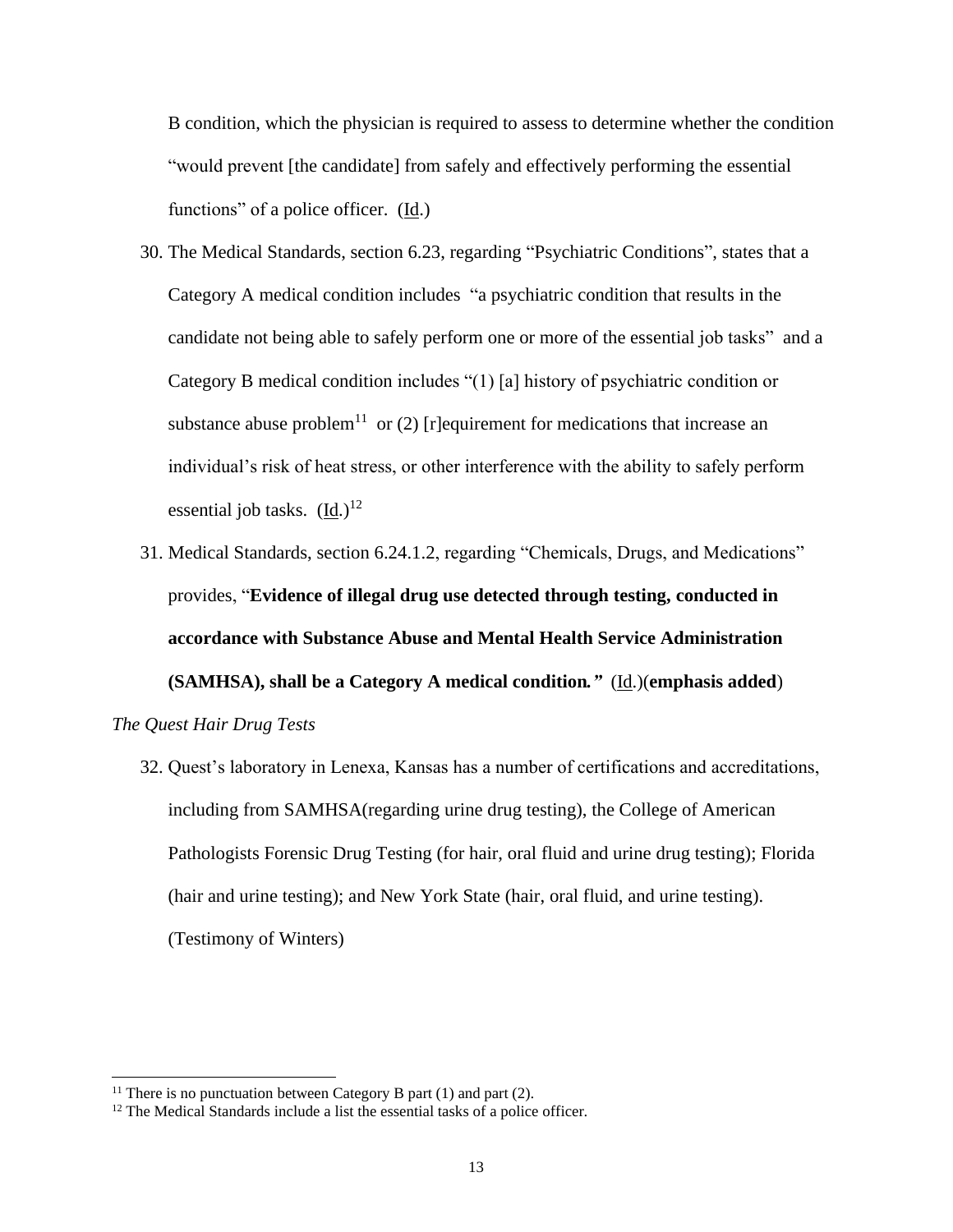- 33. No employee or representative of Quest testified at the Commission hearing to explain the Quest hair drug test process applied to the Appellant's December 2018 hair sample or to his hair drug tests in September 2018 and January 2019. (Administrative Notice)
- 34. The Respondent asked the Commission to take administrative notice of six documents from the internet purporting to describe the Quest hair drug testing process, which I numbered documents 1 through 6. As noted above, I informed the parties at the hearing that I took administrative notice of the documents but that I was not taking notice thereof for the truth of the statements therein. Five of the six documents are from Quest website links such as a section on "Frequently Asked Questions - Hair Testing". Another Quest website link references Quest accreditations and certifications but of the licenses/accreditations that the Respondent provided from 10 states, only one of them indicates that Quest is authorized to conduct hair drug tests in that state. One of the Quest website links consists of a brief video purporting to show part of the hair testing process. (Administrative Notice – documents/Quest website links 2 through 6)
- 35. Dr. Winters, the Respondent's MRO expert, indicated that he would not rely on the information from the Quest websites and links because they are not refereed articles, meaning that the information on the websites have not been peer reviewed, the reviewers' comments have not been forwarded to the original author and the original author has not made appropriate changes suggested by reviewers, prior to publication of the information. (Testimony of Winters at 142, 143)
- 36. One of the documents of which administrative notice was taken is a document entitled, "Quest Diagnostics 510(k) Clearance by the U.S. Food and Drug Administration" (FDA), dated 2016. The document includes a letter from the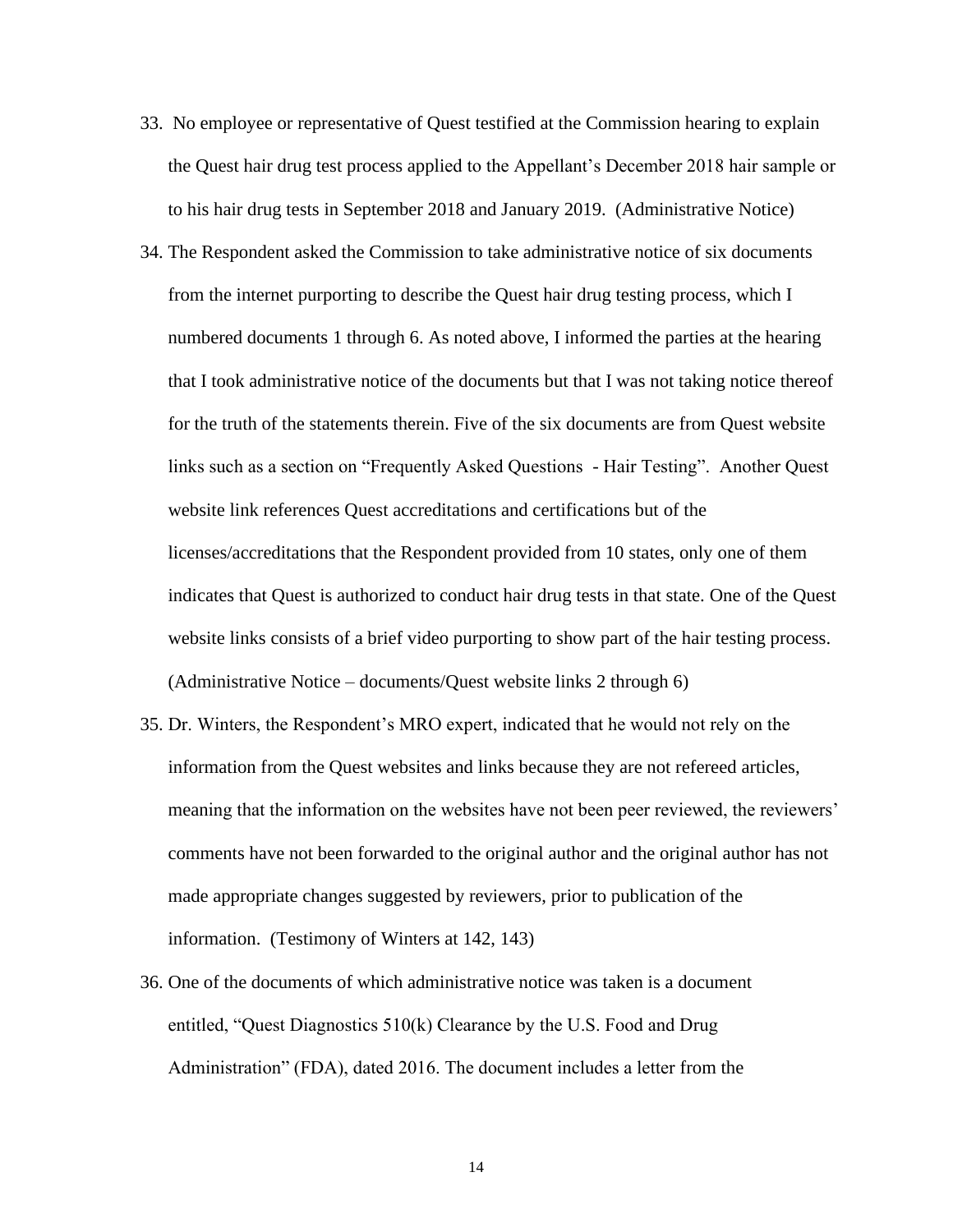FDA referencing a "*Trade/Device* Name: Quest Diagnostics HairCheck-DT (Cocaine)". (Administrative Notice – document/internet link 1)(emphasis added). The letter states that the FDA had reviewed Quest's "premarket notification of intent to market the *device*" (id. emphasis added), stating that the *device* "is substantially equivalent (for the indications for use stated in the enclosure) to legally marketed predicate devices marketed in interstate commerce prior to May 28, 1976, the enactment date of the Medical Device Amendments, or to devices that have been reclassified" pursuant to federal law.  $(\underline{Id})$ . This document refers to a "device", not a test.

- 37. Quest's specimen collection requires a collector to first appropriately identify the donor, fill out part of the chain of custody form and indicate the part of the body where the collected hair was located, cut the hair sample from the donor, write down the collection date, wrap the specimen in foil, have the donor write his or her personal and contact information where appropriate, initial (by the collector and the donor), have the donor write his initials on the chain of custody form, place the hair sample in a sealed container in the presence of the donor and place the container in a locked Quest box for pick up by a Quest courier. (Testimony of Boswell; R.Ex. 1)
- 38. Dr. Boswell testified that the hair sample may be taken from various places on the donor's body, as stated in the document Quest gave him for obtaining hair samples. (Testimony of Boswell; R.Ex. 1) However, the FDA 510(k) letter evaluating Quest's marketing of its hair drug testing device specifically limited hair collection to the donor's head. (Administrative Notice – document/link 1)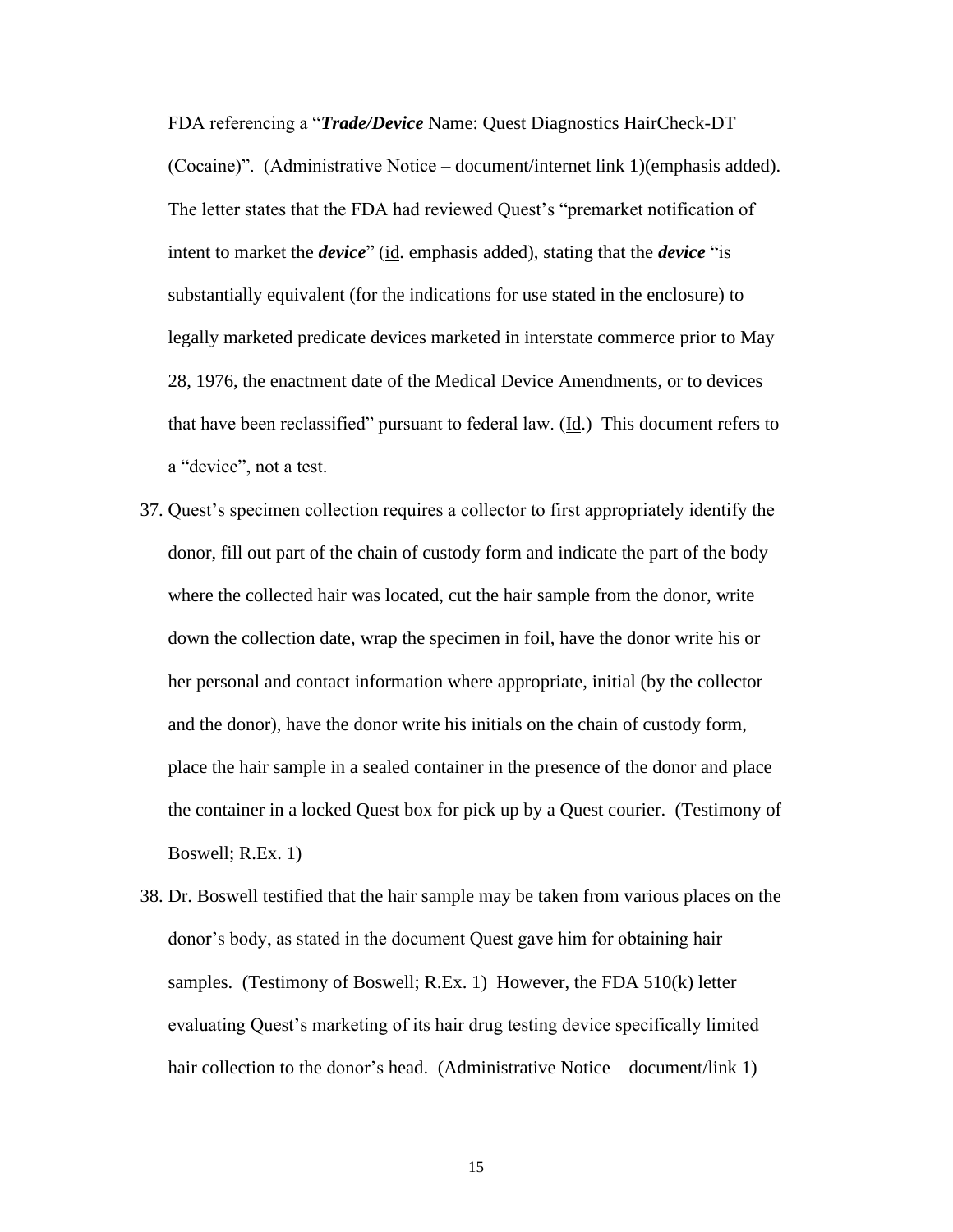- 39. The hair specimen for a Quest hair drug test is supposed to be taken near the rear of the crown of the donor's head and as close to the scalp as possible and the collector is to gather a tuft of hair which is about 120 strands of hair, or a quarter-inch to a half-inch thick. The Quest hair collection process involves only one hair sample (R.Ex. 1)
- 40. Urine drug testing is federally regulated, requiring compliance with federal guidelines. For example, federal guidelines require an MRO to follow up with the donor when there is a positive drug test result. (Testimony of Boswell and Winters) Hair drug testing is not federally regulated. (Testimony of Boswell, Winters and Benjamin)
- 41. Dr. Boswell, the Respondent's expert witness Dr. Winters and the Appellant's toxicologist witness, Dr. Benjamin concur that, unlike urine drug tests, hair drug tests are not federally regulated and have not been approved by SAMHSA, the pertinent federal regulatory agency. (Testimony of Bowell, Winters and Benjamin) Urine drug tests can detect cocaine use or exposure from the prior several days whereas hair drug tests can detect cocaine use or exposure from the prior ninety days or so. (Id.)
- 42. The 119-page Quest Documentation Packet provides a handful of pages of narrative about the hair drug test of the Appellant's December 2018 hair sample including,

#### DOCUMENTATION PACKAGE COVER SHEET

Attached is a summary and copies of laboratory documents related to the analysis of Donor ID #031766782, Specimen ID# 8919688 with access number 793953A. The following 119 pages are true and accurate copies of the original documents that were generated during the normal course of business by Quest … The original documents were generated at or near the time of each process.

The specimen number 793753A screened positive for Cocaine Metabolites by immunoassay technique and confirmed positive for Cocaine by Gas Chromatography/Mass Spectrometry. Following review of the analytical data and chain of custody documentation, a positive result for Cocaine was reported." (Jt.Ex. 2)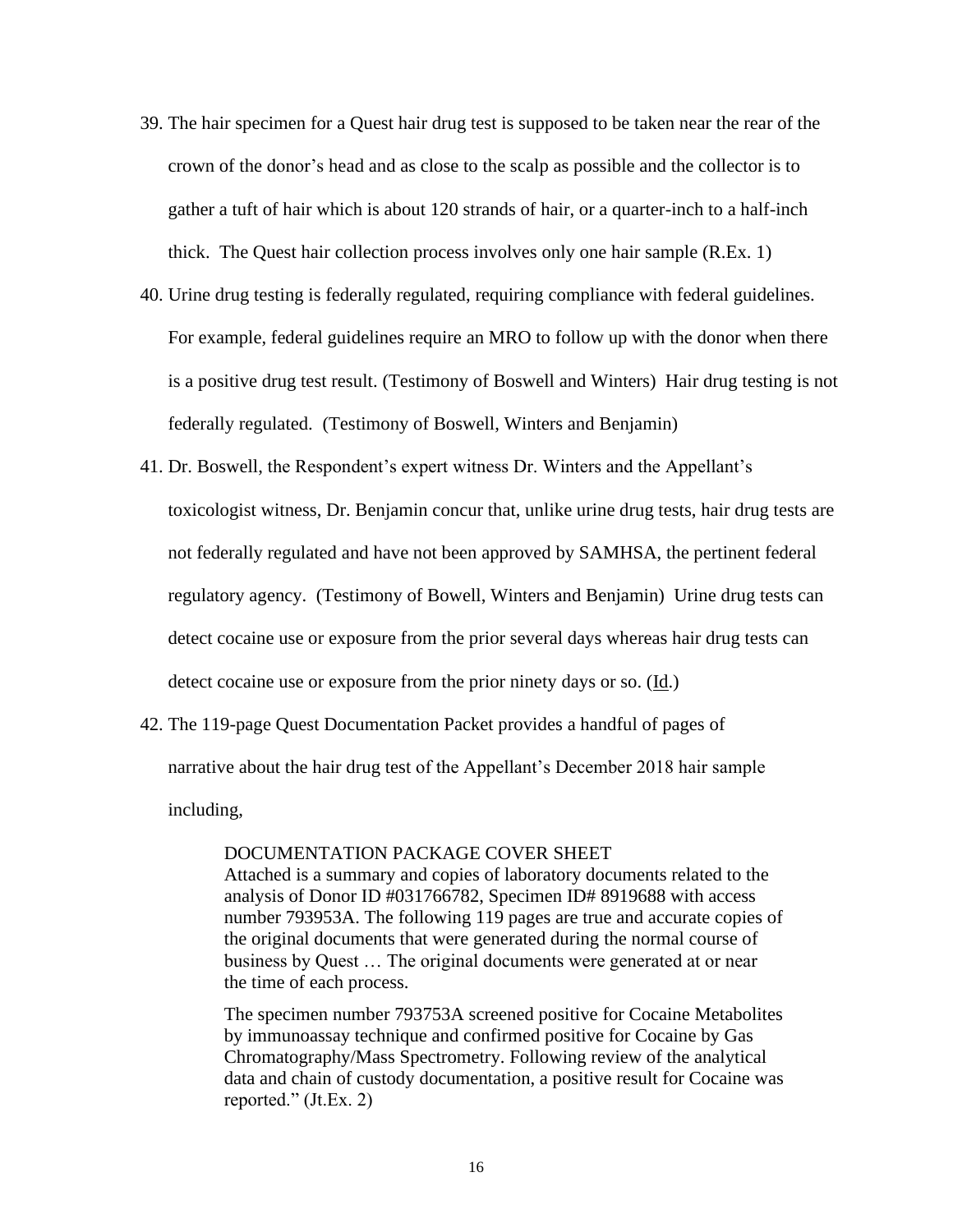43. The Documentation Pack narrative about its "General Overview of Laboratory

Procedures" states,

## **Specimen Receipt**

The laboratory acknowledges receipt of the specimen(s), verifies ID, and verifies that there is no evidence of tampering … The external Custody and Control Form … is completed and the internal laboratory Chain of Custody … is initiated. All specimen and subsequent aliquot handling is carefully documented …

#### **Aliquot for Screening Test**

The specimen card is opened and 3.9 cm of hair from the root end is removed and cut into small sections. The cut hair is mixed and a portion weighted … is transferred to the testing laboratory. The remaining cut and uncut hair is placed in temporary secured storage. The handling of the specimen and the aliquot is documented …

## **Drugs of Abuse Screening Test**

The aliquot of cut hair is washed and then extracted for the initial screening test. The initial screening test for drugs of abuse is conducted using immunoassay procedures on Tecan analyzers. A specimen is considered negative if the response for a given analyte is above that of the cutoff standard. If the response is equal to or less than the cutoff standard, the specimen is scheduled for confirmation testing….

#### **Confirmation Test for Drugs of Abuse**

If the initial test result is positive, a second aliquot … is washed and tested by Gas Chromatography/Mass Spectrometry … or Gas Chromatography/Mass Spectrometry/Mass Spectrometry (GC/MS/MS). A concentration less than that of the client specific cutoff for a given analyte is reported as negative. A concentration equal to or greater than that of the client specific cutoff is considered to be positive….

44. The "Initial Test Description" states in part,

Initial testing for drugs of abuse is performed on the Tecan instrument by immunoassay. The cutoff for each drug of abuse assay is based on the average response of the cutoff calibrator. Based on the applied technology, if a donor specimen has a response that is greater than the cutoff absorbance, the specimen is determined to be negative for the specific test. If a donor specimen has a response that is less than or equal to the cutoff absorbance, the specimen is determined to be positive … and requires additional confirmation testing. Each batch contains both negative and positive quality controls samples along with one blind quality control sample that is inserted into the batch in a random position. (Id. at 10)

The only other narrative in the 119-page Documentation Packed, entitled

"Confirmation Test Description", states in part,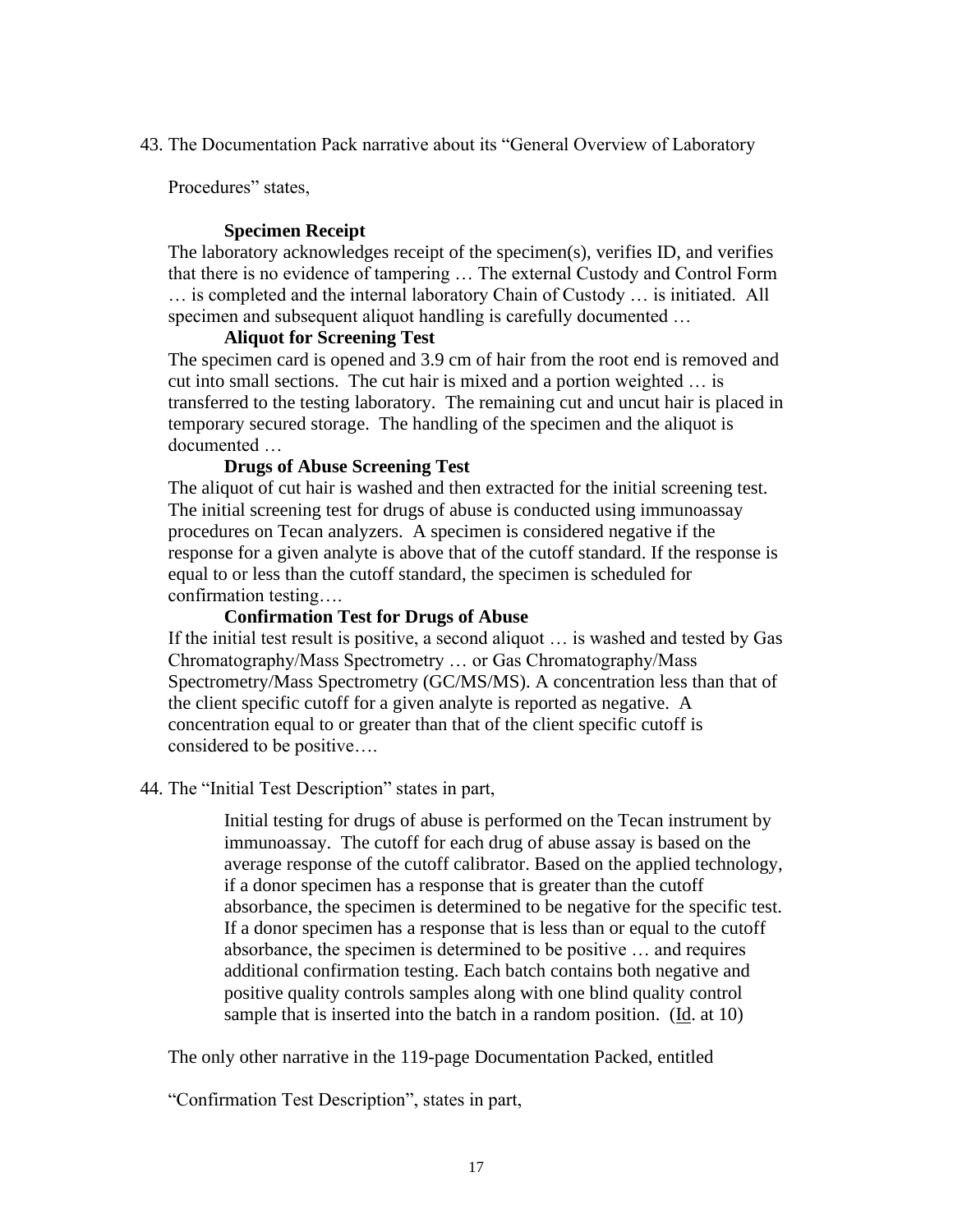Confirmation testing for drugs of abuse is performed by Gas Chromatography/Mass Spectrometry or Gas Chromatography/Mass Spectrometry/Mass Spectrometry. The concentration of drug in each donor specimen is determined by comparison of the response of the specimen to the response of calibrators of know (sic) concentration. If a donor specimen has a concentration of drug that is less than the client specific cutoff, the specimen is determined to be negative for the confirmation test. If a donor specimen has a concentration of drug that is greater than or equal to the client specific cutoff, the specimen is determined to be positive for the specific test. Each batch contains both negative and positive quality control samples. (Id. at 34)

- 45. Although it is proprietary information, Mr. Tarver, at Quest, told Dr. Winters over the phone that in the initial Quest hair drug test, a portion, or aliquot, of the hair sample is to be washed using methanol and rinsed with distilled water, then extracted, and placed into a solution for the initial screening test. This information is not in the Documentation Packet. Dr. Winters does not know the duration of the washes since Mr. Tarver told him that that was proprietary information. Lab staff are to conduct the initial screening test using an Enzyme-Linked Immunosorbent Assay, or an "ELISA" technique. The ELISA technique is commonly used in medical testing for screening in various contexts, such as HIV testing and drug testing. (Testimony of Winters)
- 46 Thereafter, the hair drug testing wells are to be lined with a cocaine antibody. The donor hair specimen solution is placed into the well. If there is cocaine in the donor hair specimen solution, antigens<sup>13</sup> from it would be absorbed by the cocaine antibody in the well. Each test batch contains blank or negative samples as well as high and low samples for quality control. Lab staff are to measure the absorbance level of the donor hair specimen and compare it to the known cutoff absorbance. (Jt.Ex. 2; Testimony of

<sup>&</sup>lt;sup>13</sup> An antigen is defined as "any substance (such as an immunogen or a hapten) foreign to the body that evokes an immune response either alone or after forming a complex with a larger molecule (such as a protein) and that is capable of binding with a product (such as an [antibody](https://www.merriam-webster.com/dictionary/antibody) or T cell) of the immune response". <https://www.merriam-webster.com/dictionary/antigens> (March 2, 2022)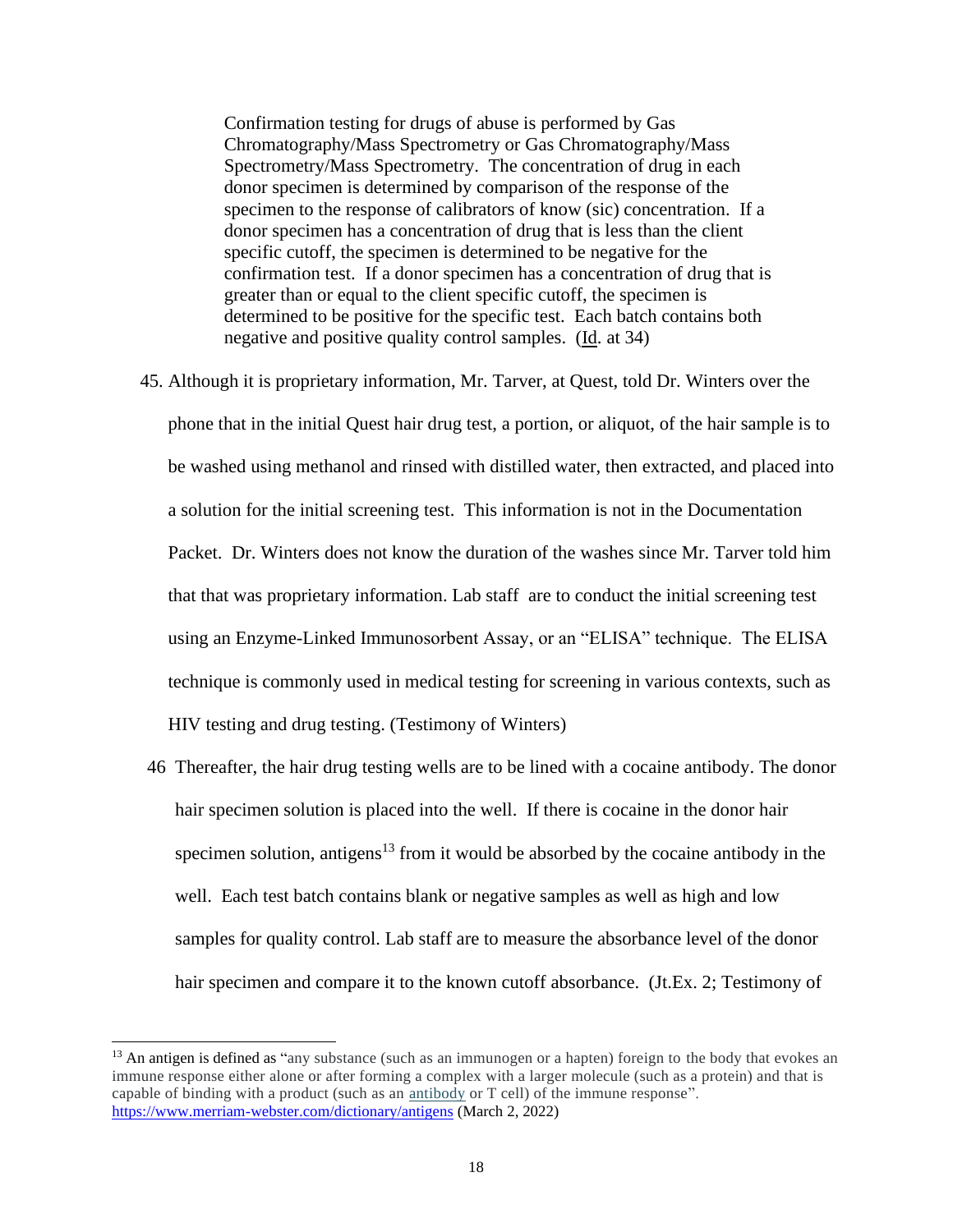Winters; Quest  $510(k)$  Clearance by the U.S. Food and Drug Administration – Administrative Notice – document 1))

47. If an initial hair sample test positive, it is subjected to confirmation testing. Quest's confirmation testing consists of a gas chromatography-mass spectrometry test (GC-MS). GC-MS is a standard test for identification of many chemicals and chemical levels and exposures, such as exposure of workers to certain chemicals in the workplace. (Jt.Ex. 2; Testimony of Winters) In the alternative, Quest may conduct a confirmation test using gas chromatography-mass spectrometry-mass spectrometry (GC-MS-MS). (Jt.Ex. 2).

*The Appellant's Drug Test Results*

- 48. Quest performed all of the Appellant's hair drug tests in September 2018, December 2018 and January 2019. (Testimony of Appellant; Jt.Exs. 1 and 4) MRO Dr. Boswell's staff obtained the Appellant's hair sample in three hair drug tests. (Jt.Exs. 1, 2 and 4; App.Ex. 2; Resp.Exs. 1 and 2) The chain of custody of the Appellant's three hair samples was intact. (Testimony of Boswell and Winters)
- 49. The person who collected the Appellant's hair sample for a hair drug test required by the Respondent in September 2018 appears to have been the nurse practitioner in Dr. Boswell's office and for the Appellant's hair sample in December 2018 it appears to have been collected by the medical assistant in Dr. Boswell's office. (Jt.Exs. 1 and 2)
- 50. Although an introductory section of the Quest Documentation Packet for the Appellant's hair test in December 2018 says that the test is supposed to be conducted on 3.9 centimeters of the hair sample, there is no indication in the record of the actual length of the Appellant's hair sample taken for the December 2018 test. (Jt.Ex. 2)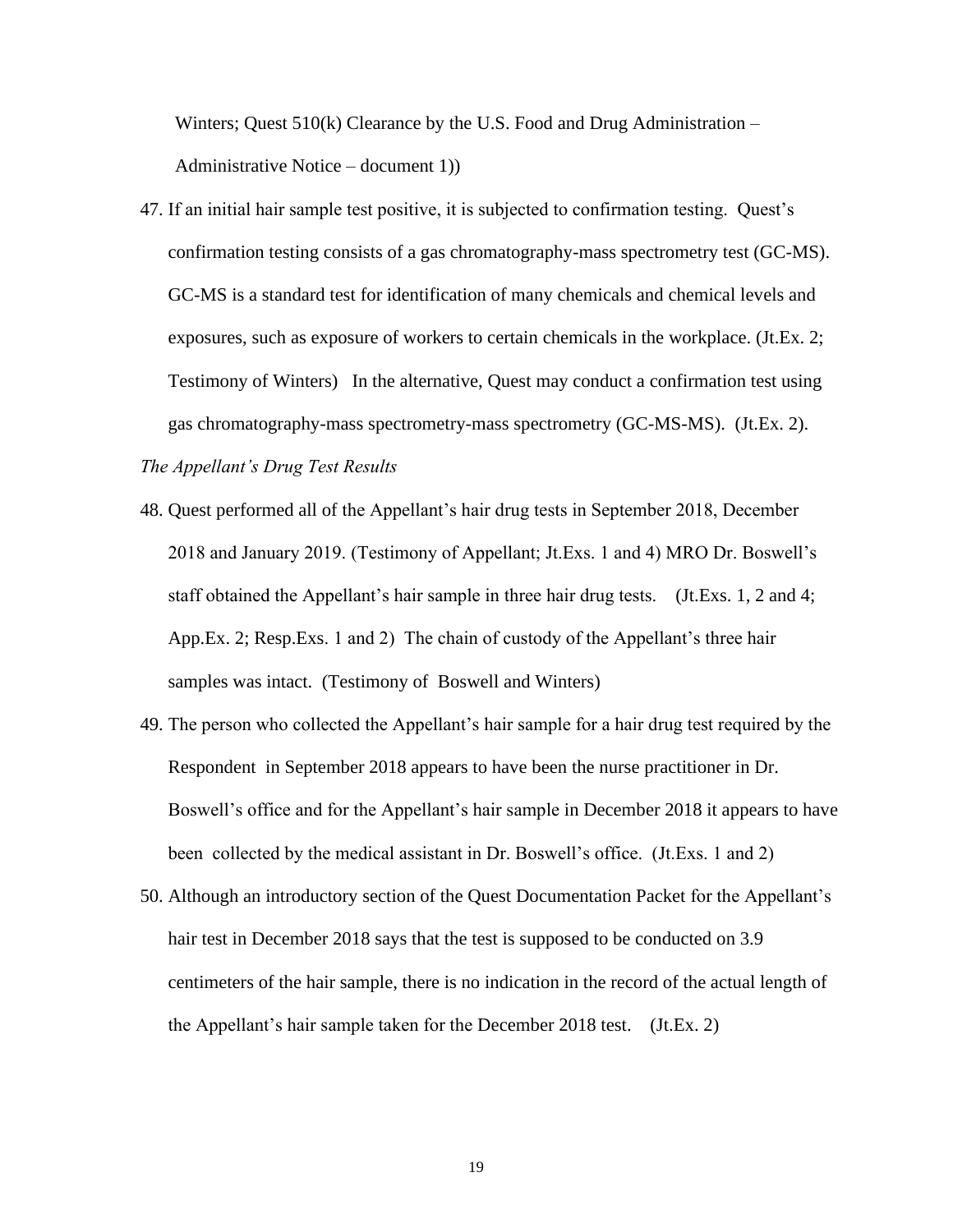- 51. The September 2018 urine drug test results were negative, for Cocaine Metabolites (and numerous other drugs), meaning that the level, if any, of cocaine metabolites in the urine was below the "cut-off" amount required to declare the test positive, i.e. 300 ng/mL on the Initial Test, or below 150ng/mL on the Confirmatory Test.  $^{14}$  (Jt.Ex. 1)
- 52. The September 13, 2018 test was also negative for all five drugs for which tests were conducted, including cocaine/metabolites with a "cut off" of 300pg/ng at either the Initial Test or Confirmatory Test Level.
- 53. The Appellant's December 7, 2018 urine test result was negative but his hair drug test result was reported as "Positive for cocaine". (Jt.Ex. 2; Testimony of Geary) Specifically, the Quest hair drug test result for the Appellant's December 2018 hair drug test reported the detection of 901 picograms (pg) of cocaine per nanaogram of hair after a GS/MS Confirmation Test. and contained 68pg/ng of the cocaine metabolite Benzoylecgonine (BEHC), and Zero pg/ng of the two other cocaine metabolites – Cocaethylene (COCHC) and Norcocaine (NOCHC), for which tests were performed..  $(Jt.Ex. 2 at 96)^{15}$
- 54. The January 7, 2018 hair test result was negative (below the 300pg/ng cut off for cocaine, as well as negative for all other drugs.. (Jt.Ex. 4)
- 55. The Respondent relied on the testimony of Dr. Boswell, the MRO for the Respondent, whose staff obtained the Appellant's hair samples for the Appellant's hair drug tests in September 2018, December 2018 and January 2019. (Jt.Exs. 1, 2 and 4)

<sup>&</sup>lt;sup>14</sup> The technical interpretation of these results is discussed further below.

<sup>&</sup>lt;sup>15</sup> The Documentation Packet reported that the Appellant's December 2018 hair sample tested negative for Benzoylecgonine, a metabolite of cocaine. (Jt.Ex. 2 at 96)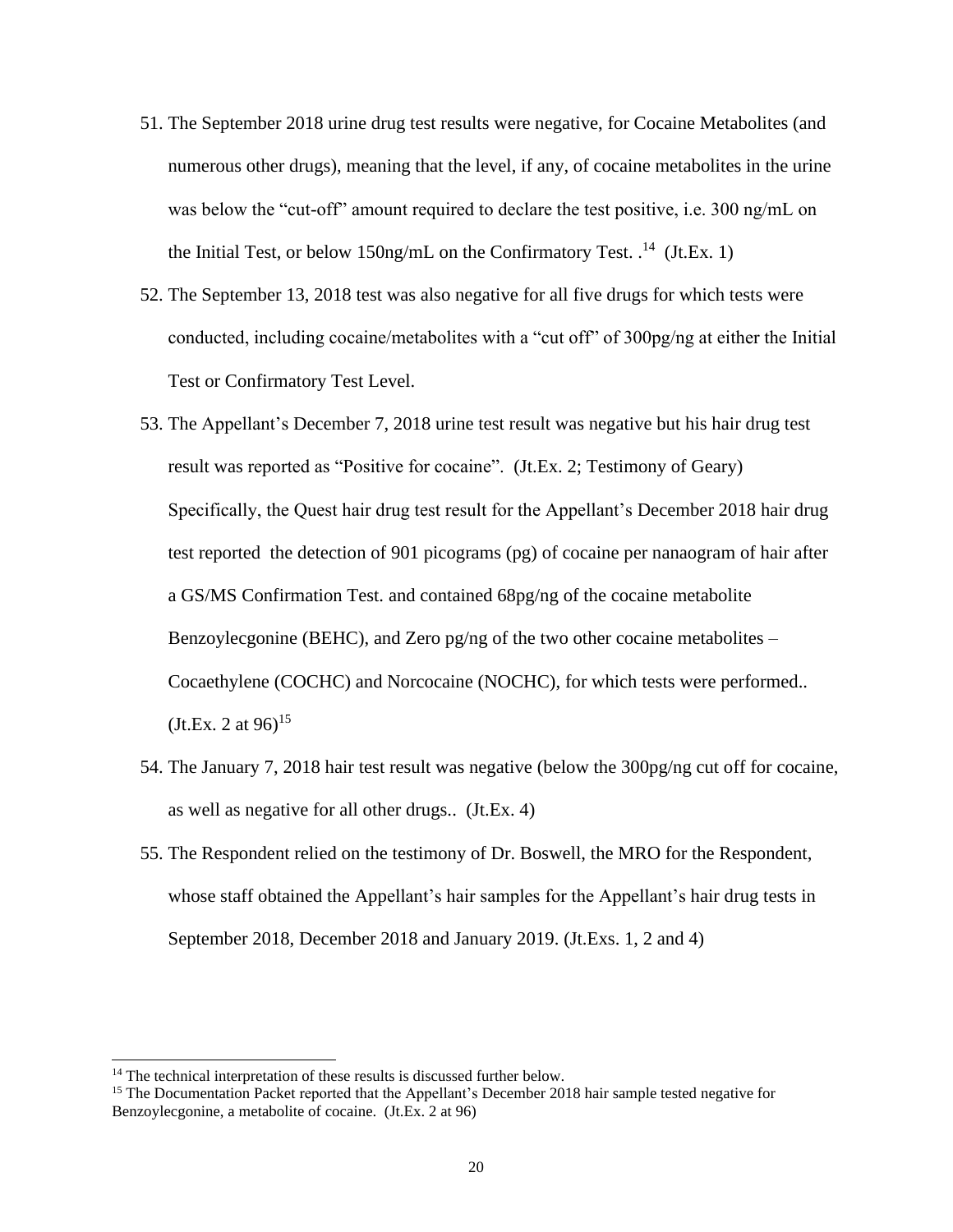- 56. Since 2016, the Respondent has employed the services of Mount Auburn Hospital Occupational Health Services (MAH-OHS) in conjunction with Quest for various testing services. (Testimony of Boswell; Jt.Ex. 5) Mount Auburn has a hospital lab but if a specialty test is needed, MAH-OHS sometimes will send specialty testing specimens to Quest. (Testimony of Boswell)
- 57. Dr. Reid T. Boswell ("Dr. Boswell") has been the Medical Director of MAH-OHS in Cambridge for nearly twenty-five years. Dr. Boswell attended medical school at Emory University and worked as an urgent care physician for approximately five (5) years before completing an occupational health fellowship at Boston University. (Testimony of Boswell)
- 58. Dr. Boswell is a certified MRO and serves as the MRO for the Respondent in various matters, including the pre-employment drug tests for police candidates. (Testimony of Boswell)
- 59. An MRO must be trained in a subdiscipline of occupational medicine, tested, and certified to review drug test results. The function of an MRO, *inter alia*, is to review drug test results. (Testimony of Boswell)
- 60. Dr. Boswell is not a toxicologist although he took some toxicology courses. Dr. Boswell has some knowledge about hair drug testing and thinks that it would be possible for there to be environmental contamination of drugs on a candidate's body. He does not have any specific knowledge about the way that the Quest hair drug tests in this appeal were conducted. He is unaware of the rate of error or the rate of false positives in hair follicle drug tests. The vast majority of Dr. Boswell's experience with regard to drug testing have been with urine drug testing, not hair drug testing. (Testimony of Boswell)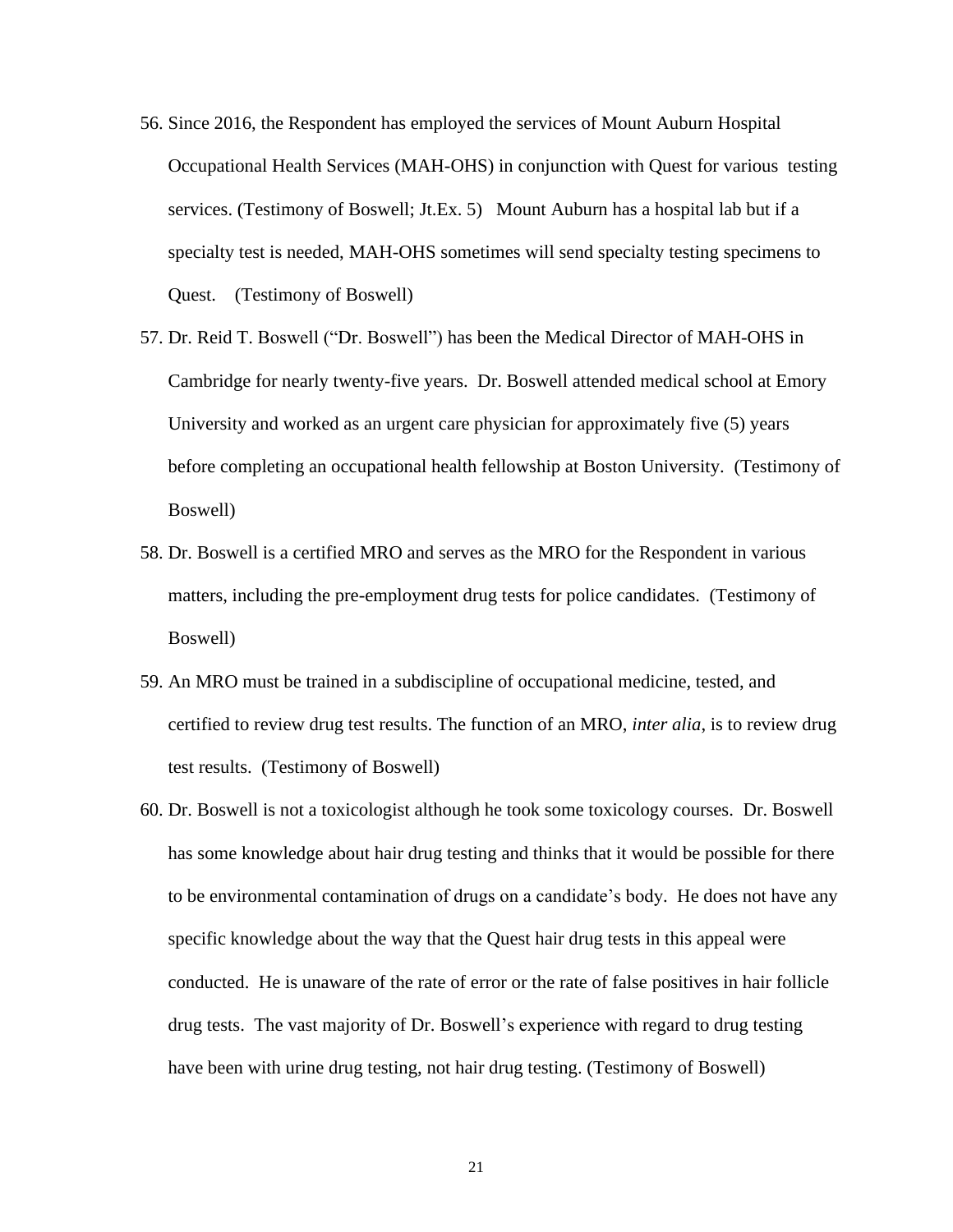- 61. Dr. Boswell reports to the Chief of Medicine at Mount Auburn Hospital. Within MAH-OHS, Dr. Boswell supervises a staff including a full-time nurse practitioner, a part-time medical assistant, a front desk staff member, an office manager, and several per-diem nurses who provide services off-site to various companies. (Testimony of Boswell)
- 62. Dr. Boswell's clinic has performed a variety of occupational health services to various clients, like Newton, under contract. Dr. Boswell's clinic provides many services relating to workplace injuries, regulatory exams, and drug testing, among other services. Dr. Boswell's clinic has provided such services for Newton since 2016.<sup>16</sup> (Testimony of Boswell)
- 63. Dr. Boswell's clinic has had a long-standing contractual relationship with Quest to perform various tests. (Testimony of Boswell)
- 64. Until 2019, Newton was Dr. Boswell's only client that used pre-employment hair drug tests. (Testimony of Boswell)
- 65. One of the roles of Dr. Boswell's clinic in the drug testing performed for the Respondent is the collection of hair samples from the Newton police candidates to be tested and to make sure that it is sent to Quest in an appropriate manner for testing. (Id.)
- 66. Dr. Boswell received a one-page description from Quest indicating the manner in which hair samples are to be taken by Dr. Boswell's clinic. When the clinic received the Respondent's first request for a hair drug test, Dr. Boswell and his staff performed the hair collection process together to ensure they followed the collection directions correctly. (Testimony of Boswell; R.Ex. 1) Dr. Boswell, the nurse practitioner and medical assistant at the clinic "simply followed what [Quest] provided[]", but Quest did

<sup>&</sup>lt;sup>16</sup> Dr. Boswell testified that the Respondent may have obtained hair drug testing via another clinic prior to 2016 but he was not certain.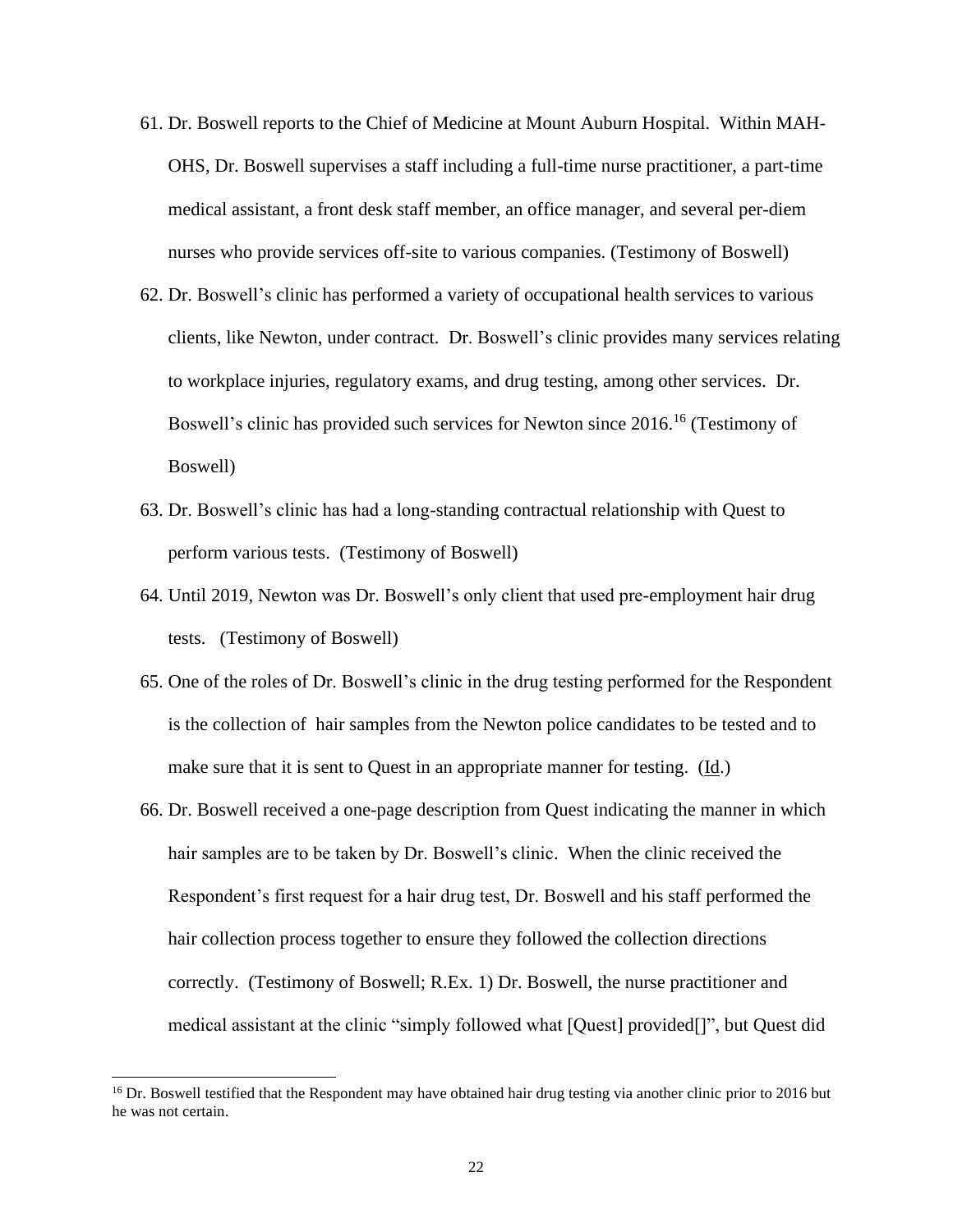not provide any training in addition to the brief description that it gave the clinic. (Testimony of Boswell, Transcript at 205-206)

- 67. If Dr. Boswell had any questions about the result, he can call the Quest certified scientist but he did not do so with regard to the Appellant's hair drug test results. (Testimony of Boswell)
- 68. Dr. Boswell did not contact the Appellant in regard to his December 2018 hair sample positive test result because "I was not under any obligation to do so, and I did not feel that there was any potential medical explanation" for the Appellant's test positive result. (Testimony of Boswell, Transcript at 193) Dr. Boswell also does not believe that he was obligated to contact the Appellant about his positive test result because a hair drug test "[i] is not federally regulated." ( $\underline{Id}$ .) The Appellant received an email message with the positive results.<sup>17</sup> (Testimony of Appellant)
- 69. After being informed that his December 2018 hair sample test result was positive, the Appellant appeared at Dr. Boswell's clinic to provide another hair sample for an additional hair drug test on his own in early January 2019. The Appellant and Dr. Boswell's clinic subsequently received the result of the Quest January 2019 hair drug test, which was negative. (Testimony of Boswell)
- 70. Thereafter, the Appellant phoned Dr. Boswell and asked him how he (the Appellant) could have a positive result in December (for the Appellant's December 2018 hair sample) but a negative result in January. Dr. Boswell testified at the Commission hearing

<sup>&</sup>lt;sup>17</sup> The Appellant testified that he received the results of the December 2018 hair drug test via email. Since the Appellant was required to provide identifying information when Dr. Boswell's clinic obtained his hair sample for the hair drug test, Quest may have emailed the test result to the Appellant. The Appellant offered to show the email message on his cell phone at the Commission hearing. I declined the Appellant's offer but asked him to print it and send it to the Commission and the Respondent. I did not receive the Appellant's printed email.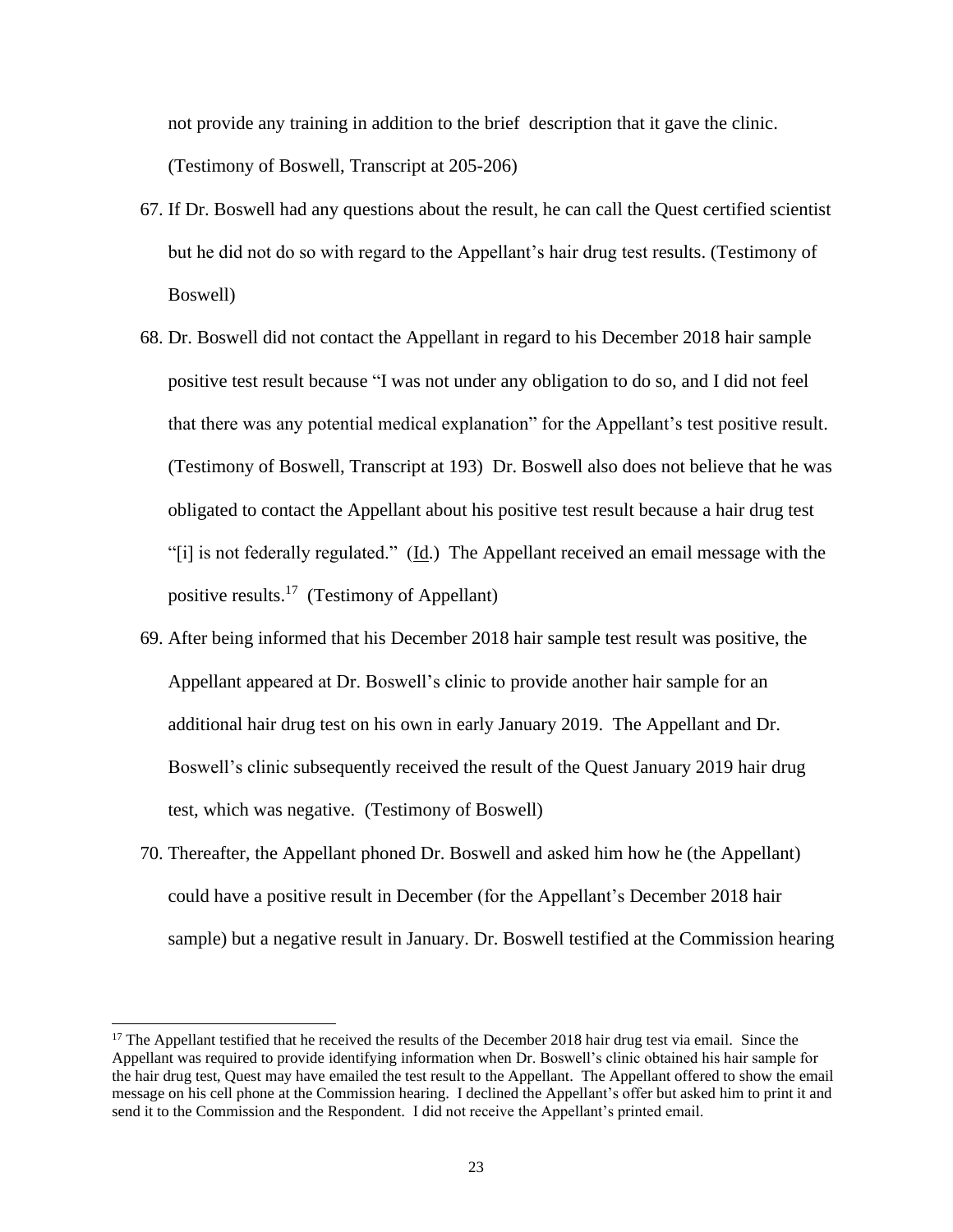that he told the Appellant in their phone call that he did not know the reason but that "…it's possible you could have had a haircut in between" the two tests. (Testimony of Boswell, Transcript at 197) When asked at the Commission hearing how the Appellant responded to Dr. Boswell's haircut statement, Dr. Boswell twice asserted, "I think he [the Appellant] said yes. It's hard for me to remember." (Id.) There is no indication in the record that Dr. Boswell asked the Appellant if he had experienced any external exposure to cocaine.

- 71. In his testimony at the Commission hearing, the Appellant was asked twice whether he cut his hair between the December 2018 and January 2019 hair drug tests. On each occasion, the Appellant answered simply "no". (Testimony of Appellant)
- 72. Dr. Boswell believes that his clinic has provided roughly 100 hair drug tests of the Respondent's police candidates since it began providing hair drug testing services two years earlier and that the Appellant is the only such candidate who tested positive. One Newton employee (not a police officer) tested positive on a hair drug test. The Respondent uses the same hair drug test for firefighter candidates. Dr. Boswell did not recall if any Newton firefighter candidates had positive hair drug test results. (Testimony of Boswell)

#### *Dr. Winters*

73. The Respondent called Dr. Thomas Winters to testify at the hearing in this case as an expert Medical Review Officer. Dr. Winters is board certified in internal medicine and occupational environmental medicine and board eligible in infectious disease. He is not a toxicologist. (Testimony of Winters)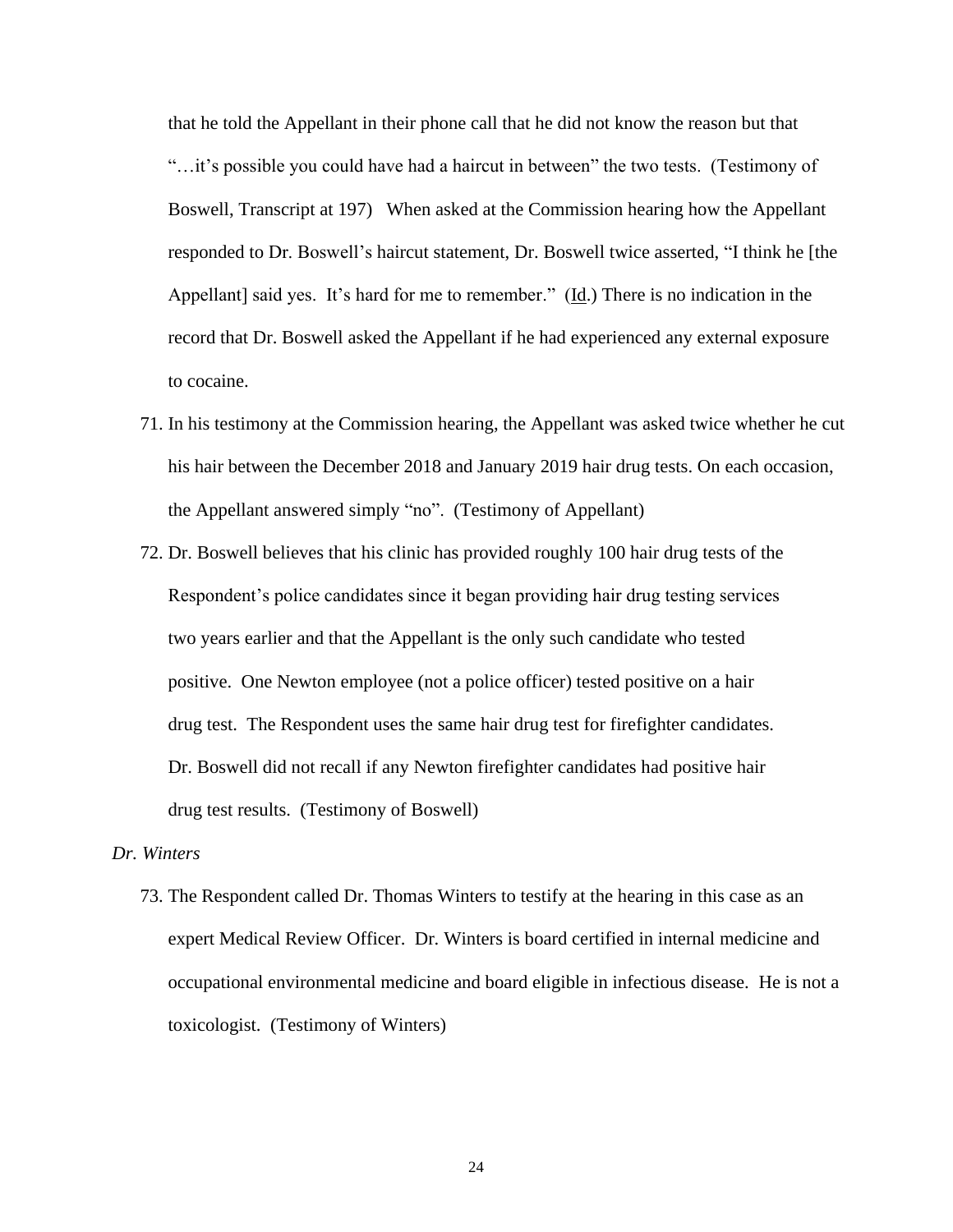- 74. Dr. Winters attended Tufts Medical School, doing a residency in internal medicine and infectious disease. He taught at UMass Medical School for a number of years in internal medicine and infectious disease and was then trained in occupational health and began working in occupational medicine clinics at UMass, later moving to Carney Hospital in the same field. He has had teaching appointments at Boston University and Tufts Medical schools. (Testimony of Winters; Jt.Ex. 6)
- 75. At New England Baptist Hospital, Dr. Winters and others built an occupational health network of clinics that provided a number of services, including various testing services. As a consultant to a hospital or other facility, Dr. Winters engages an outside medical testing company, like Quest, to actually perform testing for the facilities, including the testing of employees. <sup>18</sup> As was true about Dr. Boswell, the vast majority of Dr. Winters' experience with drug testing has been involved in is regulated testing such as urine testing Testimony of Winters)
- 76. Dr. Winters and others subsequently bought the clinic medical directorships and built a company called Occupational Environmental Health Network (OEHN). OEHN has five occupational health doctors, 3 nurse practitioners, several nurses, and administrative staff, and they place doctors and nurse practitioners at multiple hospitals including a Harvard teaching hospital, Steward Hospital and UMass Memorial Hospital. As half owner of OEHN, he is the MRO-fill-in for a couple of the doctors who work for Dr. Winters. (Testimony of Winters)
- 77. Dr. Winters also currently teaches at Harvard's School of Public Health master's degree program parttime, where students learn occupational health subjects such as biostatistics,

<sup>&</sup>lt;sup>18</sup> At at least one facility, Dr. Winters mentioned that the drug testing of employees, including himself, involves urine testing only, not hair testing. Most of the testing he is involved in is regulated testing.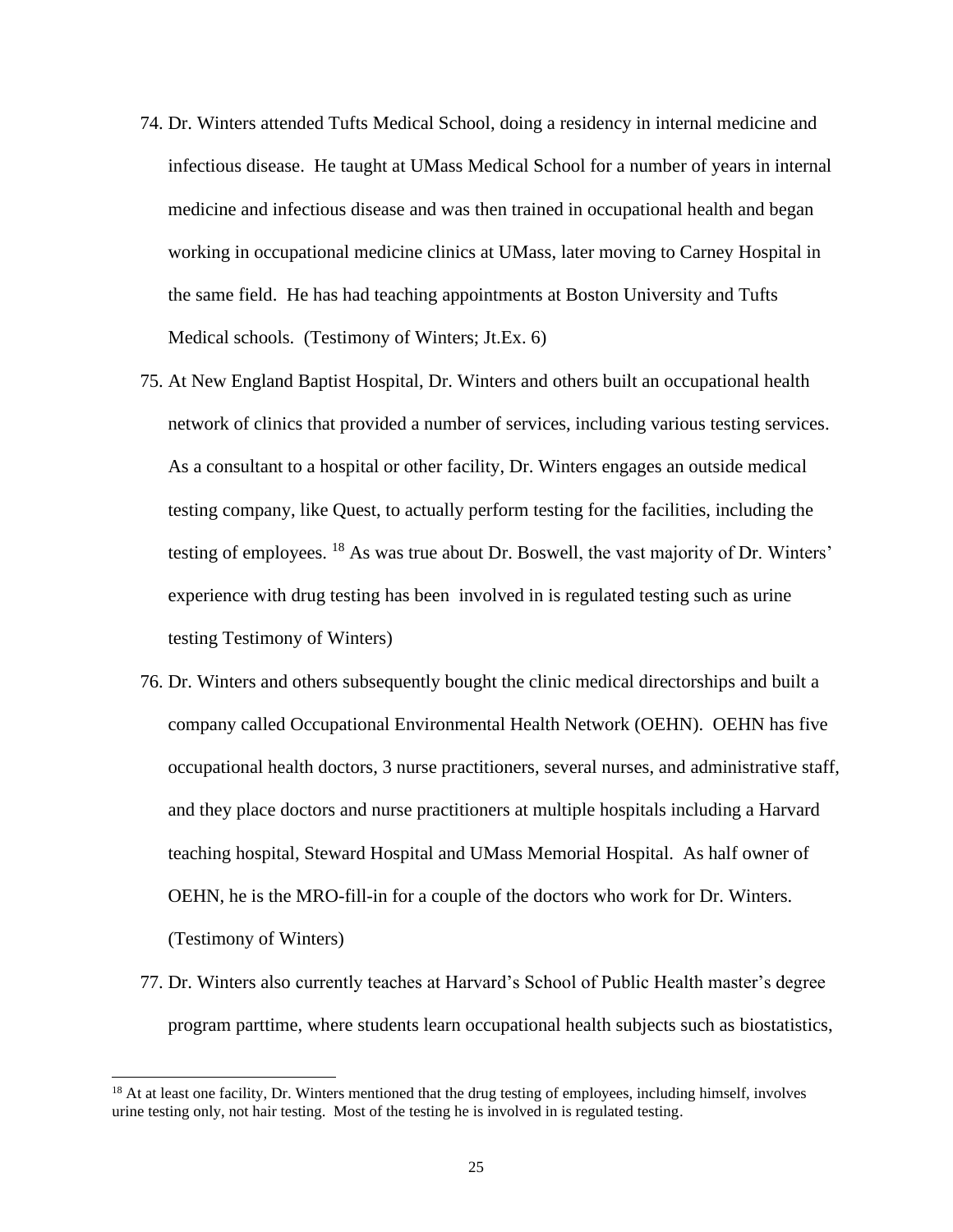epidemiology, toxicology, legal medicine and how to take care of injured workers, workers' compensation, exposures in the workplace and ergonomics. (Testimony of Winters; Jt.Ex. 6)

- 78. Dr. Winters has been a parttime MRO for approximately two decades. He is unaware of the rate of error or the rate of false positives associated with hair follicle tests. (Testimony of Winters)
- 79. Dr. Winters is also professionally involved with multiple biotech pharma companies. (Testimony of Winters)
- 80. Dr. Winters defines an MRO as a "kind of subdiscipline of occupational medicine where you're trained to – and it's experiential . . . usually, a two-day course; and then you take a test, a half day test, and you get certified." (Testimony of Winters, Transcript at 70) MROs are required to take the exam every five years. (Testimony of Winters)
- 81. Dr. Winters described the function of an MRO to include reviewing positive drug tests from labs usually involving a urine test result but sometimes hair test results and perhaps a saliva test result. The manner of the review depends on whether it's regulated by a federal authority such as SAMHSA [in the U.S. Department of Health and Human Services. (Testimony of Winters at 71) Dr. Winters indicated that some drug testing is regulated and some is not. (Id.)
- 82. More specifically, regarding the duty of an MRO pertaining to positive urine tests, Dr. Winters added:

"And you pretty much mirror the testing program similar. (sic) And then your job is to search for an alternate explanation for that positive test; and then you report it out as whether MRO positive or MRO negative…." (Dr. Winters, Transcript at 71 - 72)

83. "Hair [testing] hasn't been accepted by the regulated arena yet." (Id. at 72)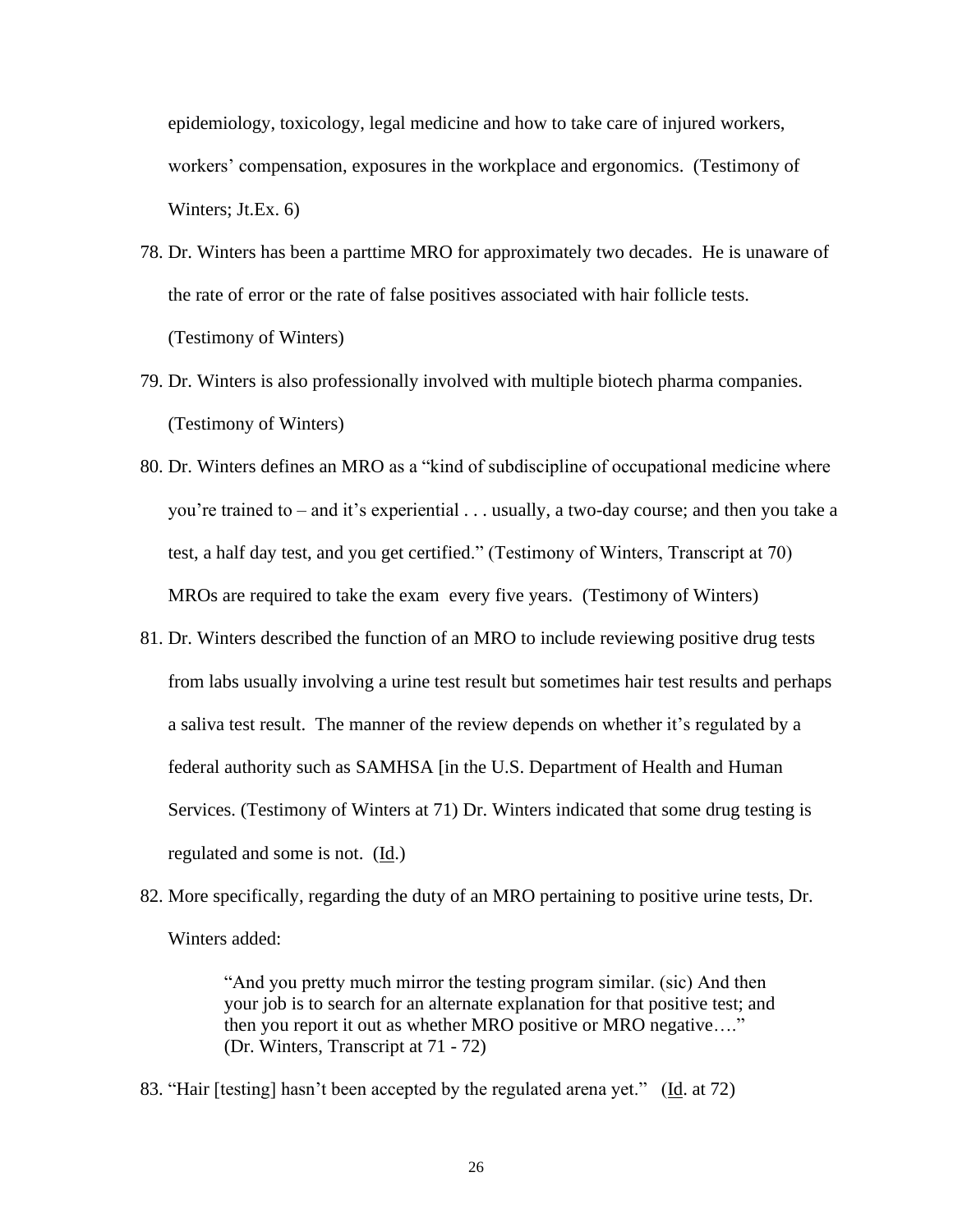- 84. Some employers "don't use an MRO to find out if the positive [test result] is a true positive, and if there's an alternate explanation." (Id. at 76)
- 85. Dr. Winters added that, with regards to testing for opioids, "You have a prescription for OxyContin for chronic pain, and you're positive for oxycodone, it behooves you to have an MRO ask that person if they have a prescription; and then it becomes a negative test, you would still report it to – if it is a safety-sensitive job, you would report it forward that that person is on opioids and they're performing safety-sensitive work, and its the employer's business what to do …." (Id. at 78)
- 86. Based on Dr. Winters' education and his training, experience and certifications as an MRO, I find him to be a general MRO expert.
- 87. As an MRO, Dr. Winters usually only sees the one-page drug test result from a testing company for his review (as in Jt.Ex. 2 at 96), although he was not certain whether the one-page result he recalled was a form used by Quest or another testing company (Psychemedics). He had never seen many parts of the Quest Documentation Packet and he repeatedly stated that he consulted Mr. Tarver at Quest about the lengthy packet and the Quest hair drug test process. More specifically, Dr. Winters stated that his testimony was "both based on my review and analysis of it and the conversation with Mr. Tarver." (118)
- 88. In preparation for his testimony at the Commission hearing, Dr. Winters spoke to the Quest Certifying Scientist, John Tarver, on the phone. Mr. Tarver's bona fides include an MA, MBA, FABFT [American Board of Forensic Toxicology], TC-NRCC [Toxicology Chemist – National Registry of Certified Chemists]. (Testimony of Winters) Mr. Tarver signed the Documentation Packet regarding the testing of the Appellant's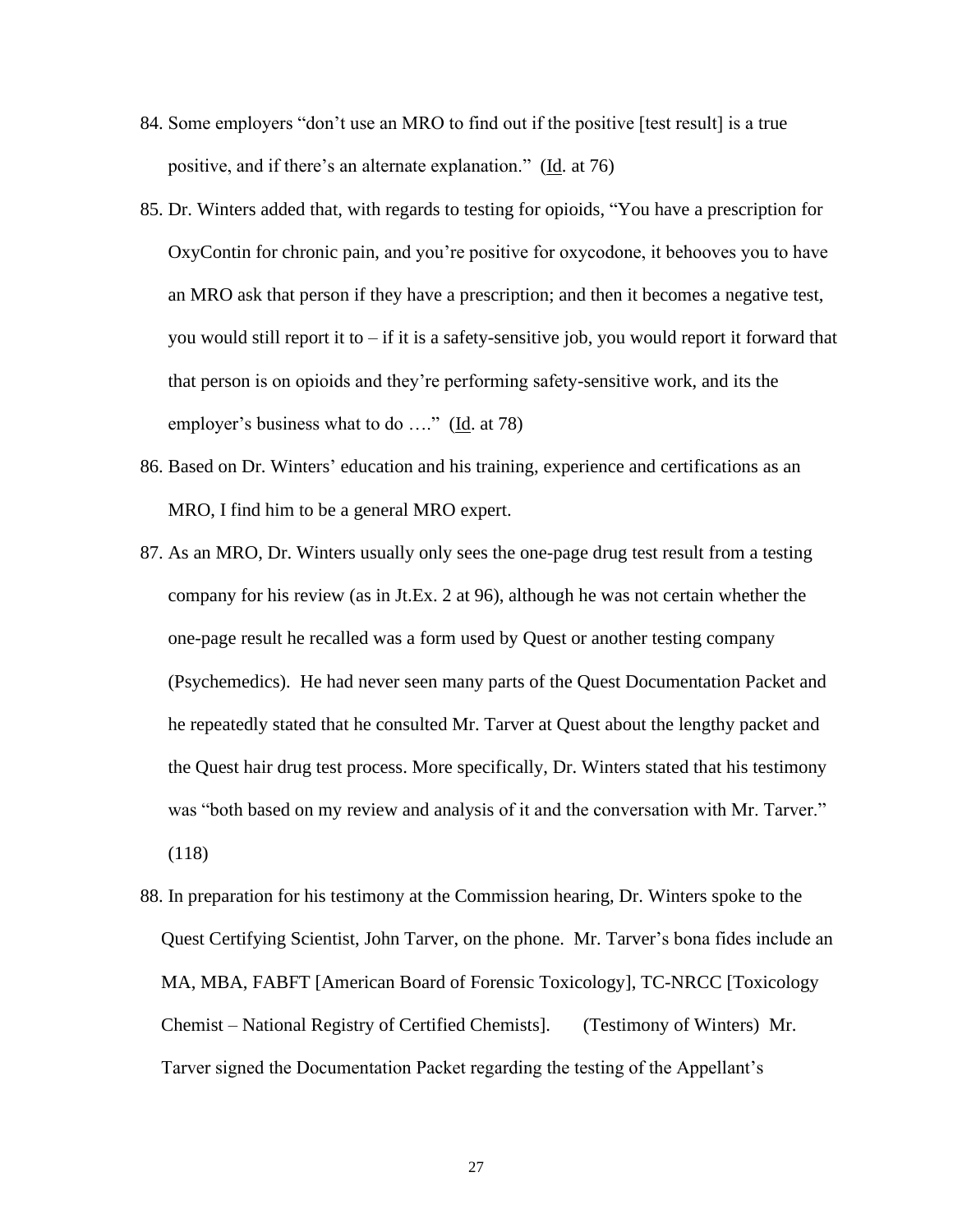December 2018 hair sample but he was not involved in the drug testing of the Appellant's December 2018 hair sample. Dr. Winters stated that his testimony was based partly on his knowledge of hair testing and based partly on Mr. Tarver's comments. (Testimony of Winters) Dr. Winters is familiar with aspects of hair drug testing performed by Psychemedics because he sat on an unspecified panel with "the principal of Psychemedics." (Testimony of Winters) Dr. Winters stated that he was also familiar with the Psychemedics hair drug testing process through the litigation involving Psychemedics and the Boston Police Department. Dr. Winters believes that Psychemedics checked its washes at some point in time to see if they removed environmental contaminants. (Id.) Testing the hair sample wash is one way to assess whether there were external contaminants that were present and removed. (Testimony of Benjamin) Dr. Winters does not know if Psychemedics regularly tests the washes as part of its hair drug testing process. He believes that Quest does not test its washes. Quest and Psychemedics have different cutoff levels for concluding that a hair sample tests positive for cocaine. Specifically, Quest's cutoff is 300 picograms per milligram of hair and Psychemedics has a cutoff of 500 picograms per milligram. Dr. Winters believes that the two companies' cutoffs is the only difference between the hair drug testing by Quest and by Psychemedics. (Id.)

89. Prior to this case, Dr. Winters had not conducted an in-depth analysis of hair drug testing. To facilitate an analysis for this appeal, Dr. Winters reviewed his MRO study guide "because we don't see a lot of hair testing because it's not federally accepted." (Testimony of Winters at 113)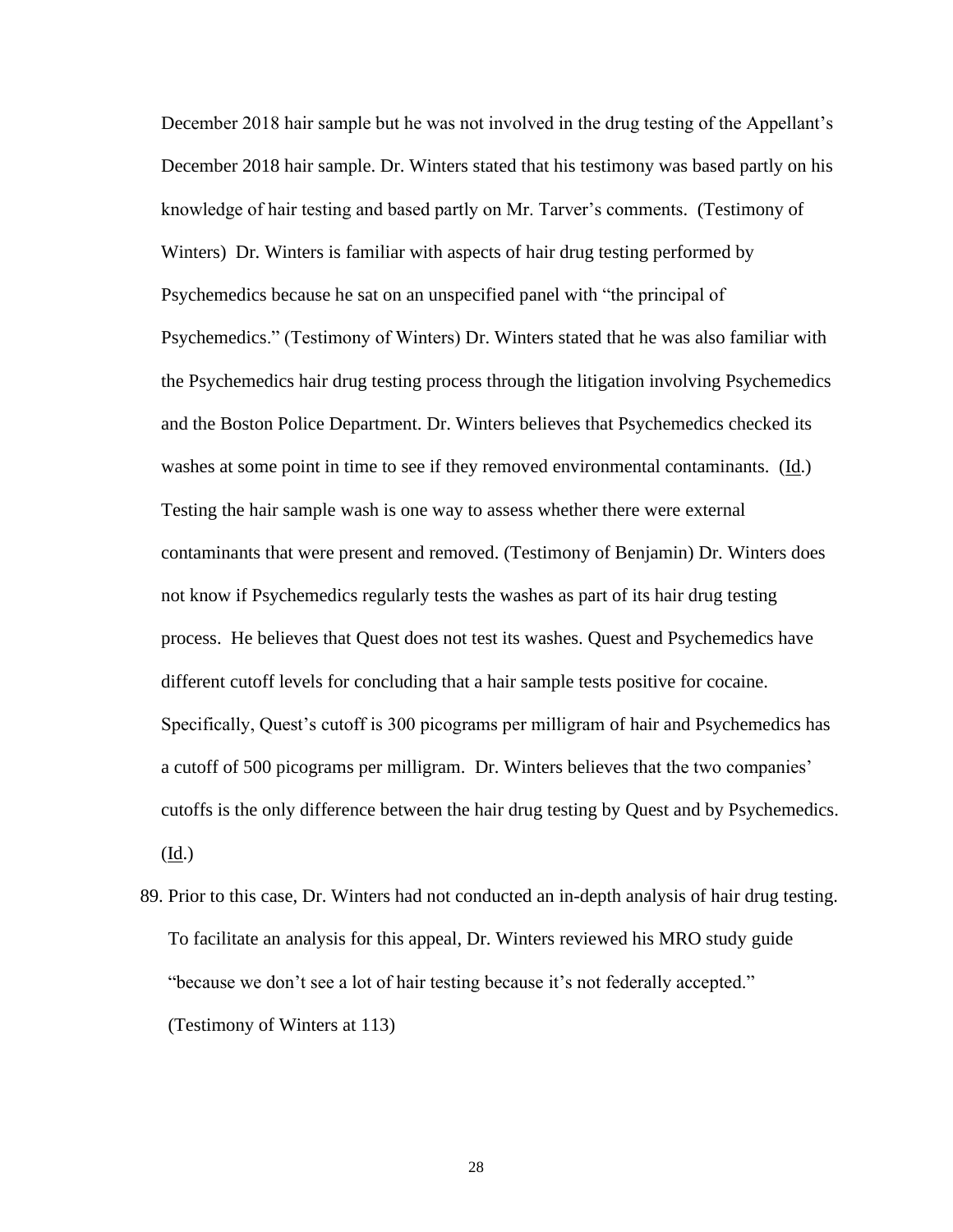- 90. Dr. Winters appeared to be familiar with the Quest hair collection process for hair drug testing, noting, for example the width of the hair sample needed. He did not mention whether a specific length of hair is required for the Quest hair dug test, nor did he indicate the actual length of the Appellant's hair sample used to test the Appellant's December 2018 hair sample. (Testimony of Winters)
- 91. Dr. Winters did not know, with regard to the Quest Documentation Packet for the

Appellant's December 2018 hair sample drug test (Jt.Ex. 2):

-why there was no confirmation recertification

- what the calibration controls were
- what the sequence tables were
- what the internal standard abundance criteria worksheet is
- what the calculation worksheet is
- why a corrective action was taken

(Testimony of Winters)

92. Dr. Winters did not ask anyone about the environment in which the Appellant lived or worked in order to determine what possible environmental contamination the Appellant may have. (Id.)

#### *Dr. Benjamin*

93. The Appellant called David Benjamin, Ph.D. (Sc.D. Hon.)) to testify at the hearing in this case as a clinical pharmacology and toxicology expert. Dr. Benjamin has been a Clinical Pharmacologist and Toxicologist since the 1970s, earning his Ph.D. from the University of Vermont College of Medicine and completing a Fellowship in Clinical Pharmacology/Toxicology at the Kansas University Medical Center. In his full C.V., Dr. Benjamin lists more than 200 presentations and publications on a variety of pharmacology and toxicology subjects, including ingestion of marijuana and opioids and pain management and addiction, as well as the professional standards of clinical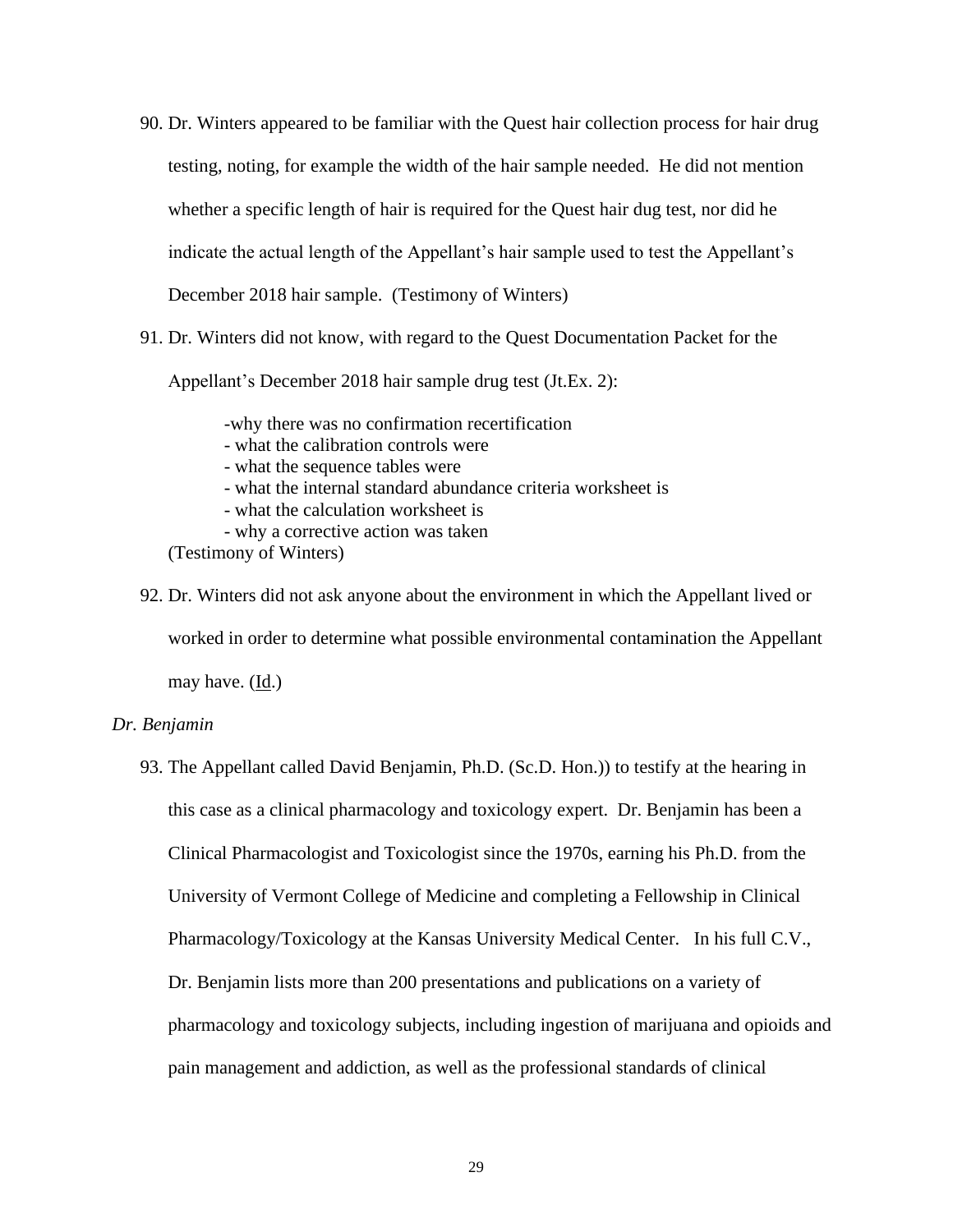pharmacologists and toxicologists. His many professional writings include a chapter on a Forensic Pharmacology in the Forensic Science Handbook, Vol. III. (Jt.Ex. 7)

- 94. Over the years, Dr. Benjamin has taught aspects of clinical pharmacology and forensic toxicology at many schools, including B.U. Medical School, Tufts Medical School, the Harvard Medical School Risk Management Program, several law schools, the Harvard School of Public Health, and the Massachusetts College of Pharmacy and Allied Health Sciences. In addition, Dr. Benjamin has provided training on drug abuse analysis to scientists, physicians, judges and attorneys at various professional associations in multiple states and countries and made presentations concerning pertinent scientific evidence in legal proceedings, including, for example, a presentation at the American Academy of Forensic Sciences entitled "Presenting Scientific Evidence in Court: Meeting the *Daubert* Standards for Reliability". He has held leadership positions in a number of professional associations in his field and has conducted research over the decades in his profession. (Id.)
- 95. Dr. Benjamin has worked in the pharmaceutical industry for more than a decade at different companies, performing clinical drug studies and related activities, he has conducted research and he has been a clinical pharmacology and toxicology consultant for decades. His consulting clients have included a Boston Police union in connection with hair drug testing of members of the Boston Police Department. (Jt.Ex. 7) Based on Dr. Benjamin's many years of applicable education, training, writing, teaching, presentations, research, professional leadership and related professional experience, I find him to be an expert toxicologist and pharmacologist.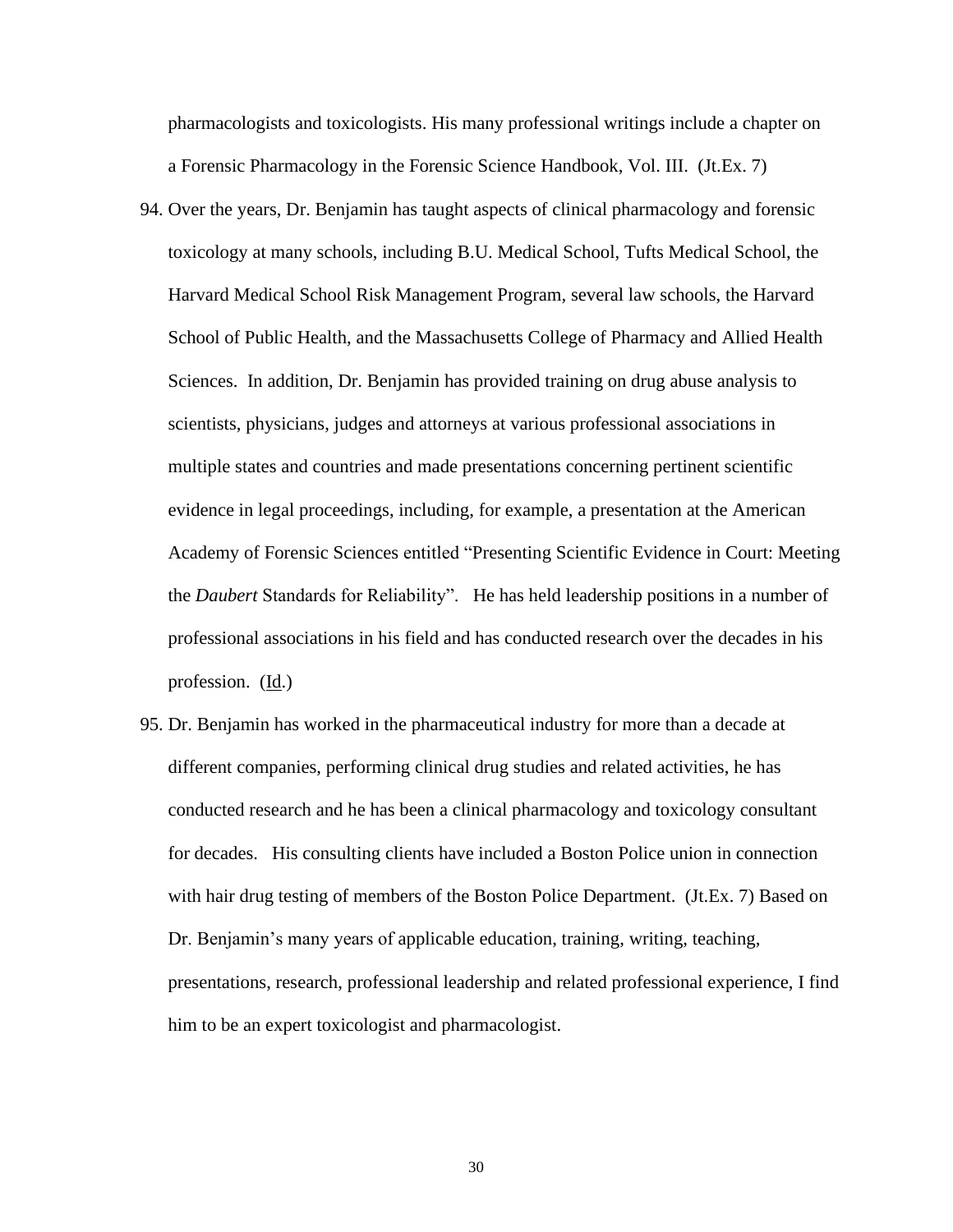- 96. Although drugs can access human hair internally through the blood stream, when test results are positive, it's common for there to be drug on the outside of the hair. Dr. Benjamin interviewed the Appellant, the first medical professional to do so, in the presence of the Appellant's attorney, to assess the possible environmental contaminants to which the Appellant may have been exposed since the Appellant denied using drugs. The Appellant informed Dr. Benjamin that his (the Appellant's) roommate had been a cocaine user and that that roommate had used the Appellant's brush and comb. Dr. Benjamin added that the Appellant said that when he (the Appellant) found out that his roommate used cocaine, the roommate was asked to leave the house. (Testimony of Benjamin)
- 97. If cocaine is present on an object handled or touched by the Appellant's roommate and the Appellant touched the same object and then rubbed his eyes or put his fingers in his mouth, there would be a transfer, which is a term used in forensics for evidence that is transferred from one person or setting to another. (Testimony of Benjamin)
- 98. The Appellant told Dr. Benjamin that he (the Appellant) has washed Newton police cars at his job at the car wash and seen different containers with different powders and drugs, including white powders. Such white powder could be cocaine, heroin or crushed aspirin but "certainly the possibility exists for exposure in that unwittingly." (Id. at 276). If, as the Appellant told Dr. Benjamin, the Appellant uses a blower to clean the interior of the police cars instead of a vacuum, it would "aerate" the particles, exposing the particles to the people who got in the car. (Testimony of Benjamin)
- 99. From his study of the pertinent literature and the consensus of agencies conducting the hair collection process for hair drug testing, Dr. Benjamin indicated that the general hair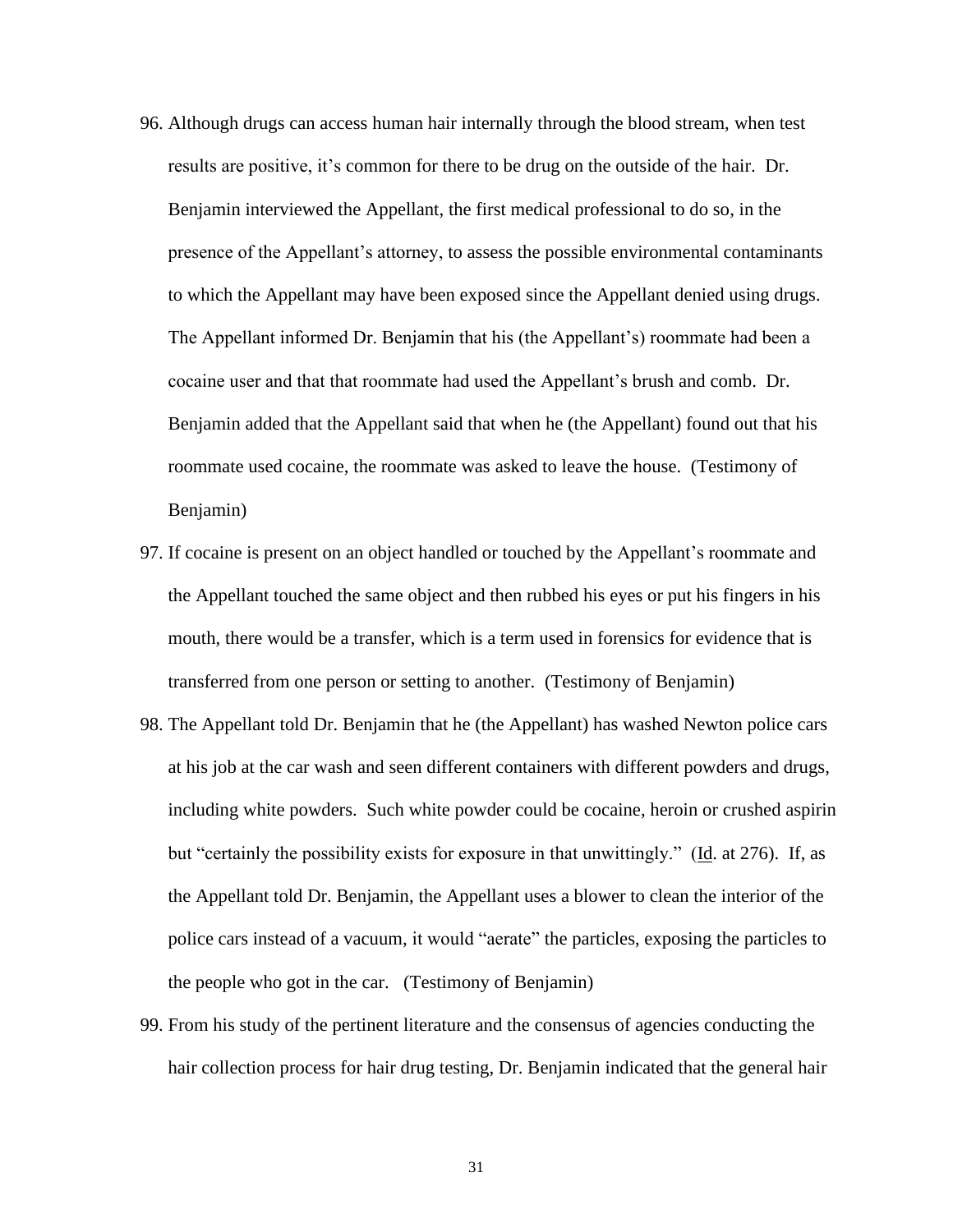collection protocol in hair drug testing involves usually taking enough follicles of hair from the crown of the head, cutting as close to the scalp as possible. The tests require a certain weight of hair. (Testimony of Benjamin)

- 100. Before testing the hair sample for a hair drug test, the hair should be washed and rinsed. There are different methods of washing hair samples. Dr. Benjamin reviewed the Respondent's Documentation Packet (Jt.Ex. 2) but the information provided by Quest does not include information indicating certain aspects of the type of wash done on the Appellant's December 2018 hair drug test hair sample. Absent further information about the hair wash that Quest may have performed on the Appellant's hair sample from December 2018, Dr. Benjamin is unable to determine if the hair drug tests were done correctly to a reasonable degree of scientific certainty. However, Dr. Benjamin noted that the Appellant's positive hair drug test result was confirmed by the Quest confirmation test. (Testimony of Benjamin)
- 101. Testing of the wash used to purportedly clean a hair sample to be tested is essential to ensure that any exterior drug exposure to the hair has been removed. Dr. Benjamin found that there is no indication in the Quest Documentation Packet that Quest tested the wash of the Appellant's December 2018 hair sample. (Id.)
- 102. Dr. Benjamin is not an MRO but he has written MRO newsletters. He knows that Dr. Boswell, the MRO associated with the Appellant's positive hair drug test result from Quest, is an occupational physician who took a specialized program called the MRO program for Medical Review Officers. The program is designed to teach physicians who have not had sufficient training in analysis of drug test results to be able to analyze the drug test results and offer an opinion on them. Dr. Benjamin firmly believes that trained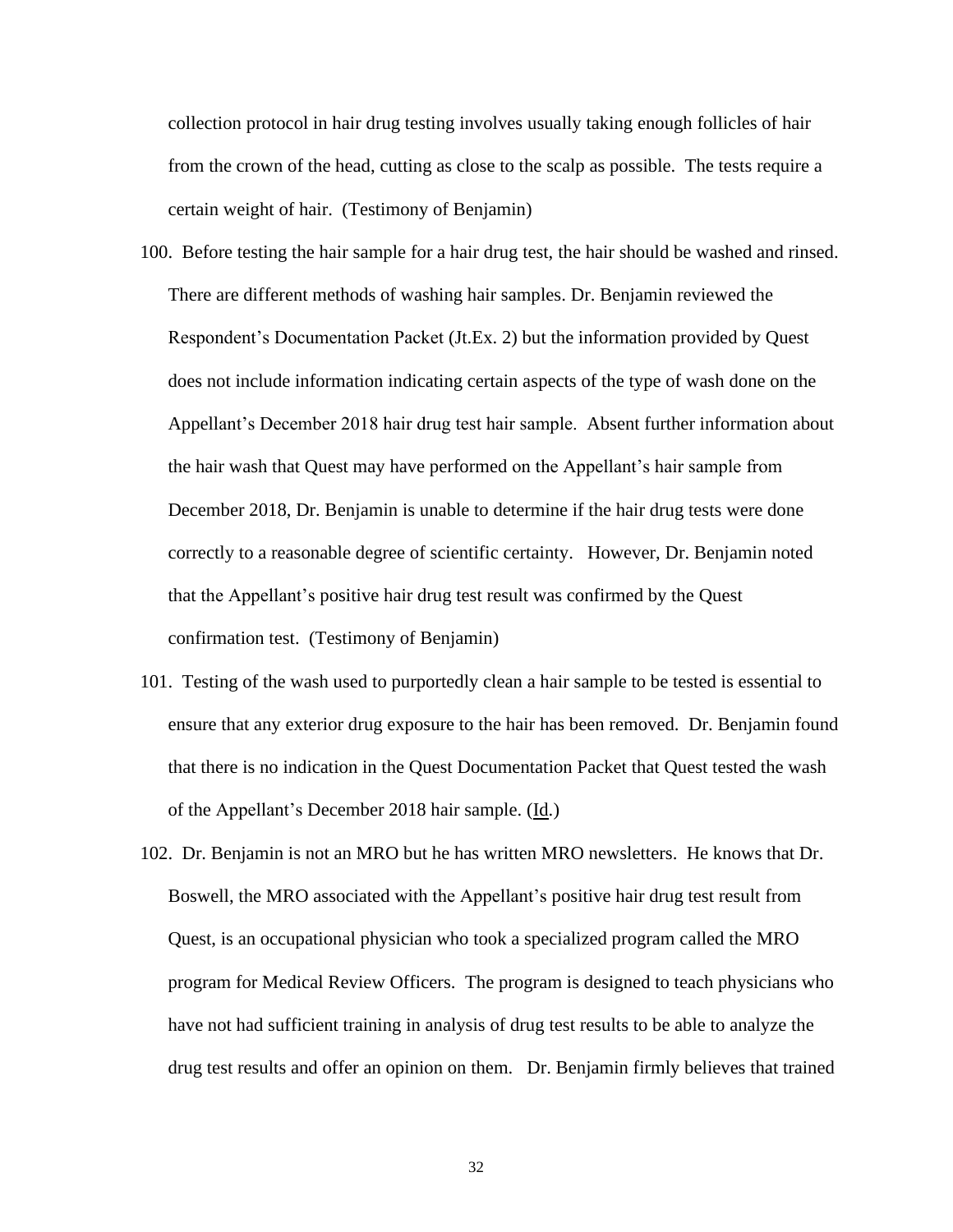MROs should call hair donors when they test positive so that they can ask the donor whether there are medical or other possible explanations for the test result. Dr. Boswell, who is a trained MRO, simply called Capt. Geary at the NPD and said that the Appellant tested positive without contacting the Appellant to find out whether there could be another explanation such as a false positive or external contamination. (Testimony of Benjamin)

- 103. Although Dr. Benjamin believed that the Quest hair drug test chain of custody for the Appellant's December 2018 hair sample was good, he noted that a signature is missing from the Quest lab reconfirmation form in the Quest Documentation Packet. (Testimony of Benjamin)
- 104.The federal government has not yet approved hair drug testing because it is unreliable. It is "[t]oo easily contaminated by environmental factors" id. at 285) and leads to false positives (id. at 289).

#### *Administrative Notice of BPD Drug Testing Decisions*

105.As I announced at the outset of this hearing, I take administrative notice of the Commission's Decision in Boston Police Department Drug Testing Appeals (D Cases), 26 MCSR 73 (2013*), aff'd sub nom* Boston Police Dep't v. Civil Service Comm'n, Suffolk Sup. Ct. Nos. 13-1250-A & 13-1256-A (Fabricant, J.)(Oct. 6, 2014) ("in all respects" save for remand to provide a further remedy to the six officers whose appeals were allowed), *aff'd sub nom,* Preston Thompson v. Civil Service Comm'n, 90 Mass.App.Ct. 462 (2016); *rev den*., 476 Mass. 1106 (2017)(hereinafter "BPD Drug Testing Appeals").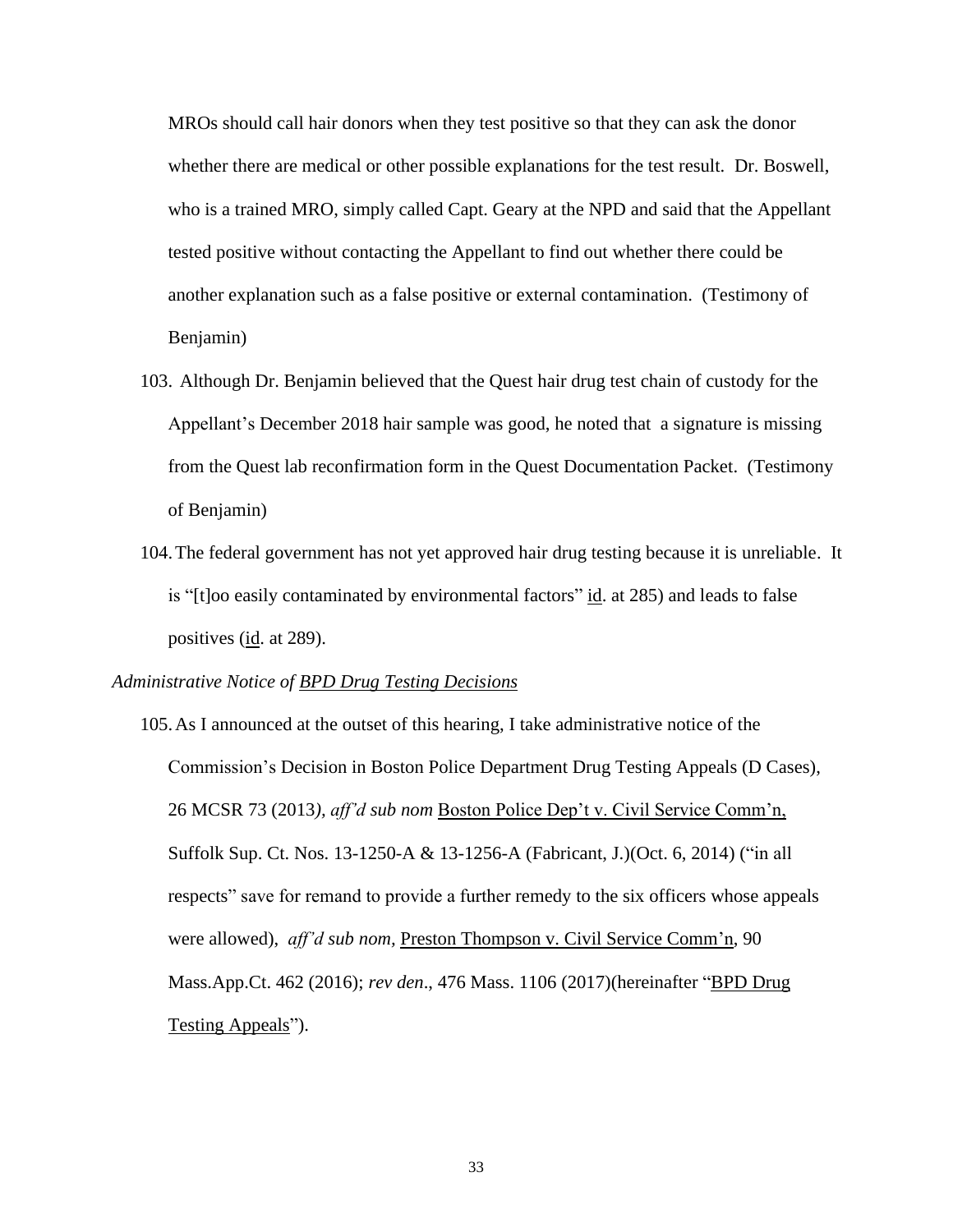## *Applicable Law*

The role of the Civil Service Commission in consideration of a bypass appeal is to determine "whether the Appointing Authority has sustained its burden of proving that there was reasonable justification for the action taken by the appointing authority." City of Cambridge v. Civil Service Commission, 43 Mass.App.Ct. 300, 304 (1997). Reasonable justification means the Appointing Authority's actions were based on adequate reasons supported by credible evidence, when weighed by an unprejudiced mind, guided by common sense and by correct rules of law. Selectmen of Wakefield v. Judge of First Dist. Ct. of E. Middlesex, 262 Mass. 477, 482 (1928). Commissioners of Civil Service v. Municipal Ct. of the City of Boston, 359 Mass. 214 (1971). Section 2(b) of G.L. c. 31 requires that bypass cases be determined by a preponderance of the evidence. A "preponderance of the evidence test requires the Commission to determine whether, on the basis of the evidence before it, the Appointing Authority has established that the reasons assigned for the bypass of an Appellant were more probably than not sound and sufficient." Mayor of Revere v. Civil Service Commission, 31 Mass.App.Ct. 315 (1991). Appointing Authorities have considerable discretion when choosing individuals from a certified list of eligible candidates on a civil service list, especially in choosing to hire candidates for employment in public safety. The issue for the Commission is "not whether it would have acted as the appointing authority had acted, but whether, on the facts found by the commission, there was reasonable justification for the action taken by the appointing authority in the circumstances found by the commission to have existed when the Appointing Authority made its decision." Watertown v. Arria, 16 Mass.App.Ct. 331, 334 (1983). *See* Commissioners of Civil Serv. v. Municipal Ct. of Boston, 369 Mass. 84, 86 (1975) and Leominster v. Stratton, 58 Mass.App.Ct. 726, 727-728 (2003).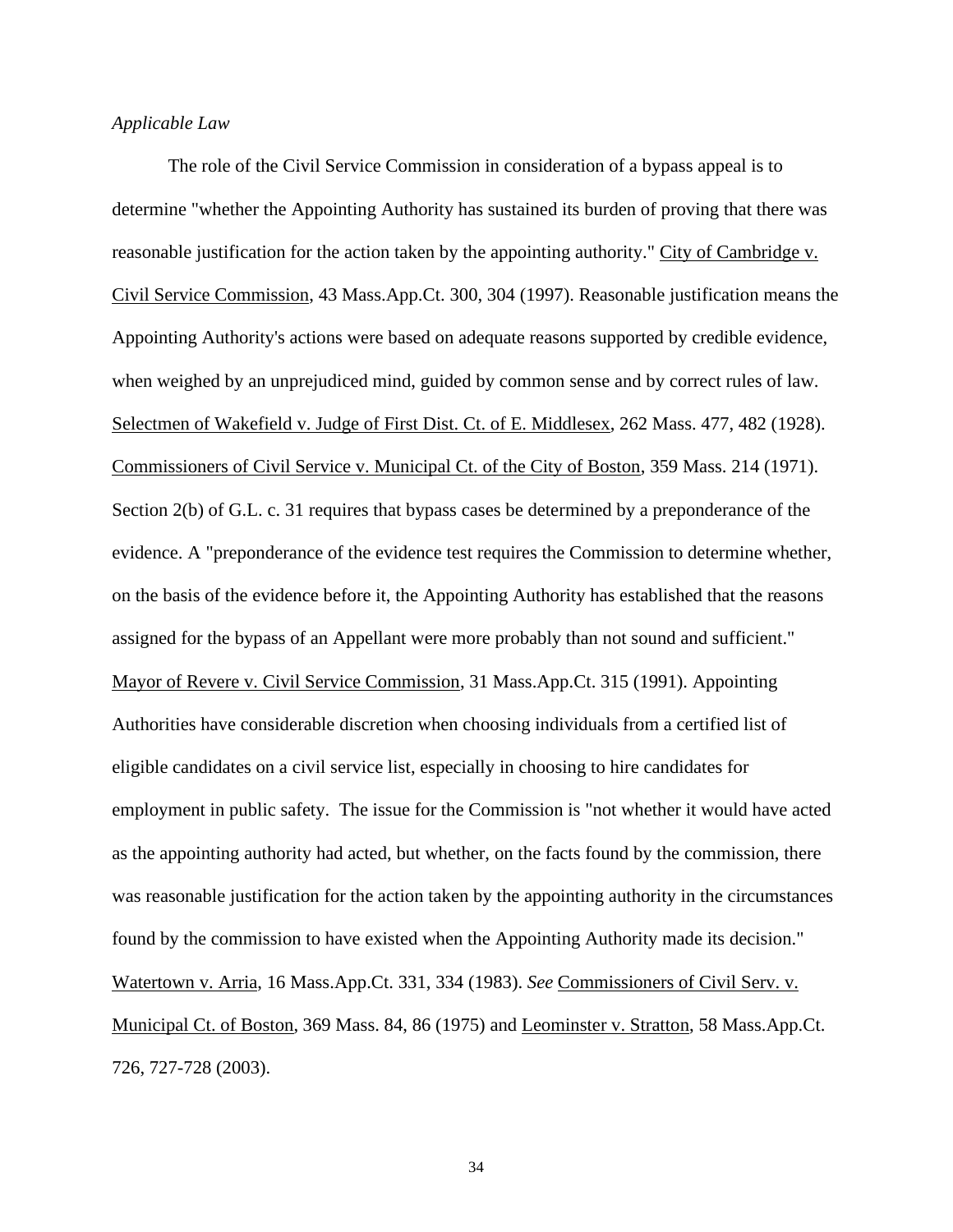## *Analysis*

I find that the Respondent has failed to establish by a preponderance of the evidence that it had reasonable justification for bypassing the Appellant. The sole reason the Respondent provided for its bypass of the Appellant was the reported result from a single Quest hair drug test upon a single sample of the Appellant's hair taken in December 2018.

The Commission has found in other cases that adverse personnel actions in the law enforcement field based exclusively on the results of hair drug test results do not pass muster. Specifically, in 2013, the Commission ruled that while a drug-free workplace policy at the Boston Police Department was an appropriate policy to help ensure that current Police Officers are not taking drugs, " … a positive hair test does not provide the 100% refutable evidence of drug ingestion …." BPD Drug Testing Appeals*.*

The Commission found further:

… Workplace hair testing for drugs, as distinct from urinalysis, has been and remains a 'work in progress'. There has been a long-standing debate within both the scientific and law enforcement communities as to how accurately hair tests are able to differentiate between drug (sic) found in hair due to ingestion as opposed to contamination by external or passive means. There are no uniform, nationally approved standards for hair testing. Protocols vary from laboratory to laboratory and have changed significantly over time. Depending on what protocol is applied, what laboratory does the testing, or what instrumentation is used, many Appellants would test negative rather than positive. The BPD was the first and, until 2009, the only major municipal police department conducting annual hair testing of officers. The FBI Laboratory recently suspended hair testing of law enforcement personnel pending further study as to its efficacy.

The Commission concludes that, under basic merit principles and 'just cause' standards of the Civil Service Law (G.L. c. 31, §§ 1, 41-43) applicable to all tenured public employees, a BPD police officer's hair test that is reported as positive may be used for the purpose of determining whether or not an officer had used illicit drugs. A reported positive test result, however, is not necessarily conclusive of ingestion and, depending on the preponderance of evidence in a particular case, may or may not justify termination or other appropriate discipline of a tenured BPD officer.

(Id. at 4, 5)(denying appeals of four appellants and allowing appeals of six appellants).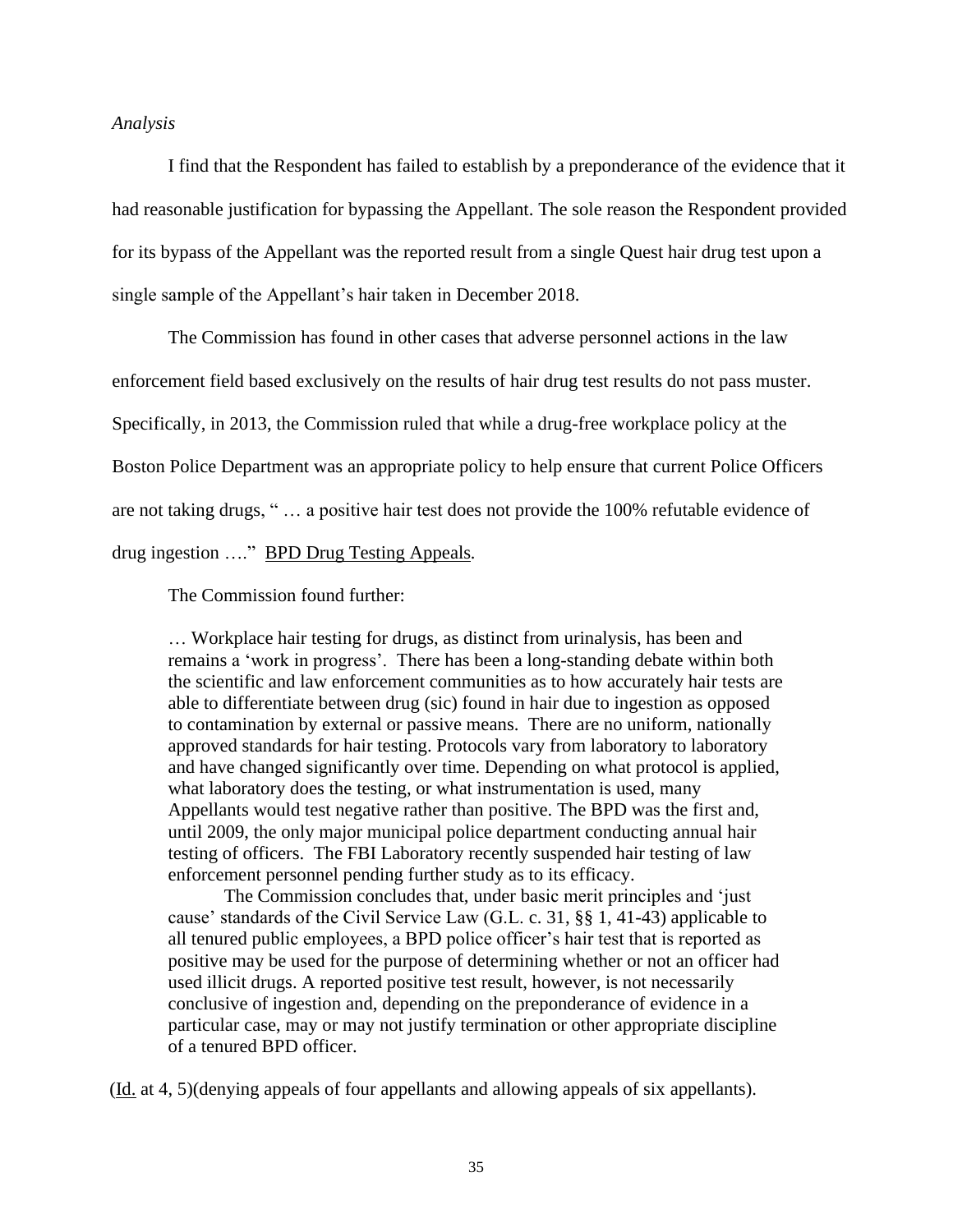At the hearing in the instant appeal on March 12 and May 10, 2019, I advised the parties that I would consider the 2016 Appeals Court decision in the BPD Drug Testing Appeals involving the discipline of existing members of the BPD who tested positive for drugs; additionally, multiple witnesses during this (DeStefano) appeal referenced the BPD Drug Testing Appeals in their testimony. In addition, the parties in the instant appeal were aware at the Commission hearing that in 2015 the Commission allowed the appeal in Gannon v. Boston Police Department, in which Mr. Gannon, a police candidate, was bypassed for testing positive in a hair drug test, that the Superior Court reversed the Commission decision in 2017 and that the case was then pending at the Supreme Judicial Court at the time of the DeStefano hearing at the Commission. In October 2019, five months after the DeStefano Commission hearing, the SJC upheld the Commission's decision allowing the appeal. Boston Police Department v. Gannon 483 Mass. 461 (2019)(herein "Gannon").

While the hair drug test at issue in the instant appeal was performed by Quest and the hair drug tests in BPD Drug Testing Appeals and the Gannon appeal were performed by another company (Psychemedics), those cases are equally apt here. As the Appeals Court and the Supreme Judicial Court decisions noted, the Commission's decisions provide both a thorough and detailed analysis of the reliability of the science of hair drug testing, with the benefit, *inter alia*, of the extensive expert testimony of numerous experts experienced with the science of hair drug testing and the extensive published literature on the subject who testified for days in the BPD Drug Testing Appeals.

In the instant appeal, the Respondent was unable to establish by a preponderance of the evidence that the positive results of the hair drug test on the Appellant's December 2018 hair sample was conclusive of ingestion, thereby justifying the Respondent's bypass of the Appellant.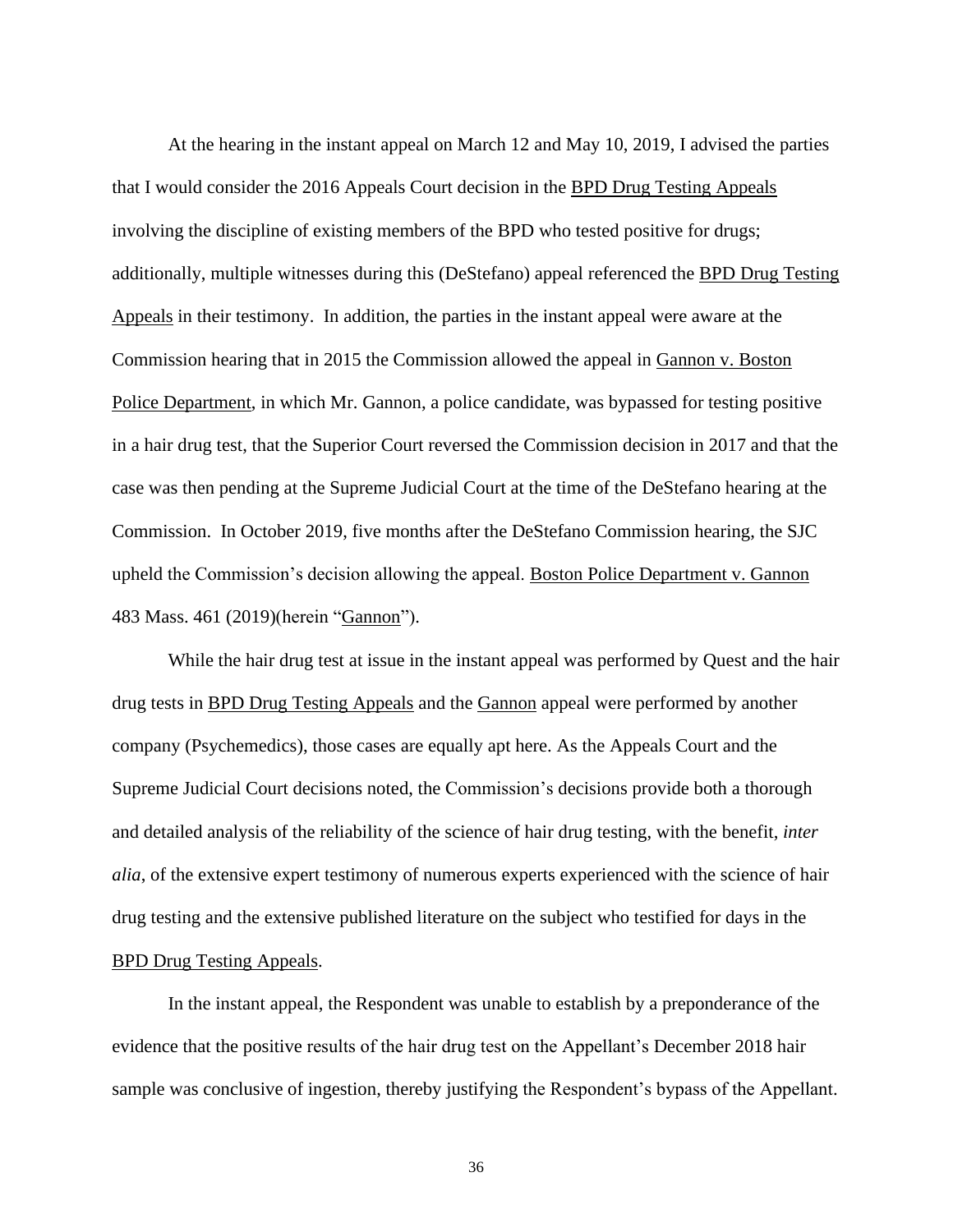Although the Quest report on the Appellant's December 2018 hair sample was reported "Positive for Cocaine", that result falls short of establishing by a preponderance of the evidence that the amount of cocaine reported to be found in the Appellant's hair was the result of his ingestion of the drug and not the result of passive or environmental contamination.

First, the actual Quest Confirmation Test results found *no* cocaine *metabolites* above the required cut-off of 300 pg/ng. Rather, there was 68pg/ng of Benzoylecgonine (BE), and zero quantities of Cocoaetheylene (COC) or Norcocaine (NORC). Neither Dr. Boswell nor Dr. Winters was able to explain with a reasonable degree of scientific certainty how the Appellant's December 2018 hair sample test was deemed positive for cocaine without metabolites registering above the 300 pg/ng cut-off in order to permit an inference of how the hair became contaminated. This conclusion stems from the well-established facts that (1) the quantities of these substances is infinitesimal (millionths of millionths of a gram); (2) metabolites, especially the BE found in the Appellant's sample can also found in the environment; and (3) there is evidence that the testing process, itself, can also "create" metabolites. Thus, no inference of ingestion can be drawn from the results of the Appellant's December 2018 "positive" test for "cocaine', but without the presence of any cocaine metabolites above the cut-off of 300pg/ng prescribed by Quest. *See* BPD Drug Test Appeals, pp.44-74, 106-114. 19

Second, no one with personal knowledge of the entire Quest process testified in support thereof. The Respondent's witnesses called to testify about the Quest testing process consisted of Dr. Boswell, the Respondent's MRO, who summarily accepted the Quest results which served

<sup>&</sup>lt;sup>19</sup> The testimony of Dr. Winters and Dr. Boswell to the effect that the detection of 68pg/ng of BE justifies an inference of ingestion is simply not credible. The level of detection is the smallest quantity that the testing machine can detect, it is not the quantity prescribed as the "cut-off" to satisfy the requirement that there is sufficient substance to infer its presence by ingestion rather than passive or environmental contamination. The Commission expressly rejected the contention that a "limit of detection" could confirm ingestion in *Boston Drug Testing Cases* at pp.110-112.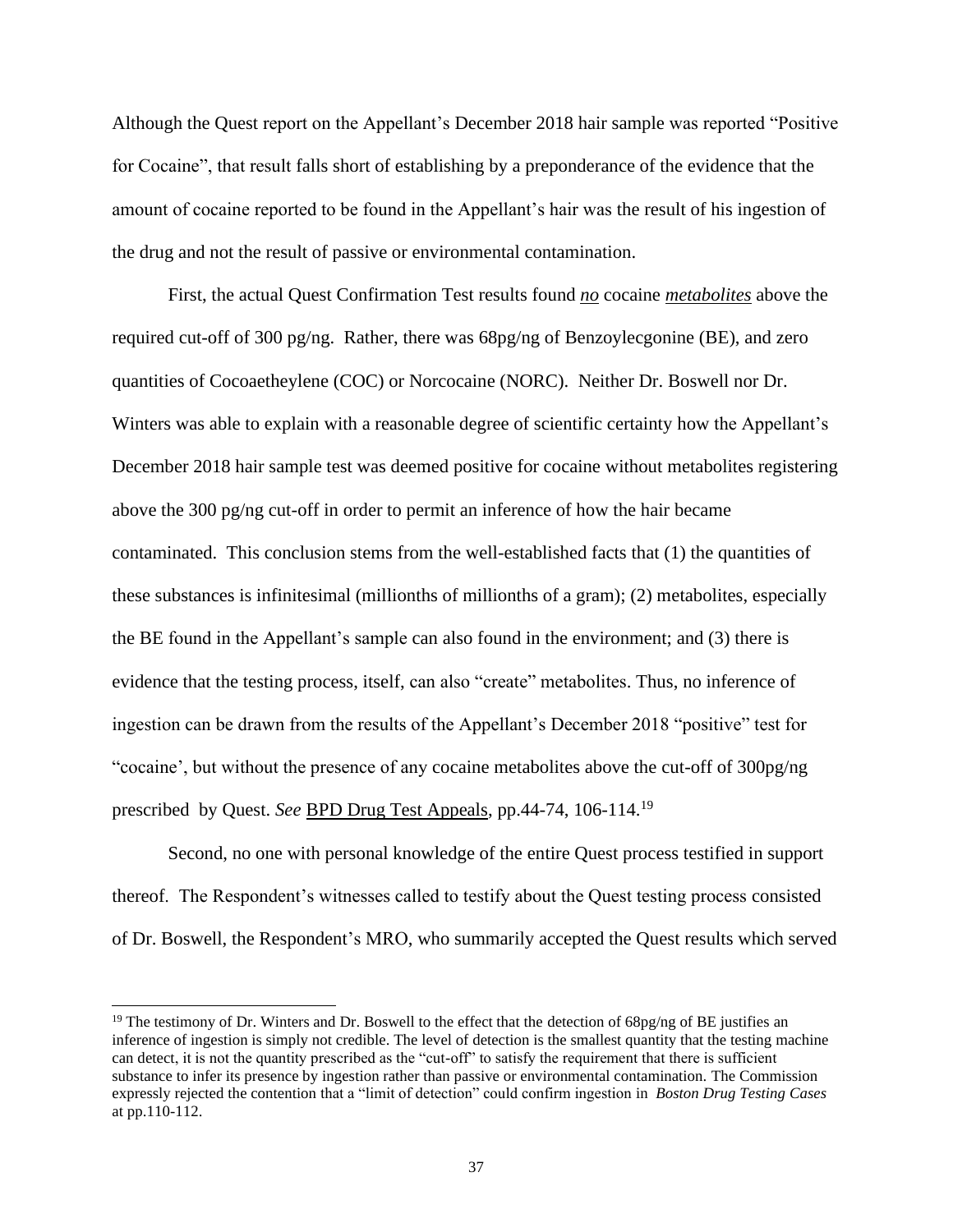as the sole basis of the Respondent's bypass of the Appellant, and Dr. Winters, the Respondent's MRO expert. Dr. Boswell is not a toxicologist. He acknowledged that the vast majority of his work as an MRO for drug testing involves urine drug testing, which is a long-standing reliable and federally regulated drug test, unlike hair drug testing. Dr. Boswell's business relationship with the Respondent relating to occupational medicine and his long-term professional association with Quest undermine the independence of his testimony. Dr. Winters is also no toxicologist, has never done an in-depth study of hair drug testing, and also appeared to be willing to accept at face value statements the personnel at the for-profit Quest laboratory provided over the phone. The testimony of these poorly informed witnesses, who also had limited experience with hair drug testing, deserves significantly diminished weight.

Dr. Boswell has not had any first-hand knowledge of the actual Quest test processes. His involvement with the Quest test process in this matter appears to be limited to serving as a the MRO at the facility where the Appellant provided his hair sample, his review of a one-page test result from Quest and his report of the test results to the Respondent. Though Dr. Boswell has been an MRO for a number of years, he has spent a very small portion of his time as an MRO involved with hair drug testing. He had no direct involvement in the hair sample collection process here. Asked to describe the training that he and the two people in his office who were authorized to collect hair samples for the Quest hair drug test underwent, Dr. Boswell said it involved receiving a brief written description of the hair collection process that they reviewed together, with no apparent hands-on training by Quest, followed by performance of a practice hair sample collection. Dr. Boswell had never seen the more than 119-page Quest documentation packet on which the Respondent relied in this case or in others, with the exception of the one page of information provided to him as the MRO. Although the Quest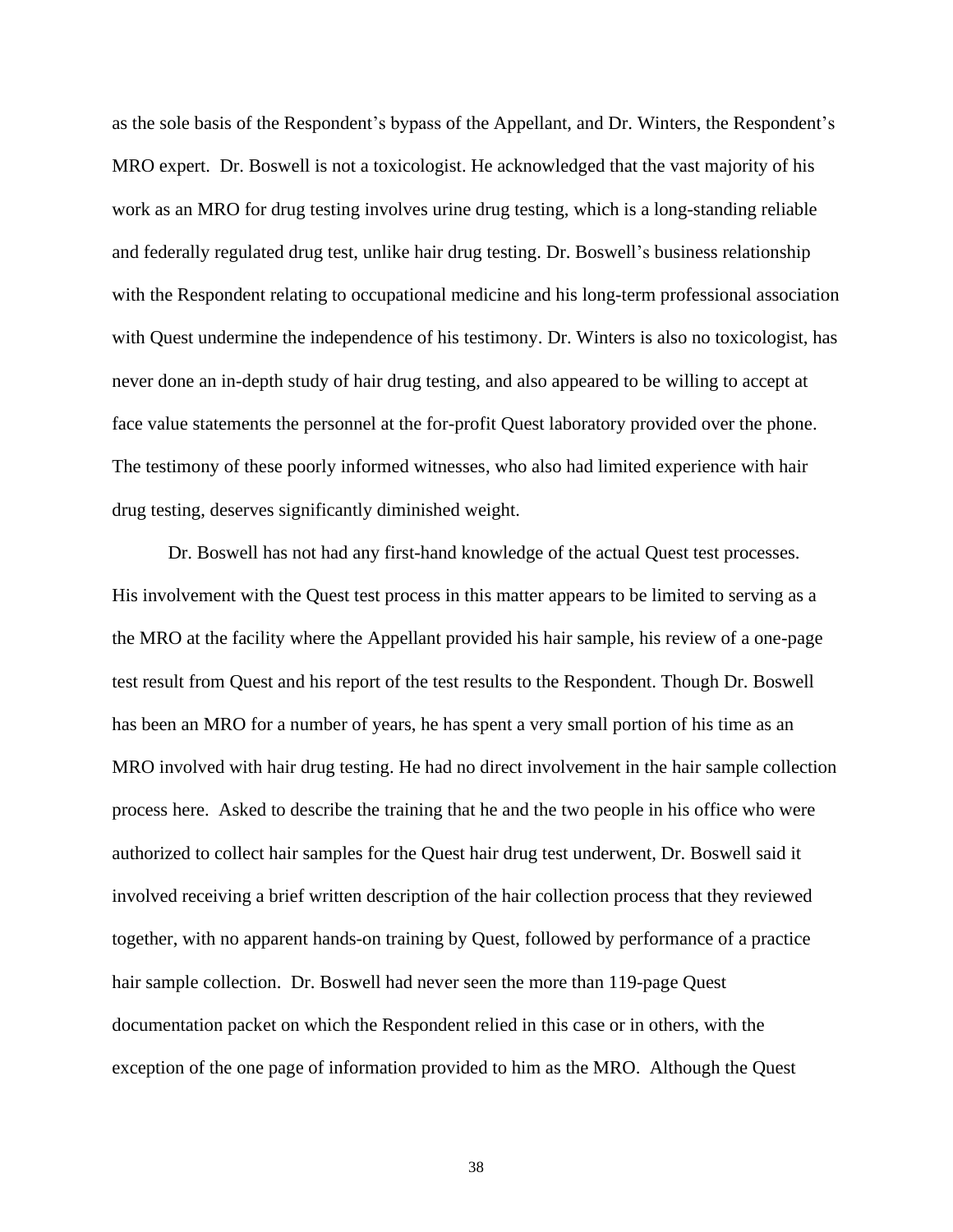Documentation Packet states that the length of the hair to be tested is 3.9 centimeters, there is no indication in the record of the actual length of hair that his staff took from the Appellant when one of the staff collected his hair sample in December 2018. As Mr. Benjamin, a toxicologist with decades of experience indicated, the length of the hair sample is key to determining the time period covered by a hair drug test.

Dr. Winters, the Respondent's MRO expert, provided limited support for the Respondent's reliance upon the Quest hair drug test of the Appellant's December 2018 hair sample. Dr. Winters had no involvement in the Appellant's hair drug testing. He has not trained as a toxicologist. Like Dr. Boswell, Dr. Winters spends only a small portion of his work days performing as an MRO and the vast majority of his work as an MRO in drug testing overseeing urine drug testing. Asked if the significant professional writings listed in his curriculum vitae include writing about hair drug testing, Dr. Winters said that if he did, it was "rare". Until he prepared for his testimony at the Commission, Dr. Winters had never seen the type of information in the Quest Documentation Packet in evidence. In support of his comments about the Quest hair drug test here, Dr. Winters stated that he knows a senior official at Psychemedics, which company also conducts hair drug testing, and attended a conference or meeting where there was some discussion about an anticipated approval by a federal agency of hair drug testing. Eventually, Dr. Winters acknowledged that no federal authority has approved of hair drug testing.

More troubling is the fact that, as he acknowledged, Dr. Winters' testimony was heavily based on a phone conversation with Mr. Tarver, the Quest employee who certified the positive test result of the Appellant's December 2018 hair sample, in addition to his own alleged knowledge of hair drug testing. Dr. Winters repeatedly referred to Mr. Tarver in his testimony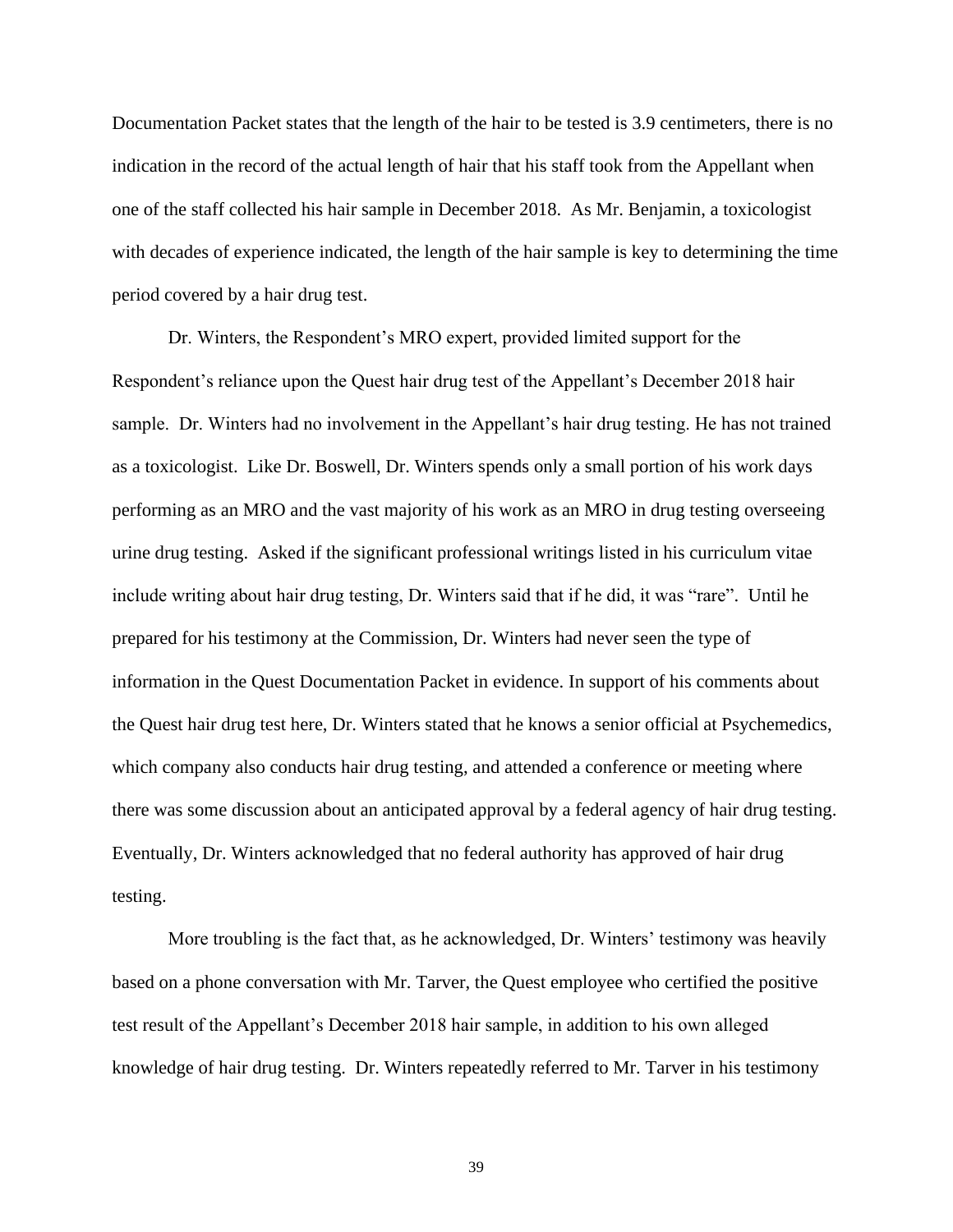stating explicitly, at times, that Mr. Tarver had provided him with certain information about the hair drug testing process that he (Dr. Winters) did not previously know, on the one hand, and, on the other hand, that Mr. Tarver would not answer some of Dr. Winters' questions because the information was proprietary. Dr. Winter's reliance on an incalculable amount of word-of-mouth information in his testimony, as opposed to his own knowledge exclusively, undermines the testimony that he provided. In addition, there were significant questions about the Quest hair drug test process that Dr. Winters simply could not answer.

As a toxicologist and pharmacologist with decades of experience in the field, Dr. Benjamin provided significant testimony about the shortcomings of hair drug testing. I find Dr. Benjamin's testimony credible in that he acknowledged both the strengths and weaknesses of the hair drug testing performed on the Appellant's December 2018 hair sample. He noted that the positive hair drug test result in this case does not indicate the size of the hair sample that was taken. The length of a hair sample is significant in that it indicates the period of time within which it may be asserted that a donor used the drug at issue. Dr. Benjamin also noted that accurate hair drug testing requires a test of the wash used on the hair sample and that he found no indication that Quest had tested the wash of the Appellant's hair. Further, Dr. Benjamin noted that MRO Boswell had not contacted the Appellant to ask if he had experienced environmental exposure or whether there might be medical reasons that the Appellant's hair sample tested positive. While the Appellant's hair drug test result was three times the Quest cutoff, these significant shortcomings of the evidence in support of the hair drug test process undermine the conclusiveness of the test.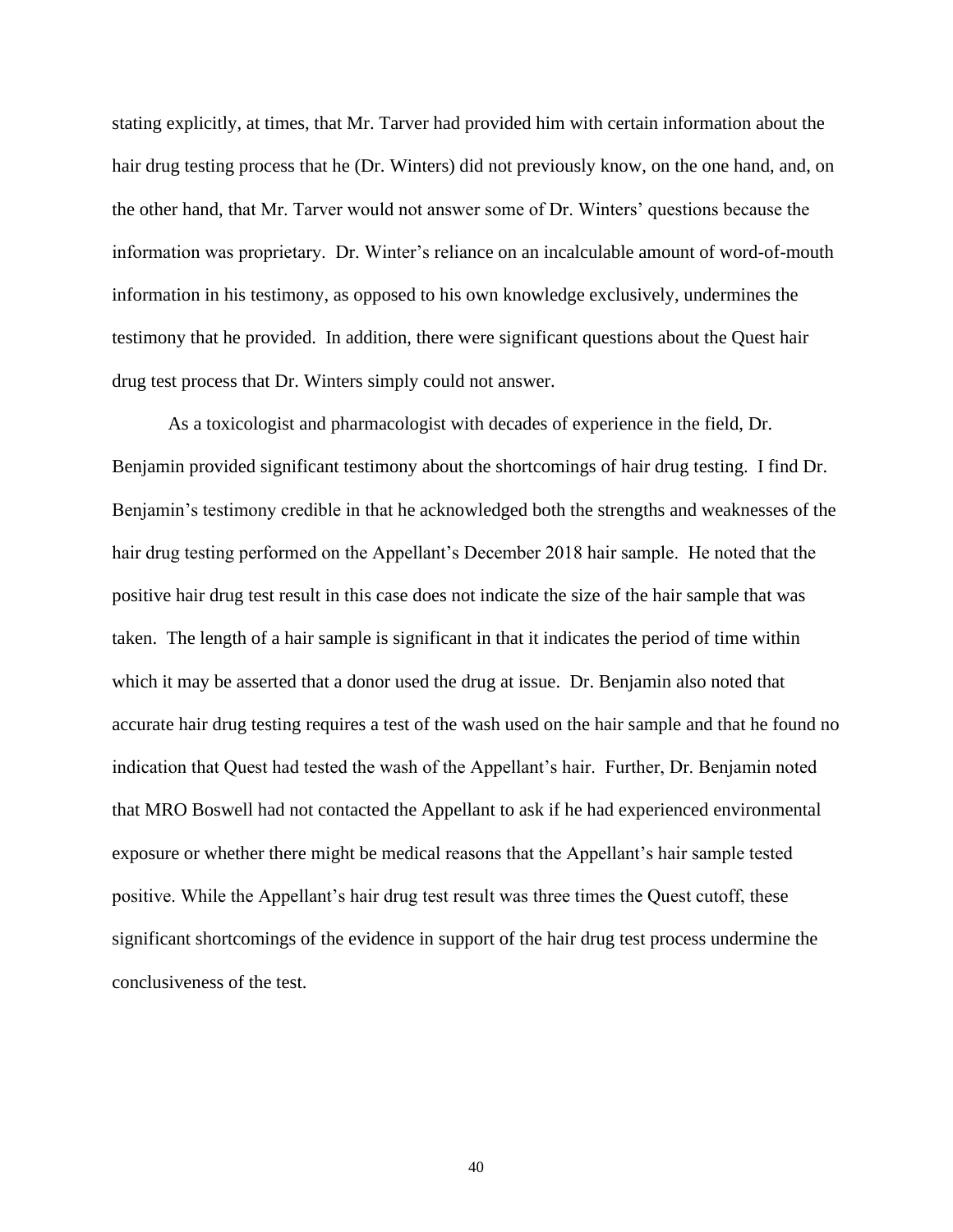Third, the record reflects numerous lapses and irregularities in the Quest documentation and procedures that further undermine the reliability of the test result in this case. *See* Gannon, 483 Mass. at 495, fnt. 21.

In particular, Dr. Boswell acknowledged that if a urine sample donor tests positive for certain drugs, applicable federal requirements indicate that the approving authority is to contact the donor to inquire if there are medical reasons for the positive test result. Dr. Boswell did not contact the Appellant to find out if there was a medical reason for his positive hair test result. Logic and common sense would indicate that inquiring of the donor is especially important in dealing with an unregulated testing process like hair drug testing. Dr. Boswell acknowledged that it was possible for external contamination, as opposed to ingestion, may result in a positive hair drug test result but he made no effort to ask the Appellant if he had been externally exposed to cocaine, as the Appellant alleged, via his roommate and his work at a car wash where the NPD vehicles potentially contaminated by illicit drugs were cleaned.

Similarly, the record evidence here does not establish that the testing of the Appellant's hair followed the Quest protocols to assure a reliable result. There is a dearth of evidence as to the quantity of the hair sample, the protocols, if any, and results of the testing procedures for washing the samples and testing the wash which are the key prerequisites to a reliable test.

There was NO detailed documentation introduced in evidence for the September 2018 and January 2019 negative hair drug test results. As the SJC noted in Gannon, "[n]ot having the same information for each test precludes further assessment of the hair drug test's reliability." Gannon, 483 Mass. at 473, fnt. 21.

Fourth, the Appellant's single "positive" hair test overlaps with a confirmed negative test immediately prior and another confirmed negative test within days after he first learned of the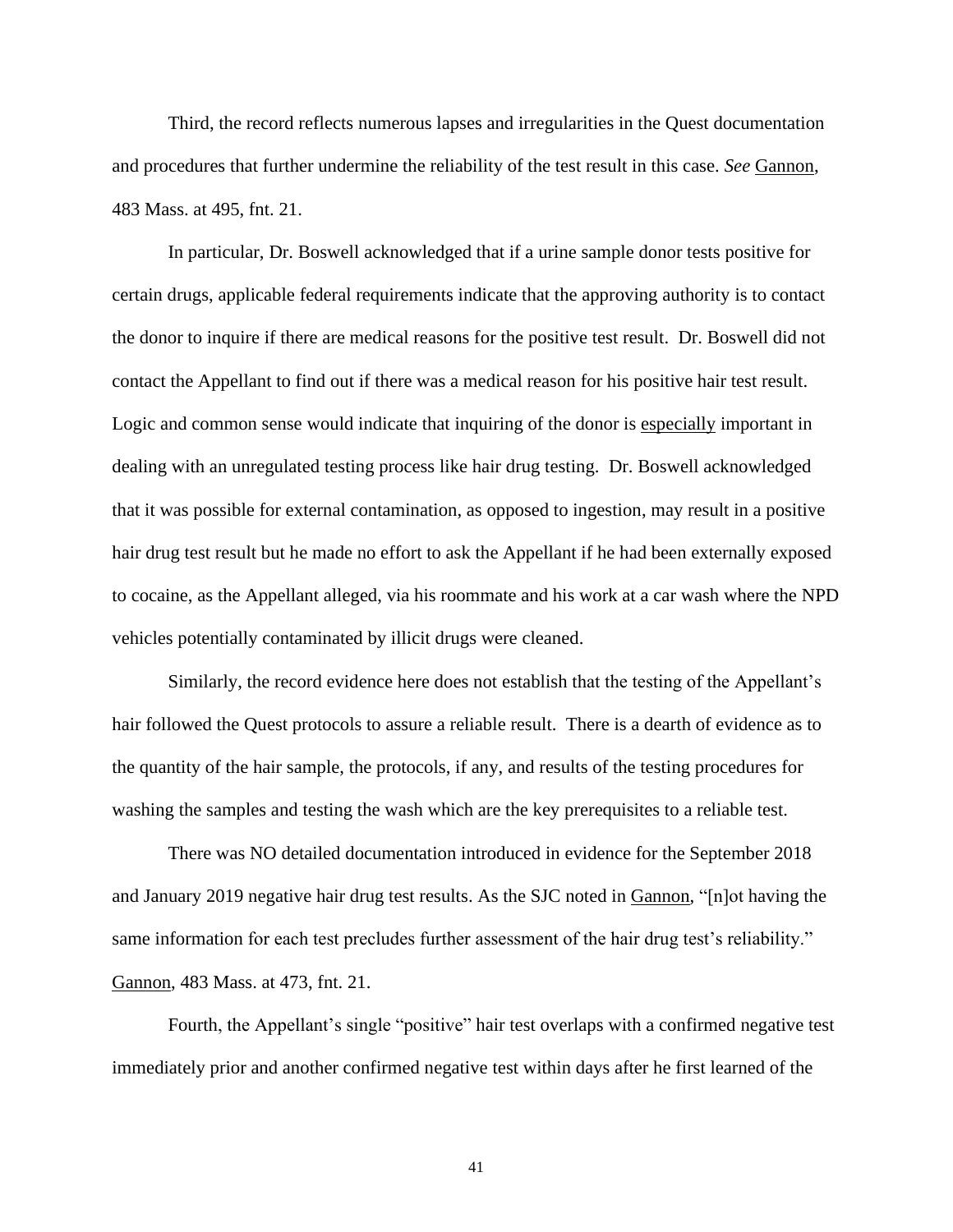positive test. The Commission has credited an appellant's denial that he used drugs when he sought to obtain a retest immediately upon learning of his positive test and the subsequent test comes back negative. The proximity of the tests in this appeal is far closer than any of the tests that the Commission credited in Gannon or the BPD Drug Testing Appeals as the basis for an inference that the person did not ingest drugs.  $20$ 

Fifth, the testing equipment used by Quest in this matter is known as a Gas Chromatography/ Mass Spectrometry machine (GC/MS). The evidence did not include any conclusive explanation about the accuracy of this type of method. Based on the evidence in the BPD Drug Testing Appeals, according to the experts in that case, the "gold standard" in hair drug testing is a different, state-of-the art method known as Liquid Chromatography/Mass Spectrometry/Mass Spectrometry (LC/MS/MS). As indicated in that case, only this state-of-theart method is capable of measuring the extremely small quantities (especially of metabolites) involved in hair drug testing. *See also* Gannon, 481 Mass. at 473 fnt 11 and accompanying text.<sup>21</sup>

Sixth, the Respondent's bypass letter asserted that the Appellant's positive hair drug test result constitutes an automatic disqualifier under the state Medical Standards for Police Officer candidates and pursuant to G.L. c. 31, s. 61A. This bypass rational is undermined by the facts that the HRD Medical Standards specifically require that a drug test used by police departments must be approved and/or regulated by SAMHSA, the federal agency for regulating drug tests, among other things. The record here is clear: the test performed by Quest was a hair drug test

<sup>&</sup>lt;sup>20</sup> The gap between the date that Quest reported the December 2018 test positive to the MRO (December 14, 2018) and the date that the Appellant learned of the result (sometime in early January 2019), further undermines the result. Had the Appellant been duly informed sooner, any question about the lapse of time between the December 7, 2018 positive test and the January 7, 2019 negative test would be substantially mitigated.

 $21$ <sup>21</sup> The dearth of evidence here about the relative reliability of the GC/MS method may also explain why the Quest cut-offs for both cocaine AND cocaine metabolites is set at the same levels of 300pg/ng (somewhat different from the metabolite criteria applied by other laboratories who use an LC/MS/MS method).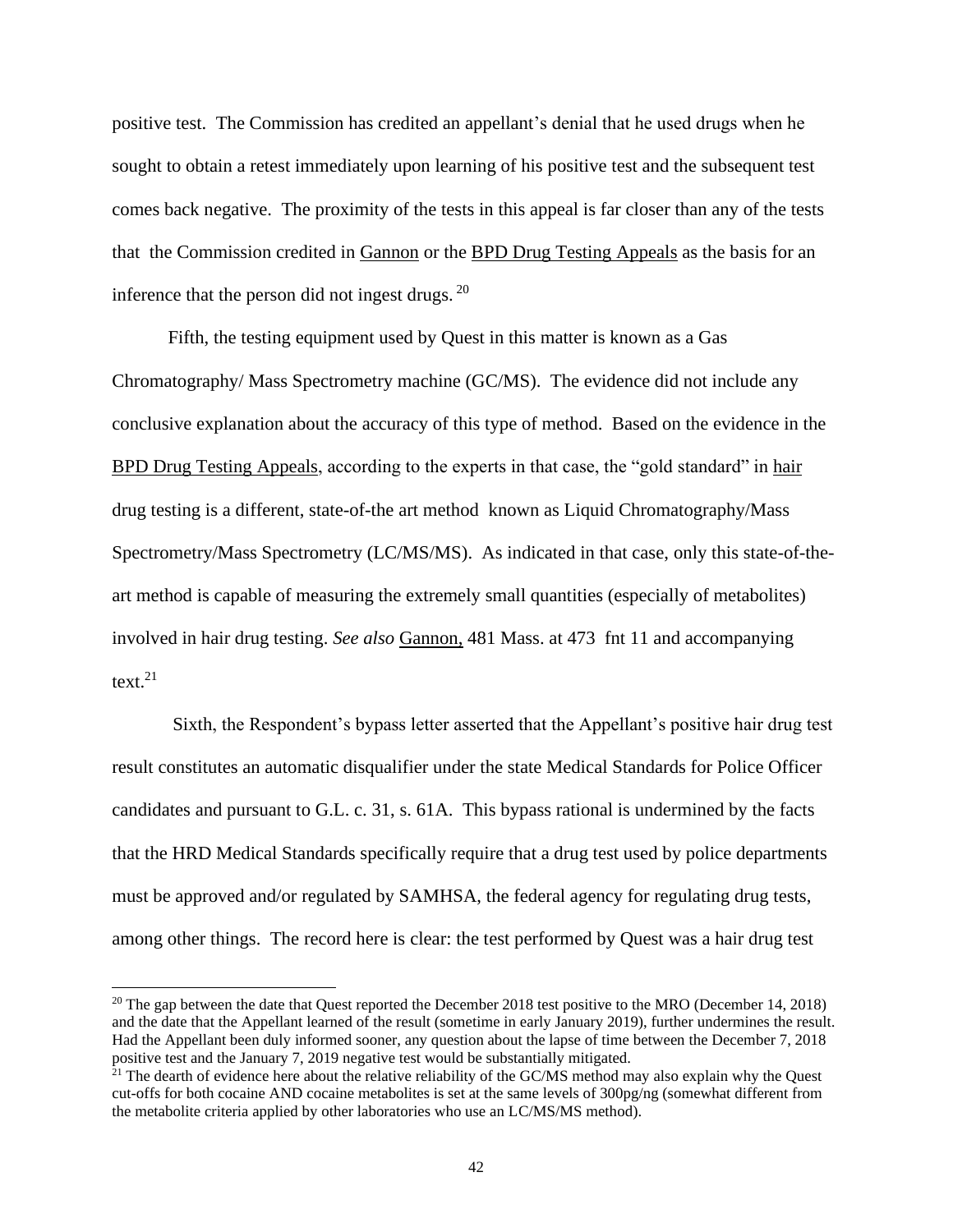and hair drug tests have not been approved and/or regulated for this purpose by SAMHSA. As a result, the Appellant's positive hair drug test result may not be considered an automatic disqualifier under the Commonwealth's Medical Standards for police officers.

Seventh, I have not overlooked certain aspects of the Appellant's testimony at the Commission hearing casting a shadow on his credibility. I would have expected him to have a clearer memory about when he moved away from his own parents' home and when his roommate moved out of his (the roommate's) parents' home, leaving his as their sole "tenant". I also have my doubts about the Appellant's explanation of how he came to learn of his roommate's cocaine use and the lapse of time in the Appellant doing anything about it – i.e., not taking effective steps until after his positive drug test. Similarly, although the possibility that the Appellant may have become contaminated while performing his job washing police cars has some plausibility, (corroborated by Dr. Benjamin), I doubt that it can fully explain the contamination, since the Appellant was working at the car wash throughout the entire period of his Quest drug tests from 2017 to 2019 (several of which came out negative). However, the potential inconsistencies in the Appellant's testimony about how he supposedly became contaminated by cocaine without ingestion does not change my conclusion that the Quest test results are not nearly conclusive enough to permit any inference that the Appellant actually ingested cocaine. As stated in Gannon:

"[I]t is the [police] department that shoulders the burden of proof at the hearing before the commission. The fact that [Appellant] did not provide an explanation for what the commission concluded was an insufficiently reliable positive drug test result does not imbue the test with reliability or otherwise provide credible evidence of [Appellant's] drug use"

Gannon*,* 483 Mass. at 475 fnt.25.

*Conclusion*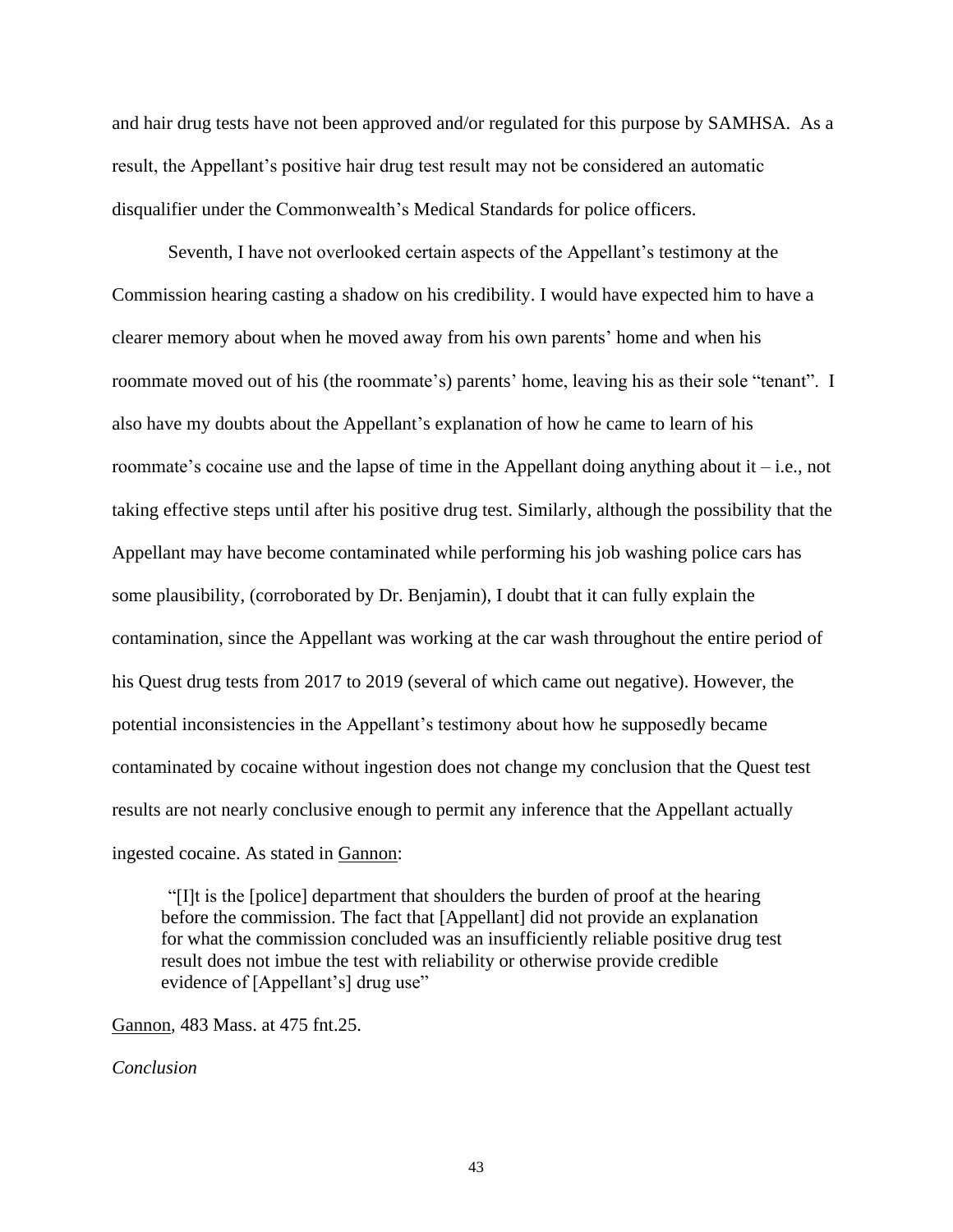For all of the foregoing reasons, the Appellant's appeal docketed under G1-19-016 is hereby *allowed* and the motion for summary decision is moot. Pursuant to the powers of relief inherent in Chapter 310 of the Acts of 1993, the Commission ORDERS that the Massachusetts Human Resources Division and/or the City of Newton in its delegated capacity take the following action:

- A. Place the name of Thomas DeStefano at the top of any current or future Certification for the position of Newton Police Officer until he is appointed or bypassed after one further consideration consistent with this Decision.
- B. Nothing in this Decision shall preclude the City of Newton from requiring Mr. DeStefano to submit a new application for appointment and that he satisfy all of the same requirements for appointment applicable to all other candidates or from deciding whether Mr. DeStefano should be appointed or bypassed for any sound and sufficient reasons save only that the results of the December 2018 positive drug test may not be used as a reason to bypass him in any future consideration.
- C. If Mr. DeStefano is appointed as a Newton Police Officer, he shall receive a retroactive civil service seniority date which is the same date as the first candidate ranked below Mr. DeStefano who was appointed from Certification No. 05750. This retroactive civil service seniority date is not intended to provide Mr. DeStefano with any additional pay or benefits including, without limitation, creditable service toward retirement.

Civil Service Commission

/s/ *Cynthia A. Ittleman* Cynthia A. Ittleman Commissioner

By a vote of the Civil Service Commission (Bowman, Chair; Camuso, Ittleman, Stein and Tivnan, Commissioners) on February 24, 2022.